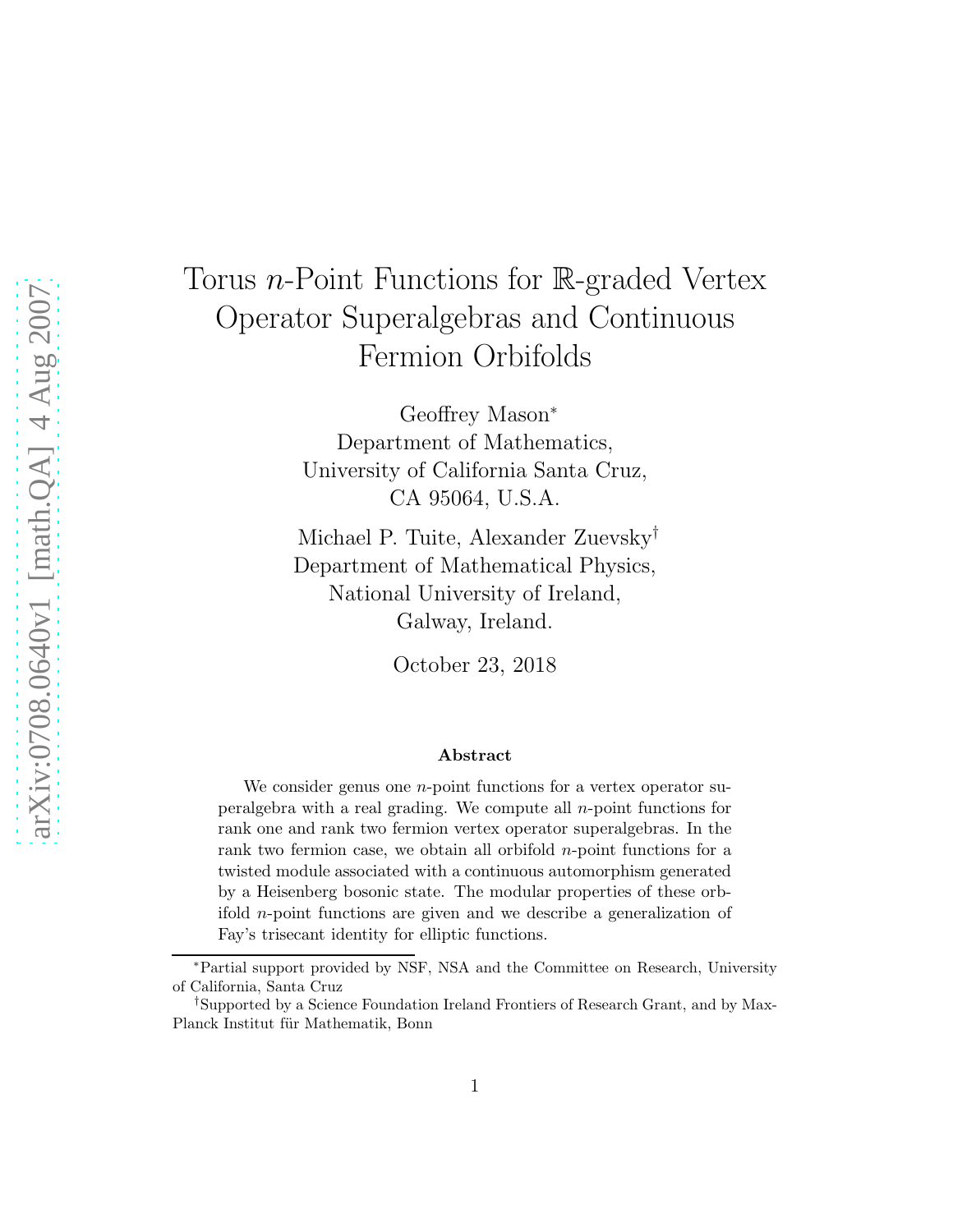### 1 Introduction

This paper is one of a series devoted to the study of n-point functions for vertex operator algebras on Riemann surfaces of genus one, two and higher [\[T\]](#page-49-0), [\[MT1\]](#page-48-0), [\[MT2\]](#page-48-1), [\[MT3\]](#page-48-2). One may define n-point functions at genus one following Zhu [\[Z\]](#page-49-1), and use these functions together with various sewing procedures to define *n*-point functions at successively higher genera  $[T]$ ,  $[MT2]$ , [\[MT3\]](#page-48-2). In this paper we consider the genus one n-point functions for a Vertex Operator Superalgebra (VOSA) V with a real grading (i.e. a chiral fermionic conformal field theory). In particular, we compute all n-point functions for rank one and rank two fermion VOSAs. In the latter case, we consider npoint functions defined over an orbifold g-twisted module for a continuous V automorphism  $q$  generated by a Heisenberg bosonic state. We also consider the Heisenberg decomposition (or bosonization) of  $V$  and recover elliptic versions of Fay's generalized trisecant identity together with a new further generalization. The modular properties of the continuous orbifold  $n$ -point functions are also described.

In his seminal paper, Zhu defined and developed a constructive theory of torus n-point functions for a Z-graded Vertex Operator Algebra (VOA) and its modules [\[Z\]](#page-49-1). In particular, he described various recursion formulae where, for example, an n-point function is expanded in terms of  $n-1$ -point functions and naturally occurring Weierstrass elliptic (and quasi-elliptic) functions. Indeed, one can prove the analytic, elliptic and modular properties of  $n$ point functions for many VOAs from these recursion formulae (op.cit.). This technique has since been extended to include orbifold VOAs with a g-twisted module for a finite order automorphism  $g$  [\[DLM1\]](#page-47-0),  $\frac{1}{2}\mathbb{Z}$ -graded VOSAs [\[DZ1\]](#page-47-1) and Z-graded VOSAs [\[DZ2\]](#page-47-2). Here we consider a further generalization to obtain recursion formulae for torus n-point functions for an R-graded VOSA. We consider *n*-point functions defined as the supertrace over the product of various vertex operators together with a general element of the automorphism group of the VOSA. The resulting recursion formula is expressed in terms of natural "twisted" Weierstrass elliptic functions periodic up to arbitrary multipliers in  $U(1)$ . Such elliptic functions already appear in ref. [\[DLM1\]](#page-47-0) for multipliers of finite order. Here, we give a detailed description of twisted Weierstrass elliptic functions (and associated twisted Eisenstein series) for general  $U(1)$  multipliers generalizing many results of the classical theory of elliptic functions.

We consider two applications of the Zhu recursion formula. The first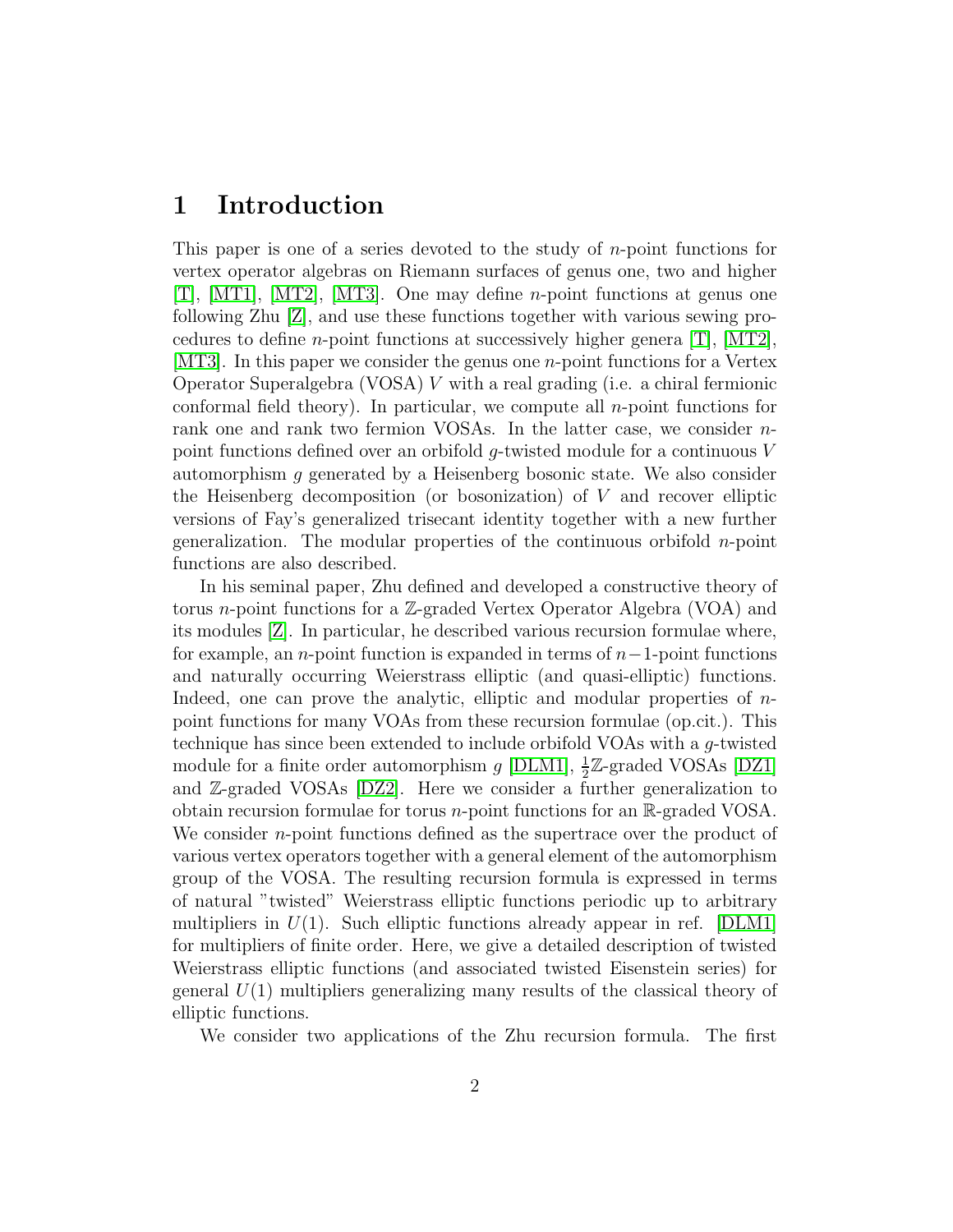example is that of the rank one  $\frac{1}{2}\mathbb{Z}$ -graded fermion VOSA. In this case, all n-point functions can be computed in terms of a single generating function. In particular, we obtain expressions for these  $n$ -point functions in a natural Fock basis in terms of the Pfaffian of an appropriate block matrix. The second example is that of the rank two fermion VOSA. As is well known, this VOSA contains a Heisenberg vector which generates a continuous automorphism g and for which a g-twisted module can be constructed  $[L_i]$ . The Heisenberg vector can also be employed to define a "shifted" Virasoro with real grading [\[MN2\]](#page-48-4), [\[DM\]](#page-47-3). We demonstrate a general relationship between the n-point functions for orbifold g-twisted modules and the shifted VOSA. We next apply the recursion formula for R-graded VOSAs in order to obtain all continuous orbifold n-point functions. These are expressible in terms of determinants of appropriate block matrices in a natural Fock basis and can again be obtained from a single generating function. Decomposing the rank two fermion VOSA into Heisenberg irreducible modules as a bosonic Z-lattice VOSA (i.e. bosonization) we may employ results of ref. [\[MT2\]](#page-48-1) to find alternative expressions for the  $n$ -point functions. In particular the generating function is expressible in terms of theta functions and the genus one prime form and we thus recover Fay's generalized trisecant identity for elliptic functions. We also prove a further generalization of Fay's trisecant identity based on the *n*-point function for *n* lattice vectors. The paper concludes with a determination of the modular transformation properties for all rank two continuous orbifold n-point functions generalizing Zhu's results for  $C_2$ -cofinite VOAs [\[Z\]](#page-49-1).

The study of  $n$ -point functions has a long history in the theoretical physics literature and we recover a number of well known physics results here. Thus the Pfaffian and determinant formulas for the rank one and two fermion generating functions and the relationship between Fay's generalized trisecant identity have previously appeared in physics [\[R1,](#page-49-2) [R2,](#page-49-3) [EO,](#page-47-4) [RS,](#page-49-4) [FMS,](#page-48-5) [P\]](#page-48-6). However, it is important to emphasize that our approach is constructively based on the properties of a VOSA and that a rigorous and complete description of these n-point functions has been lacking until now. Thus, for example, no assumption is made about the local analytic properties of npoint functions as would normally be the case in physics. Similarly, other pure mathematical algebraic geometric approaches to n-point functions are based on an assumed local analytic structure [\[TUY\]](#page-49-5). Finally, apart from the intrinsic benefits of this rigorous approach, it is important to obtain a complete description of these n-point functions as the building blocks used in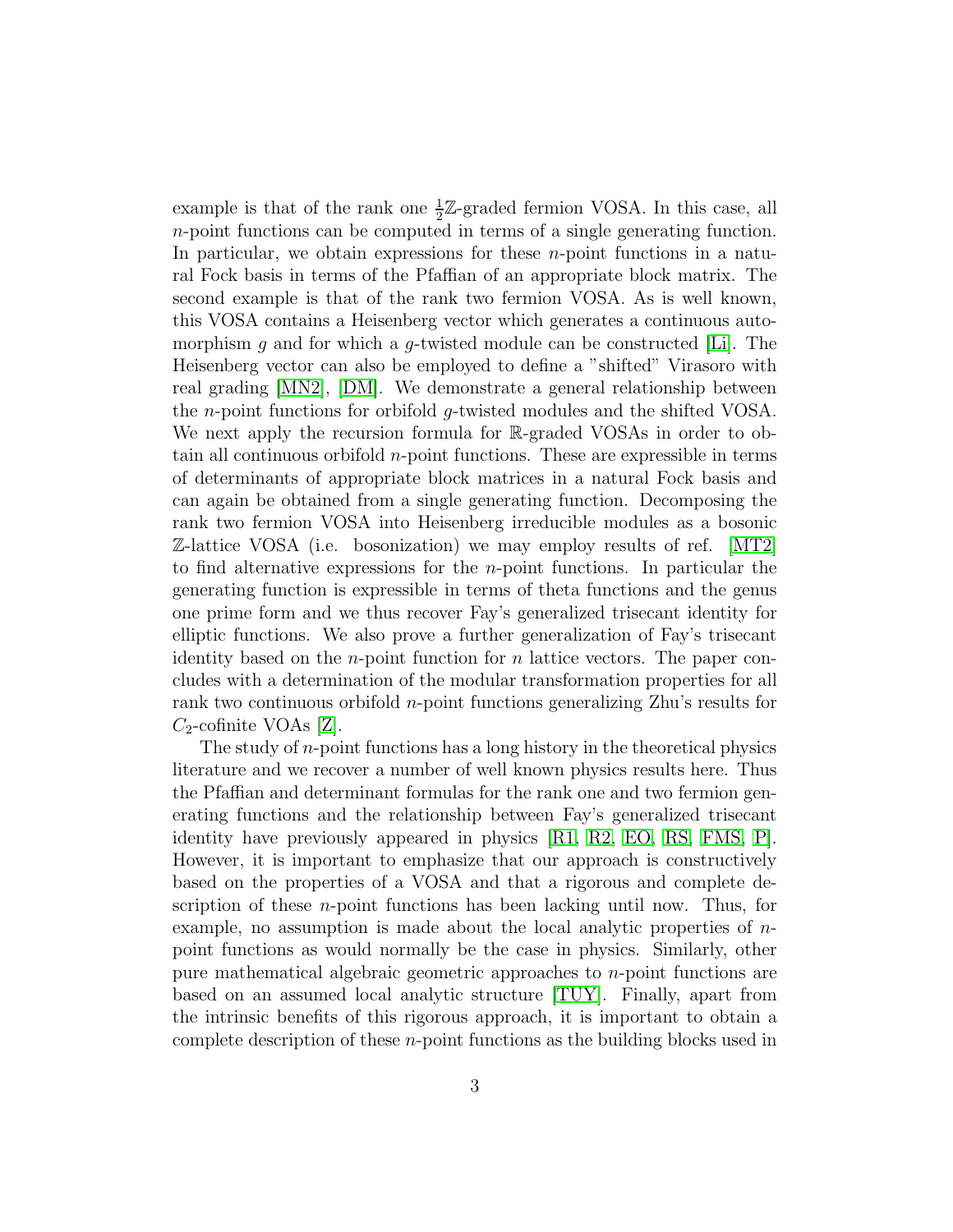the construction of higher genus partition and *n*-point functions  $[T]$ ,  $[MT2]$ ,  $|MT3|$ .

The paper is organized as follows. We begin in Section 2 with a review of classical Weierstrass elliptic functions and Eisenstein series. We introduce twisted Weierstrass functions which are periodic up to arbitrary elements of  $U(1)$ . We describe various expansions of these twisted functions, introduce twisted Eisenstein series and determine their modular properties. Section 3 contains one of the central results of this paper. We begin with the defining properties of an  $\mathbb{R}$ -graded VOSA V. We define *n*-point functions as a supertrace over a V-module and describe some general properties. We then formulate a generalization of Zhu's recursion formula [\[Z\]](#page-49-1) to an R-graded VOSA module making use of the twisted Weierstrass and Eisenstein series. Section 4 contains a discussion of a VOSA containing a Heisenberg vector. We prove the general relationship between the *n*-point functions for a VOSA with a Heisenberg shifted Virasoro vector and  $q$ -twisted n-point functions where  $q$ is generated by the Heisenberg vector. In section 5 we apply the results of Section 3 to a rank one fermion VOSA. In particular, we compute all  $n$ -point functions in terms of a generating function given by a particular n-point function. We also discuss n-point functions for a fermion number-twisted module. Section 6 contains a description of a rank two fermion VOSA. We make use of the results of Section 3 and Section 4 to compute all n-point functions for a g-twisted module where g is generated by a Heisenberg vector by means of a generating function. We next discuss the Heisenberg decomposition of this rank two theory - the bosonized theory. In particular, we derive an expression for the rank two generating function in terms of  $\theta$ -functions and prime forms related to Fay's generalized trisecant identity for elliptic functions. A further generalization for Fay's trisecant identity for elliptic functions is also discussed. Finally, we discuss the modular properties of all  $n$ -point functions for the rank two fermion VOSA. Properties of supertraces are recalled in the Appendix.

We collect here notation for some of the more frequently occurring functions and symbols that will play a role in our work.  $\mathbb Z$  is the set of integers,  $\mathbb R$ the real numbers,  $\mathbb C$  the complex numbers,  $\mathbb H$  the complex upper-half plane. We will always take  $\tau$  to lie in  $\mathbb{H}$ , and z will lie in  $\mathbb{C}$  unless otherwise noted. For a symbol z we set  $q_z = \exp(z)$ , in particular,  $q = q_{2\pi i\tau} = \exp(2\pi i\tau)$ .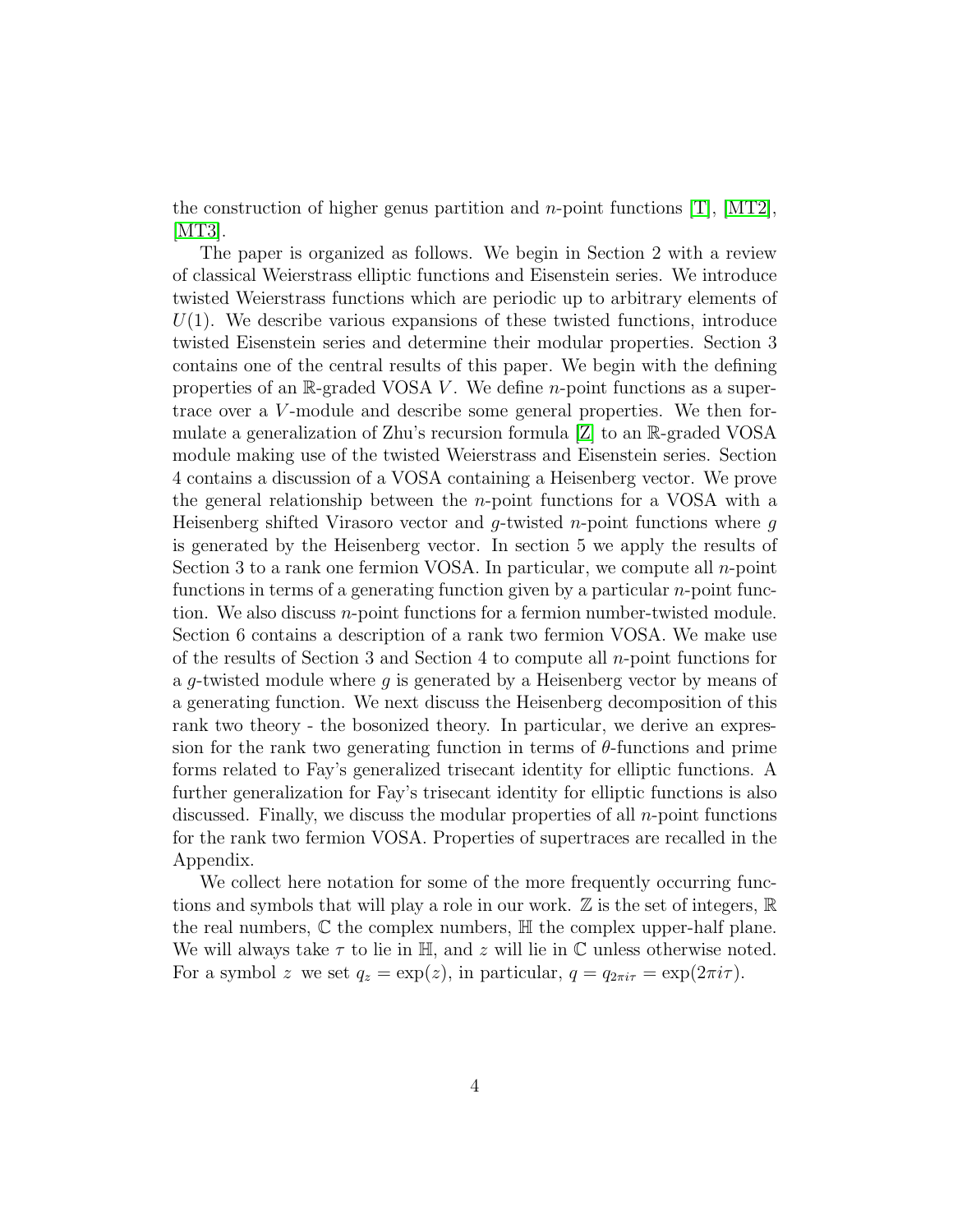### 2 Some Elliptic Function Theory

### 2.1 Classical Elliptic Functions

We discuss a number of modular and elliptic-type functions that we will need. We begin with some standard elliptic functions [\[La\]](#page-48-7). The Weierstrass  $\wp$ -function periodic in z with periods  $2\pi i$  and  $2\pi i\tau$  is

$$
\wp(z,\tau) = \frac{1}{z^2} + \sum_{\substack{m,n \in \mathbb{Z} \\ (m,n) \neq (0,0)}} \left[ \frac{1}{(z - \omega_{m,n})^2} - \frac{1}{\omega_{m,n}^2} \right]. \tag{1}
$$

$$
= \frac{1}{z^2} + \sum_{n \ge 4, n \text{ even}} (n-1) E_n(\tau) z^{n-2}, \tag{2}
$$

for  $(z, \tau) \in \mathbb{C} \times \mathbb{H}$  with  $\omega_{m,n} = 2\pi i (m\tau + n)$ . Here,  $E_n(\tau)$  is equal to 0 for n odd, and for  $n$  even is the Eisenstein series [\[Se\]](#page-49-6)

<span id="page-4-1"></span>
$$
E_n(\tau) = -\frac{B_n(0)}{n!} + \frac{2}{(n-1)!} \sum_{r \ge 1} \frac{r^{n-1} q^r}{1 - q^r},
$$
\n(3)

where  $B_n(0)$  is the *n*th Bernoulli number (see [\(38\)](#page-11-0) below). If  $n \geq 4$  then  $E_n(\tau)$  is a holomorphic modular form of weight n on  $SL(2, \mathbb{Z})$ . That is, it satisfies

<span id="page-4-2"></span>
$$
E_n(\gamma.\tau) = (c\tau + d)^n E_n(\tau), \tag{4}
$$

for all  $\gamma =$  $\begin{pmatrix} a & b \\ c & d \end{pmatrix} \in SL(2, \mathbb{Z})$ , where we use the standard notation  $a\tau + b$ 

$$
\gamma.\tau = \frac{a\tau + b}{c\tau + d}.\tag{5}
$$

On the other hand,  $E_2(\tau)$  is a quasimodular form [\[KZ\]](#page-48-8) having the exceptional transformation law

<span id="page-4-3"></span>
$$
E_2(\gamma \cdot \tau) = (c\tau + d)^2 E_2(\tau) - \frac{c(c\tau + d)}{2\pi i}.
$$
 (6)

We define  $P_k(z, \tau)$  for  $k \geq 1$  by

<span id="page-4-0"></span>
$$
P_k(z,\tau) = \frac{(-1)^{k-1}}{(k-1)!} \frac{d^{k-1}}{dz^{k-1}} P_1(z,\tau) = \frac{1}{z^k} + (-1)^k \sum_{n \ge k} \binom{n-1}{k-1} E_n(\tau) z^{n-k}.
$$
 (7)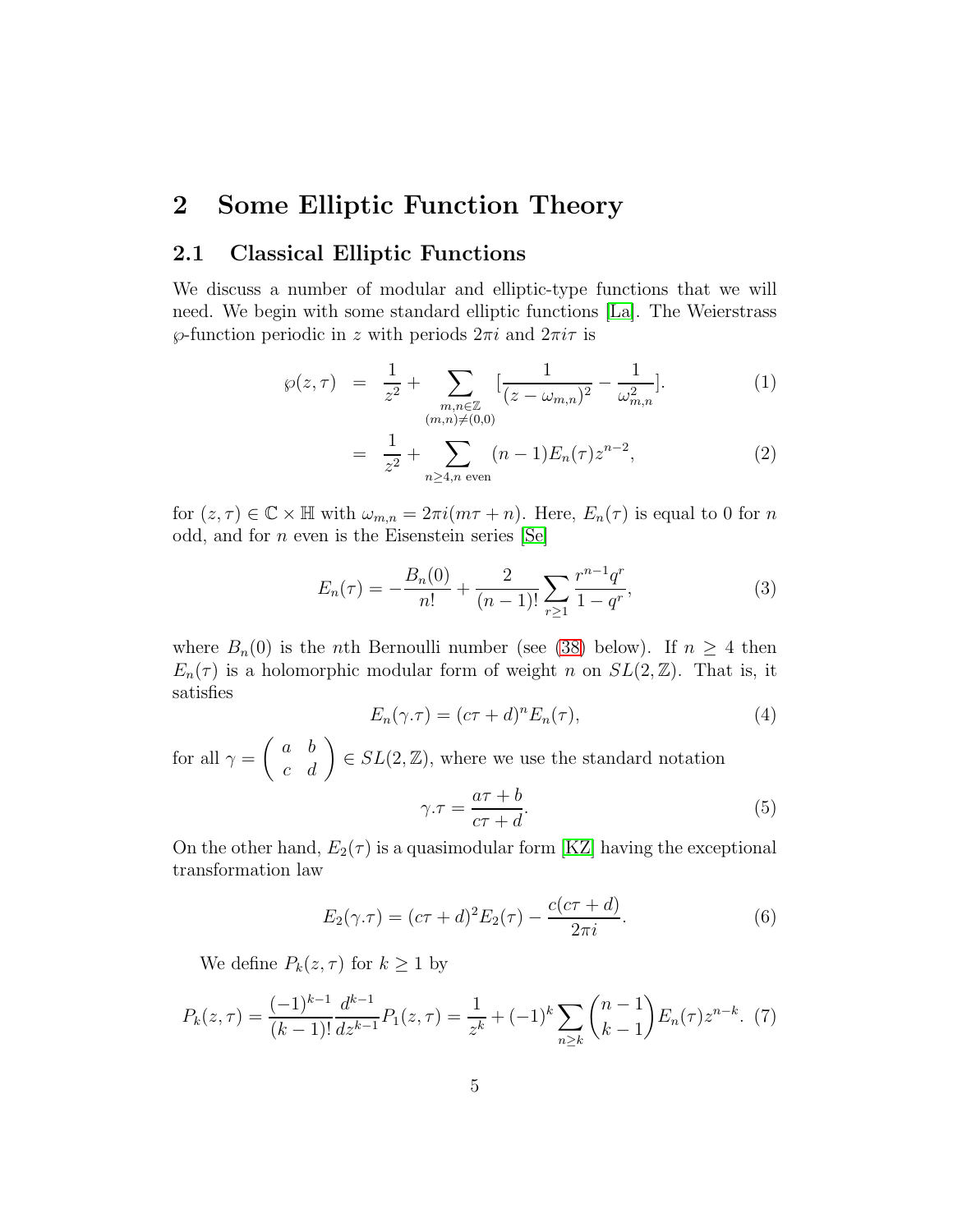Then  $P_2(z, \tau) = \wp(z, \tau) + E_2(\tau)$  whereas  $P_1 - zE_2$  is the classical Weierstrass zeta function.  $\mathcal{P}_k$  has periodicities

<span id="page-5-2"></span>
$$
P_k(z + 2\pi i, \tau) = P_k(z, \tau),
$$
  
\n
$$
P_k(z + 2\pi i\tau, \tau) = P_k(z, \tau) - \delta_{k1}.
$$
\n(8)

We define the elliptic prime form  $K(z, \tau)$  by [\[Mu\]](#page-48-9)

<span id="page-5-5"></span>
$$
K(z,\tau) = \exp(-P_0(z,\tau)),\tag{9}
$$

where

$$
P_0(z,\tau) = -\log(z) + \sum_{k\geq 2} \frac{1}{k} E_k(\tau) z^k, \tag{10}
$$

so that

<span id="page-5-3"></span>
$$
P_1(z,\tau) = -\frac{d}{dz}P_0(z,\tau) = \frac{1}{z} - \sum_{k \ge 2} E_k(\tau) z^{k-1}.
$$
 (11)

 $K(z, \tau)$  has periodicities

$$
K(z + 2\pi i, \tau) = -K(z, \tau), K(z + 2\pi i\tau, \tau) = -q_z^{-1}q^{-1/2}K(z, \tau).
$$
 (12)

We define the standard Jacobi theta function by<sup>[1](#page-5-0)</sup> e.g. [\[FK\]](#page-47-5)

<span id="page-5-4"></span>
$$
\vartheta \left[ \begin{array}{c} a \\ b \end{array} \right] (z, \tau) = \sum_{n \in \mathbb{Z}} \exp[i\pi(n+a)^2 \tau + (n+a)(z+2\pi i b)], \tag{13}
$$

with periodicities

<span id="page-5-1"></span>
$$
\vartheta \left[ \begin{array}{c} a \\ b \end{array} \right] (z + 2\pi i, \tau) = e^{2\pi i a} \vartheta \left[ \begin{array}{c} a \\ b \end{array} \right] (z, \tau), \tag{14}
$$

$$
\vartheta \left[ \begin{array}{c} a \\ b \end{array} \right] (z + 2\pi i \tau, \tau) = e^{-2\pi i b} q_z^{-1} q^{-1/2} \vartheta \left[ \begin{array}{c} a \\ b \end{array} \right] (z, \tau). \tag{15}
$$

We also note the modular transformation properties under the action of the standard generators  $S =$  $\left(\begin{array}{cc} 0 & 1 \\ -1 & 0 \end{array}\right)$ and  $T =$  $\left(\begin{array}{cc} 1 & 1 \\ 0 & 1 \end{array}\right)$  of  $SL(2,\mathbb{Z})$  (with

<span id="page-5-0"></span><sup>&</sup>lt;sup>1</sup>Note that the z dependence of the theta function is chosen so that the periods are  $2\pi i$ and  $2\pi i\tau$  rather than the standard periods of 1 and  $\tau$ .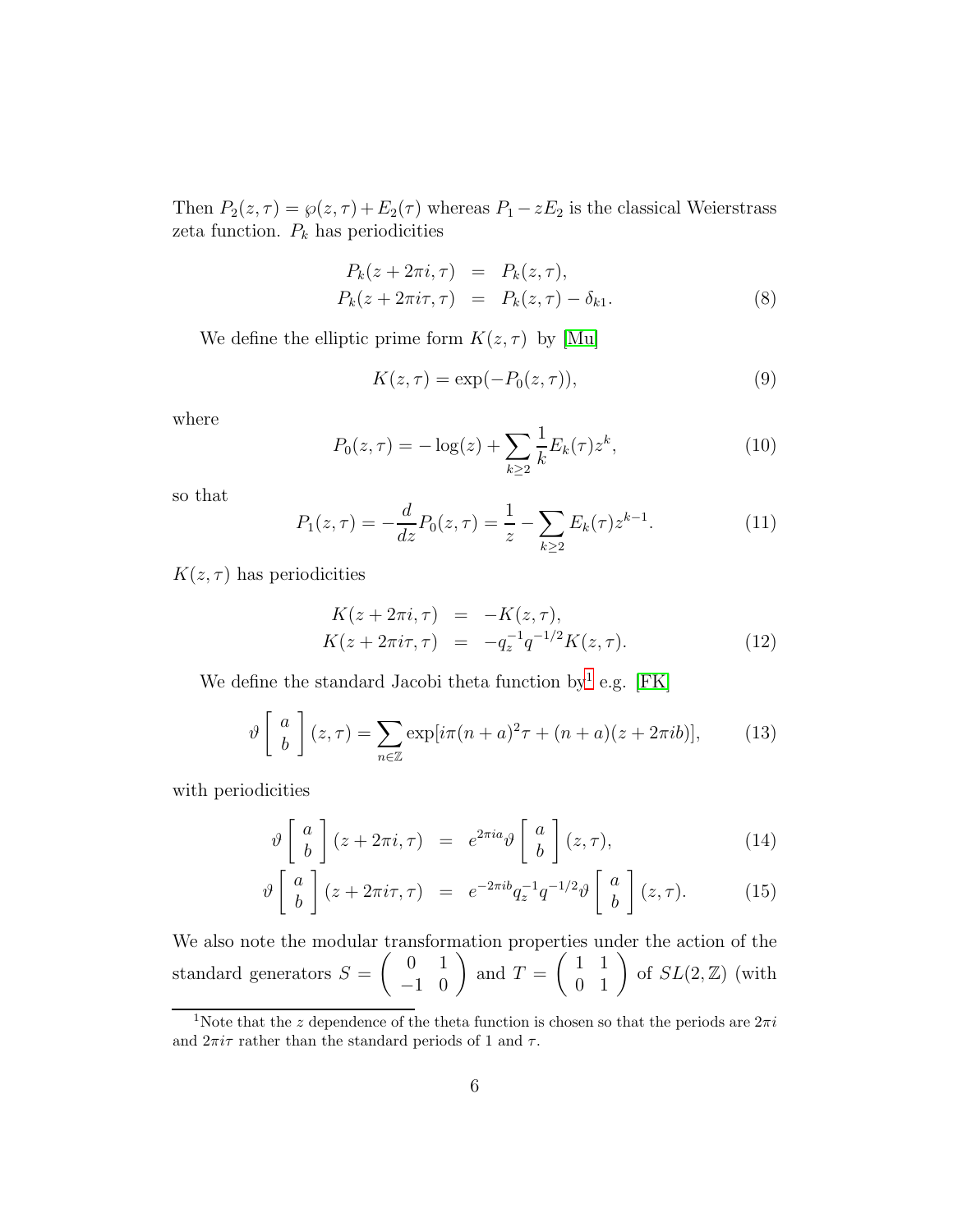relations  $(ST)^3 = -S^2 = 1$ 

<span id="page-6-4"></span>
$$
\vartheta \begin{bmatrix} a \\ b \end{bmatrix} (z, \tau + 1) = e^{-i\pi a(a+1)} \vartheta \begin{bmatrix} a \\ b + a + \frac{1}{2} \end{bmatrix} (z, \tau), \tag{16}
$$

$$
\vartheta \left[ \begin{array}{c} a \\ b \end{array} \right] (-\frac{z}{\tau}, -\frac{1}{\tau}) = (-i\tau)^{1/2} e^{2\pi i ab} e^{-iz^2/4\pi \tau} \vartheta \left[ \begin{array}{c} -b \\ a \end{array} \right] (z, \tau). \tag{17}
$$

 $K(z, \tau)$  can be expressed in terms of half integral theta functions as

<span id="page-6-3"></span>
$$
K(z,\tau) = \frac{\vartheta\left[\frac{\frac{1}{2}}{\frac{1}{2}}\right](z,\tau)}{\frac{d}{dz}\vartheta\left[\frac{\frac{1}{2}}{\frac{1}{2}}\right](0,\tau)} = \frac{-i}{\eta(\tau)^3}\vartheta\left[\frac{\frac{1}{2}}{\frac{1}{2}}\right](z,\tau). \tag{18}
$$

where the Dedekind eta-function is defined by

$$
\eta(\tau) = q^{1/24} \prod_{n=1}^{\infty} (1 - q^n). \tag{19}
$$

### 2.2 Twisted Elliptic Functions

Let  $(\theta, \phi) \in U(1) \times U(1)$  denote a pair of modulus one complex parameters with  $\phi = \exp(2\pi i \lambda)$  for  $0 \leq \lambda < 1$ . For  $z \in \mathbb{C}$  and  $\tau \in \mathbb{H}$  we define "twisted" Weierstrass functions for  $k \geq 1$  as follows:

<span id="page-6-0"></span>
$$
P_k\left[\begin{array}{c}\theta\\\phi\end{array}\right](z,\tau) = \frac{(-1)^k}{(k-1)!} \sum_{n \in \mathbb{Z}+\lambda}^{\prime} \frac{n^{k-1}q_z^n}{1 - \theta^{-1}q^n},\tag{20}
$$

for  $q = q_{2\pi i\tau}$  where  $\sum'$  means we omit  $n = 0$  if  $(\theta, \phi) = (1, 1)$ .

<span id="page-6-2"></span>**Remark 2.1.** (i) [\(20\)](#page-6-0) was introduced in [\[DLM1\]](#page-47-0) for rational  $\lambda$ , where it was denoted by  $P_k(\phi, \theta^{-1}, z, \tau)$ . The alternative definition and notation used here is motivated by the modular and periodicity properties shown below and by the column vector notation for theta series.

(ii) [\(20\)](#page-6-0) converges absolutely and uniformly on compact subsets of the domain  $|q| < |q_z| < 1$  [\[DLM1\]](#page-47-0).

(*iii*) For  $k \geq 1$ ,

<span id="page-6-1"></span>
$$
P_k\left[\begin{array}{c}\theta\\\phi\end{array}\right](z,\tau) = \frac{(-1)^{k-1}}{(k-1)!} \frac{d^{k-1}}{dz^{k-1}} P_1\left[\begin{array}{c}\theta\\\phi\end{array}\right](z,\tau). \tag{21}
$$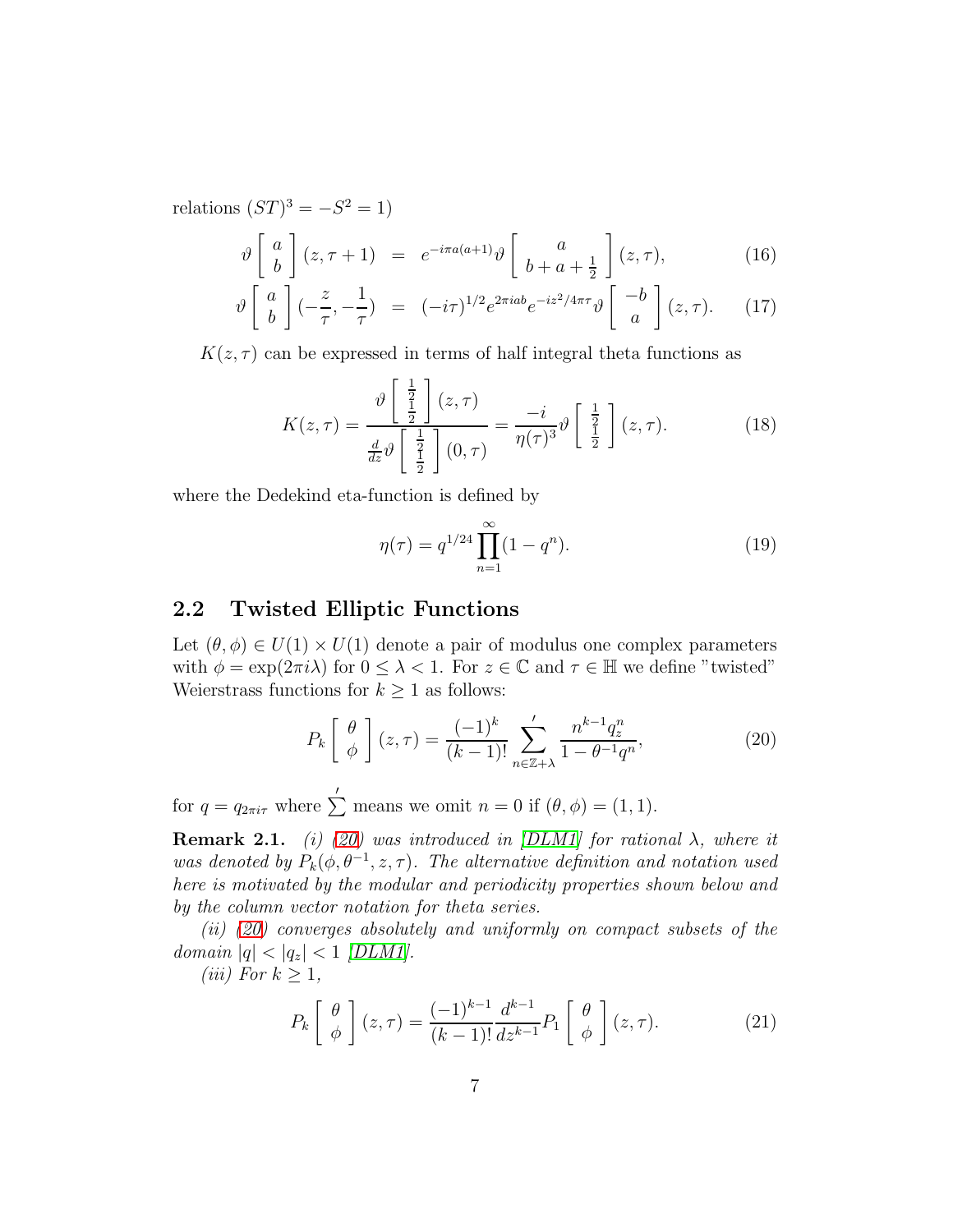We now develop twisted versions of the standard results for the classical Weierstrass  $\wp$ -function reviewed above. A number of similar results appear in [\[DLM1\]](#page-47-0). However, the cases  $k = 1, 2$  are treated separately there and only for rational  $\lambda$  i.e.  $\phi^N = 1$  for some positive integer N. The most canonical derivation of the periodic and modular properties of [\(20\)](#page-6-0) for general  $\lambda$  follow from the following theorem:

<span id="page-7-2"></span>**Theorem 2.2.** For  $|q| < |q_z| < 1$  and  $\phi \neq 1$ ,

<span id="page-7-0"></span>
$$
P_k\left[\begin{array}{c}\theta\\\phi\end{array}\right](z,\tau) = \sum_{m\in\mathbb{Z}} \theta^m \left[\sum_{n\in\mathbb{Z}} \frac{\phi^n}{\left(z - \omega_{m,n}\right)^k}\right],\tag{22}
$$

whereas for  $\theta \neq 1$ ,

<span id="page-7-1"></span>
$$
P_k\left[\begin{array}{c}\theta\\\phi\end{array}\right](z,\tau) = \sum_{n\in\mathbb{Z}} \phi^n \left[\sum_{m\in\mathbb{Z}} \frac{\theta^m}{(z-\omega_{m,n})^k}\right].\tag{23}
$$

**Remark 2.3.** When both  $\theta \neq 1$  and  $\phi \neq 1$  then the double sums [\(22\)](#page-7-0) and [\(23\)](#page-7-1) are equal. For  $k \geq 3$ , they are absolutely convergent and equal for all  $(\theta, \phi)$ .

In order to prove Theorem [2.2](#page-7-2) it is useful to define the following convergent sum

$$
S(x,\phi) = \sum_{n \in \mathbb{Z}} \frac{\phi^n}{x - 2\pi i n}.
$$
 (24)

Clearly

<span id="page-7-3"></span>
$$
S(x + 2\pi i, \phi) = \phi S(x, \phi), \tag{25}
$$

$$
S(x, \phi) = -S(-x, \phi^{-1}). \tag{26}
$$

We then have:

<span id="page-7-4"></span>**Lemma 2.4.** For  $\phi = \exp(2\pi i \lambda)$  with  $0 \leq \lambda < 1$  we have

$$
S(x,\phi) = \frac{1}{2}\delta_{\lambda,0} + \frac{q_x^{\lambda}}{q_x - 1}.
$$
 (27)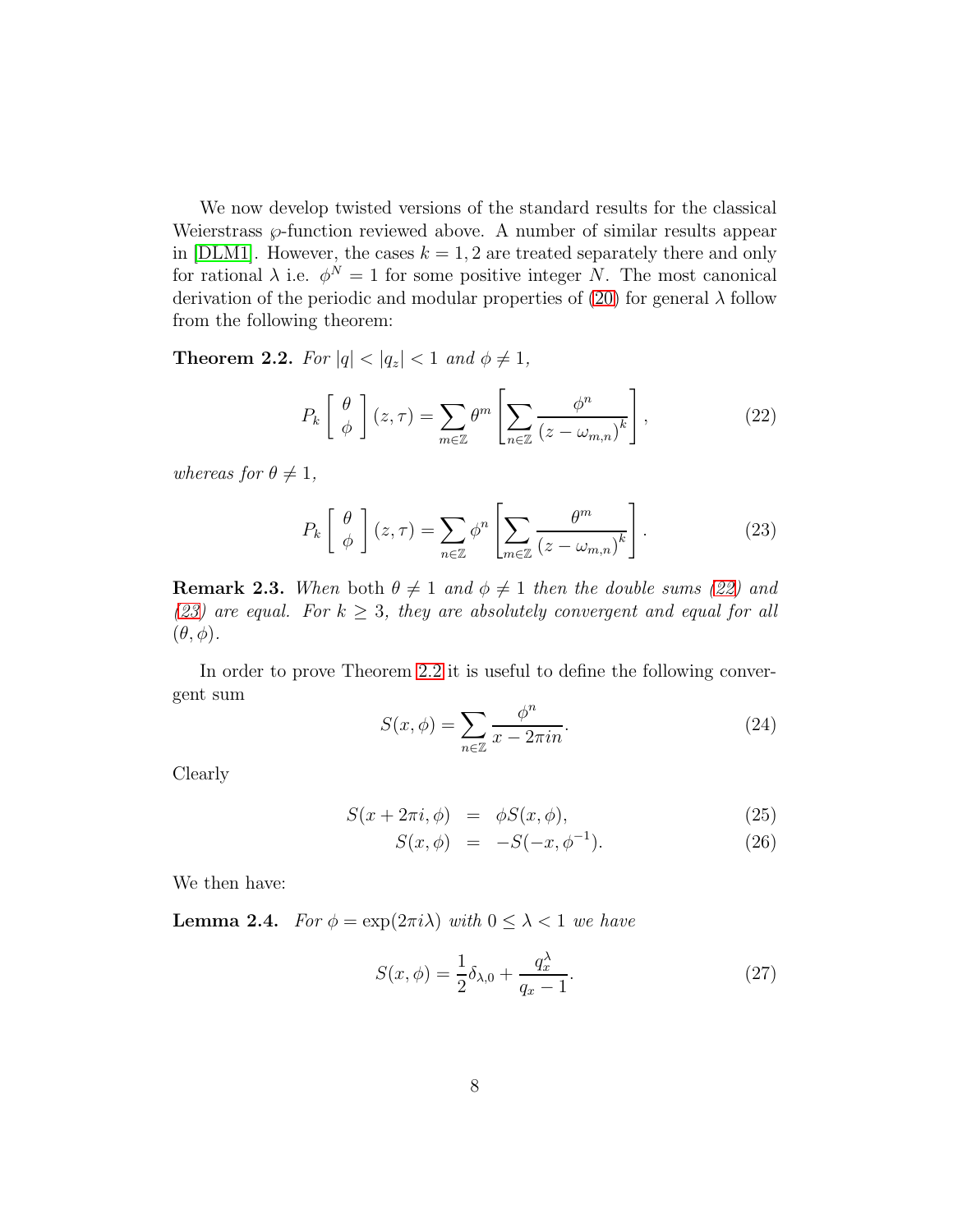**Proof.** Both  $S(x, \phi)$  and  $q_x^{\lambda}(q_x - 1)^{-1}$  have simple poles at  $x = 2\pi i n$  with residue  $\phi^n$  for all  $n \in \mathbb{Z}$ . Furthermore,  $q_x^{\lambda}(q_x-1)^{-1}$  is regular at the point at infinity for  $0 \leq \lambda < 1$ . Thus  $S(x, \phi) - q_x^{\lambda}(q_x - 1)^{-1}$  is constant which from [\(25\)](#page-7-3) and [\(26\)](#page-7-3) must be given by  $\frac{1}{2}\delta_{\lambda,0}$ .  $\Box$ 

We first prove Theorem [2.2](#page-7-2) for the case  $k = 1$  and  $\phi \neq 1$  (i.e.  $0 < \lambda < 1$ ). The double sum [\(22\)](#page-7-0) is

$$
\sum_{m\in\mathbb{Z}} \theta^m \left[ \sum_{n\in\mathbb{Z}} \frac{\phi^n}{z - \omega_{m,n}} \right] = \sum_{m\in\mathbb{Z}} \theta^m S(x_m, \phi) = \sum_{m\in\mathbb{Z}} \theta^m \frac{q_{x_m}^{\lambda}}{q_{x_m} - 1},
$$

using Lemma [2.4](#page-7-4) for  $x_m = z - 2\pi im\tau$  with  $q_{x_m} = q_z q^{-m}$ . Since  $|q| < |q_z| < 1$ we find for  $m > 0$  that  $|q_{x_m}| > 1$  and hence

$$
\frac{q_{x_m}^{\lambda}}{q_{x_m}-1} = \sum_{r \leq -1} q_z^{r+\lambda} (q^{-r-\lambda})^m.
$$

Since  $|\theta q^{-r-\lambda}| < 1$  for  $r \leq -1$  we obtain

$$
\sum_{m>0} \theta^m \left[ \sum_{n \in \mathbb{Z}} \frac{\phi^n}{z - \omega_{m,n}} \right] = \sum_{r \le -1} q_z^{r+\lambda} \sum_{m>0} (\theta q^{-r-\lambda})^m
$$

$$
= -\sum_{r \le -1} \frac{q_z^{r+\lambda}}{1 - \theta^{-1} q^{r+\lambda}}.
$$

Similarly for  $m \leq 0$  we have  $|q_{x_m}| < 1$ , so that

$$
\frac{q_{x_m}^{\lambda}}{q_{x_m}-1}=-\sum_{r\geq 0}q_{z}^{r+\lambda}(q^{-r-\lambda})^m.
$$

Hence since  $|\theta q^{r+\lambda}| < 1$  for  $r \geq 0$  we find

$$
\sum_{m\leq 0} \theta^m \left[ \sum_{n\in \mathbb{Z}} \frac{\phi^n}{z - \omega_{m,n}} \right] = -\sum_{r\geq 0} \frac{q_z^{r+\lambda}}{1 - \theta^{-1}q^{r+\lambda}}.
$$

Altogether we obtain

$$
\sum_{m\in\mathbb{Z}}\theta^m\left[\sum_{n\in\mathbb{Z}}\frac{\phi^n}{z-\omega_{m,n}}\right]=-\sum_{r\in\mathbb{Z}}\frac{q_z^{r+\lambda}}{1-\theta^{-1}q^{r+\lambda}}=P_1\left[\begin{array}{c}\theta\\ \phi\end{array}\right](z,\tau),
$$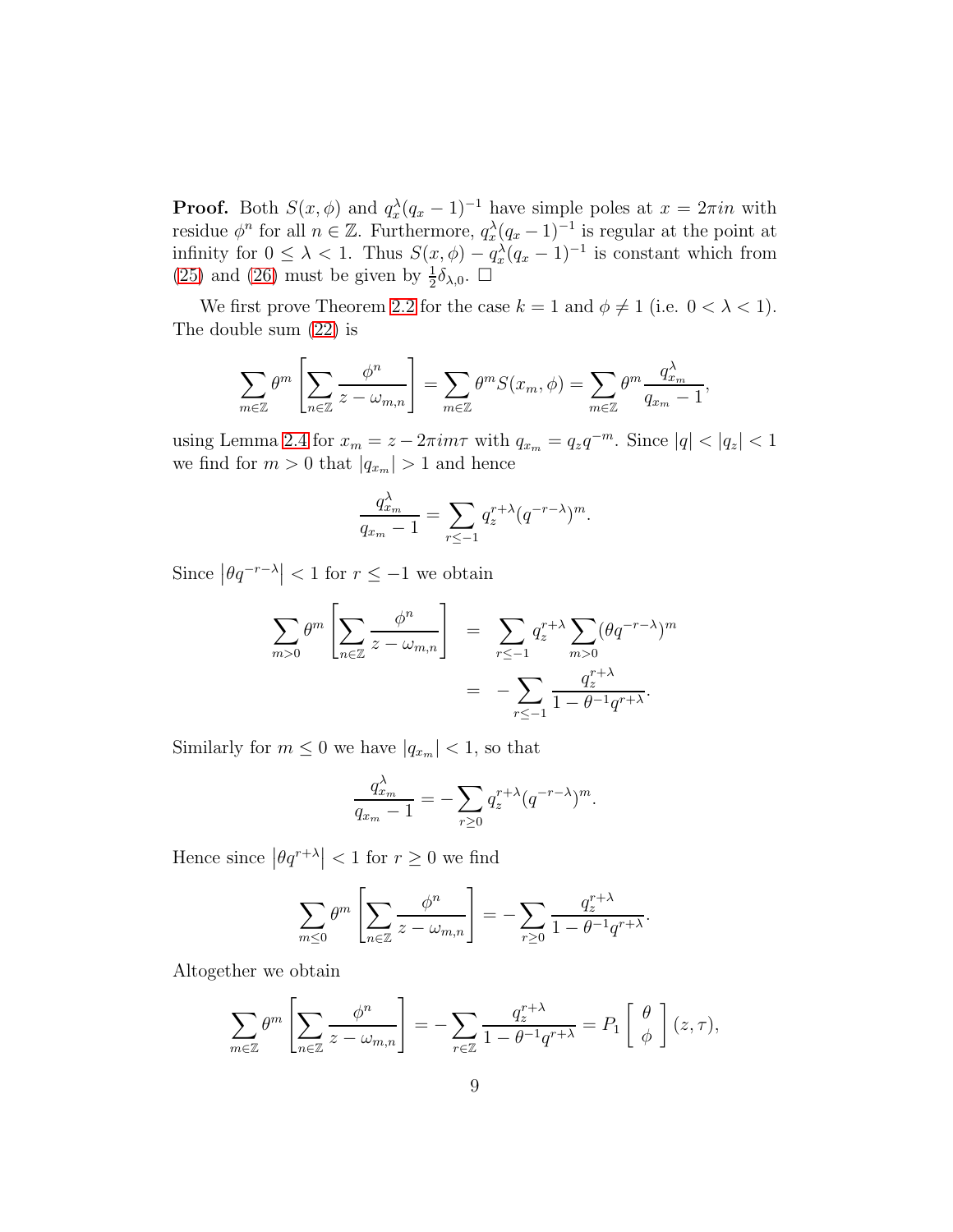proving [\(22\)](#page-7-0) for  $k = 1$ . The result for  $k \ge 2$  follows after applying [\(21\)](#page-6-1).

In order to prove [\(23\)](#page-7-1) it is useful to first consider the following double sum for  $\phi \neq 1$ 

$$
A\left[\begin{array}{c}\theta \\ \phi \end{array}\right](z,\tau) = \sum_{m\in\mathbb{Z}} \theta^m \left[\sum_{n\in\mathbb{Z}} \phi^n \left(\frac{1}{z-\omega_{m,n}}-\frac{2}{z-\omega_{m,n-1}}+\frac{1}{z-\omega_{m,n-2}}\right)\right].
$$

By  $(25)$  we find

<span id="page-9-0"></span>
$$
A\begin{bmatrix} \theta \\ \phi \end{bmatrix} (z,\tau) = \sum_{m \in \mathbb{Z}} \theta^m \left[ S(x_m, \phi) - 2S(x_m + 2\pi i, \phi) + S(x_m + 4\pi i, \phi) \right]
$$

$$
= (1 - \phi)^2 P_1 \begin{bmatrix} \theta \\ \phi \end{bmatrix} (z,\tau).
$$
(28)

On the other hand, we have

$$
A\left[\begin{array}{c}\theta \\ \phi \end{array}\right](z,\tau) = \sum_{m\in\mathbb{Z}} \theta^m \left[\sum_{n\in\mathbb{Z}} \phi^n \frac{-8\pi^2}{(z-\omega_{m,n})(z-\omega_{m,n-1})(z-\omega_{m,n-2})}\right].
$$

This sum is absolutely convergent since the summand is  $O(|\omega_{m,n}|^{-3})$  for  $|m|$ ,  $|n|$  large. We may thus interchange the order of summation to find that, on relabelling, A  $\int$   $\theta$ φ 1  $(z, \tau)$  becomes

<span id="page-9-1"></span>
$$
\sum_{m\in\mathbb{Z}} \phi^m \left[ \sum_{n\in\mathbb{Z}} \theta^{-n} \left( \frac{1}{z - \omega_{-n,m}} - \frac{2}{z - \omega_{-n,m-1}} + \frac{1}{z - \omega_{-n,m-2}} \right) \right]
$$
  
=  $(-\frac{1}{\tau}) \sum_{m\in\mathbb{Z}} \phi^m \left[ \sum_{n\in\mathbb{Z}} \theta^{-n} \left( \frac{1}{z' - \omega'_{m,n}} - \frac{2}{z' - \omega'_{m-1,n}} + \frac{1}{z' - \omega'_{m-2,n}} \right) \right]$   
=  $(-\frac{1}{\tau}) \sum_{m\in\mathbb{Z}} \phi^m \left[ S(x'_m, \theta^{-1}) - 2S(x'_{m-1}, \theta^{-1}) + S(x'_{m-2}, \theta^{-1}) \right],$  (29)

where

<span id="page-9-2"></span>
$$
z' = -\frac{z}{\tau}, \quad \tau' = -\frac{1}{\tau}, \quad \omega'_{m,n} = 2\pi i (m\tau' + n), \quad x'_m = z' - 2\pi i m\tau'. \tag{30}
$$

Applying Lemma [2.4](#page-7-4) with  $\theta = \exp(-2\pi i \mu)$  for  $0 \leq \mu < 1$ , it follows that

$$
S(x'_m, \theta^{-1}) - 2S(x'_{m-1}, \theta^{-1}) + S(x'_{m-2}, \theta^{-1})
$$
  
= 
$$
(1 - 2 + 1) \cdot \frac{1}{2} \delta_{\mu,0} + \frac{q^{\mu}_{x'_m}}{q_{x'_m} - 1} - 2 \frac{q^{\mu}_{x'_{m-1}}}{q_{x'_{m-1}} - 1} + \frac{q^{\mu}_{x'_{m-2}}}{q_{x'_{m-2}} - 1}.
$$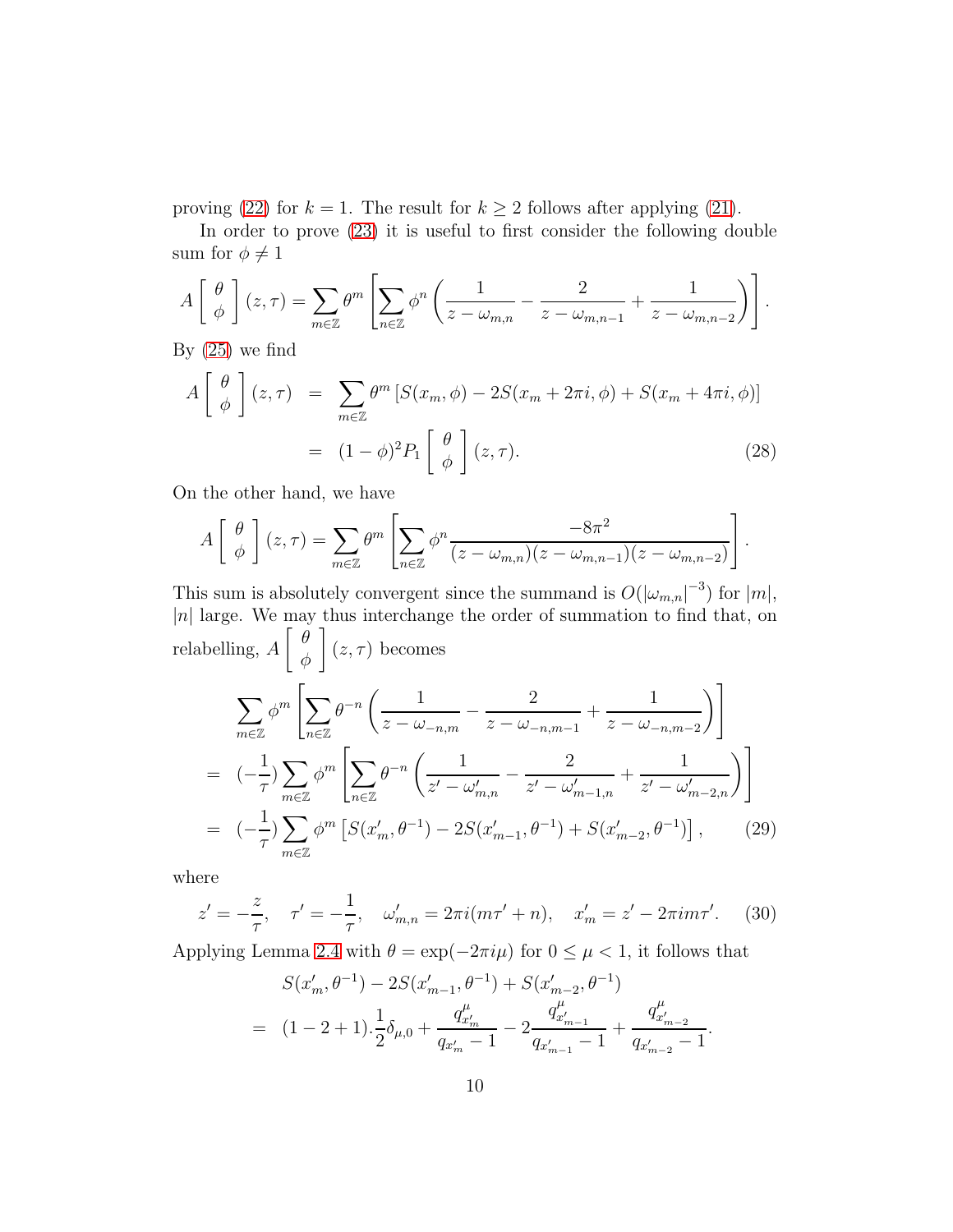We may next repeat the arguments above leading to [\(28\)](#page-9-0) to find that [\(29\)](#page-9-1) becomes

$$
A\left[\begin{array}{c}\theta\\\phi\end{array}\right](z,\tau) = (-\frac{1}{\tau})(1-\phi)^2 P_1\left[\begin{array}{c}\phi\\\theta^{-1}\end{array}\right] (-\frac{z}{\tau}, -\frac{1}{\tau}).
$$

Comparing to [\(28\)](#page-9-0), we find that for  $\phi \neq 1$ 

<span id="page-10-0"></span>
$$
P_1\left[\begin{array}{c}\theta\\\phi\end{array}\right](z,\tau) = \left(-\frac{1}{\tau}\right)P_1\left[\begin{array}{c}\phi\\\theta^{-1}\end{array}\right]\left(-\frac{z}{\tau},-\frac{1}{\tau}\right). \tag{31}
$$

Considering this identity for  $(z', \tau')$  of [\(30\)](#page-9-2) and using

<span id="page-10-1"></span>
$$
P_1\left[\begin{array}{c}\theta\\\phi\end{array}\right](z,\tau) = -P_1\left[\begin{array}{c}\theta^{-1}\\phi^{-1}\end{array}\right](-z,\tau),\tag{32}
$$

(which follows from [\(22\)](#page-7-0)) it is clear that [\(31\)](#page-10-0) holds for all  $(\theta, \phi) \neq (1, 1)$ .

We may use [\(31\)](#page-10-0) to prove [\(23\)](#page-7-1) of Theorem [2.2](#page-7-2) in the case  $k = 1$ . The double sum of [\(23\)](#page-7-1) becomes on relabelling

$$
\sum_{m\in\mathbb{Z}} \phi^m \left[ \sum_{n\in\mathbb{Z}} \frac{\theta^{-n}}{z - \omega_{-n,m}} \right] = (-\frac{1}{\tau}) P_1 \left[ \begin{array}{c} \phi \\ \theta^{-1} \end{array} \right] (-\frac{z}{\tau}, -\frac{1}{\tau})
$$

$$
= P_1 \left[ \begin{array}{c} \theta \\ \phi \end{array} \right] (z,\tau).
$$

The general result for  $k \geq 2$  follows from [\(21\)](#page-6-1).  $\Box$ 

Periodicity and modular properties now follow from Theorem [2.2.](#page-7-2) Thus we have

<span id="page-10-2"></span>**Lemma 2.5.** For  $(\theta, \phi) \neq (1, 1), P_k$  θ φ 1  $(z, \tau)$  is periodic in z with periods  $2\pi i\tau$  and  $2\pi i$  with multipliers  $\theta$  and  $\bar{\phi}$  respectively.  $\Box$ 

**Remark 2.6.** Note that the periodicity in  $2\pi i$  is determined by the second argument  $\phi$  in contradistinction to the periodicity of the standard theta series [\(14\)](#page-5-1). Periodicity for  $(\theta, \phi) = (1, 1)$  is given by [\(8\)](#page-5-2).

We now consider the modular properties. Define the standard left action of the modular group for  $\gamma =$  $\begin{pmatrix} a & b \\ c & d \end{pmatrix} \in \Gamma = SL(2, \mathbb{Z})$  on  $(z, \tau) \in \mathbb{C} \times \mathbb{H}$ with

<span id="page-10-3"></span>
$$
\gamma.(z,\tau) = (\gamma.z, \gamma.\tau) = (\frac{z}{c\tau + d}, \frac{a\tau + b}{c\tau + d}).
$$
\n(33)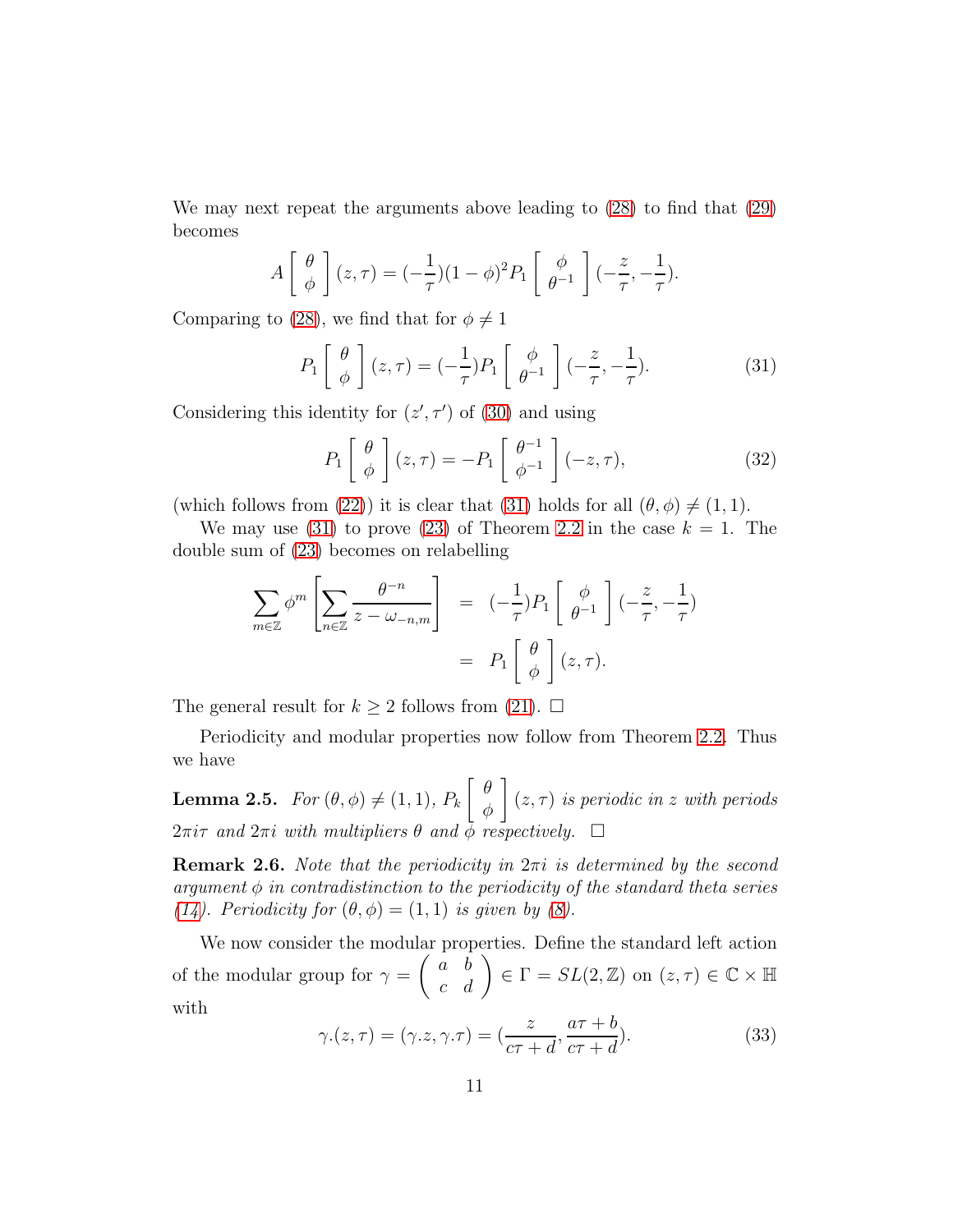We also define a *left* action of  $\Gamma$  on  $(\theta, \phi)$ 

<span id="page-11-2"></span>
$$
\gamma \cdot \left[ \begin{array}{c} \theta \\ \phi \end{array} \right] = \left[ \begin{array}{c} \theta^a \phi^b \\ \theta^c \phi^d \end{array} \right]. \tag{34}
$$

Then we obtain:

<span id="page-11-4"></span>**Proposition 2.7.** For  $(\theta, \phi) \neq (1, 1)$  we have

<span id="page-11-1"></span>
$$
P_k\left(\gamma.\begin{bmatrix} \theta \\ \phi \end{bmatrix}\right)(\gamma.z,\gamma.\tau) = (c\tau + d)^k P_k\begin{bmatrix} \theta \\ \phi \end{bmatrix}(z,\tau). \tag{35}
$$

**Proof.** Consider the case  $k = 1$ . It is sufficient to consider the action of the generators  $S, T$  of  $\Gamma$  where  $S.(z, \tau) = \left(-\frac{z}{\tau}\right)$  $\frac{z}{\tau}$ ,  $-\frac{1}{\tau}$  $(\frac{1}{\tau})$  and  $T.(z, \tau) = (z, \tau+1)$ . Then for  $\gamma = S$ , [\(35\)](#page-11-1) is given by [\(31\)](#page-10-0) whereas for  $\gamma = T$ , the result follows directly from definition [\(7\)](#page-4-0). It is straightforward to check the relations  $(ST)^3 =$  $-S^2 = 1$  (using [\(32\)](#page-10-1)) so that the result follows for  $k = 1$ . The general case follows from  $(21)$ .  $\Box$ 

**Remark 2.8. (i)** [\(35\)](#page-11-1) is equivalent to Theorem 4.2 of  $[DLM1]$  for rational  $\lambda$  after noting Remark [2.1](#page-6-2) (i) and [\(34\)](#page-11-2).

(ii) For  $\gamma = -I$  one finds

<span id="page-11-5"></span>
$$
P_k\left[\begin{array}{c}\theta\\\phi\end{array}\right](z,\tau) = (-1)^k P_k\left[\begin{array}{c}\theta^{-1}\\ \phi^{-1}\end{array}\right](-z,\tau). \tag{36}
$$

We next introduce twisted Eisenstein series for  $n \geq 1$ , defined by

<span id="page-11-3"></span>
$$
E_n\left[\begin{array}{c}\theta \\ \phi \end{array}\right](\tau) = -\frac{B_n(\lambda)}{n!} + \frac{1}{(n-1)!} \sum_{r\geq 0} ' \frac{(r+\lambda)^{n-1} \theta^{-1} q^{r+\lambda}}{1 - \theta^{-1} q^{r+\lambda}} + \frac{(-1)^n}{(n-1)!} \sum_{r\geq 1} \frac{(r-\lambda)^{n-1} \theta q^{r-\lambda}}{1 - \theta q^{r-\lambda}},
$$
(37)

where  $\sum'$  means we omit  $r = 0$  if  $(\theta, \phi) = (1, 1)$  and where  $B_n(\lambda)$  is the Bernoulli polynomial defined by

<span id="page-11-0"></span>
$$
\frac{q_z^{\lambda}}{q_z - 1} = \frac{1}{z} + \sum_{n \ge 1} \frac{B_n(\lambda)}{n!} z^{n-1}.
$$
 (38)

In particular, we note that  $B_1(\lambda) = \lambda - \frac{1}{2}$  $\frac{1}{2}$ .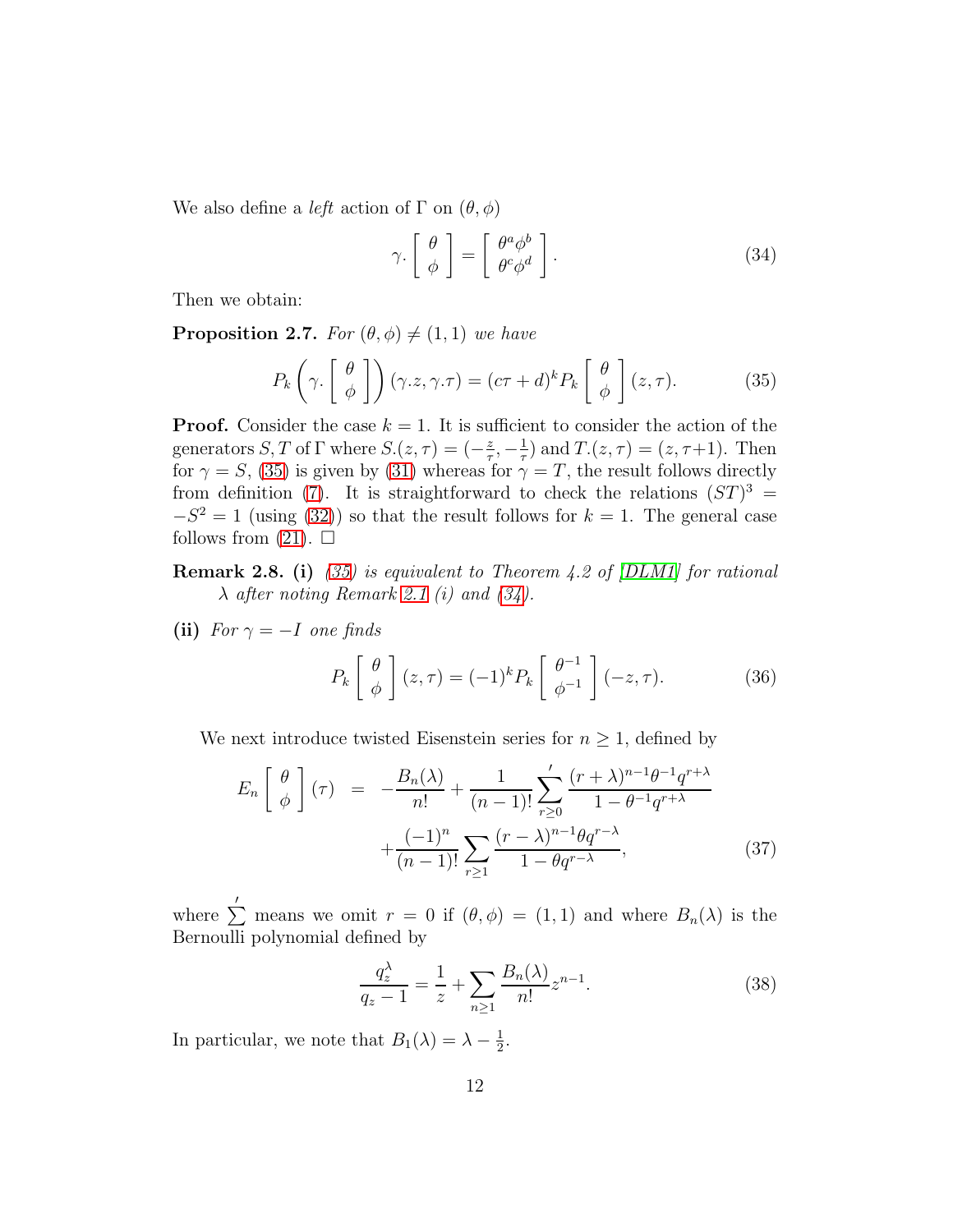**Remark 2.9.** (i) [\(37\)](#page-11-3) was introduced in [\[DLM1\]](#page-47-0) for rational  $\lambda$  where it was denoted by  $Q_n(\phi, \theta^{-1}, \tau)$ .  $(ii)$   $E_n$  $\lceil 1 \rceil$ 1 1  $(\tau) = E_n(\tau)$ , the standard Eisenstein series for even  $n \geq 2$ , whereas  $E_n$  $\lceil 1 \rceil$ 1 1  $(\tau) = -B_1(0)\delta_{n,1} = \frac{1}{2}$  $rac{1}{2}\delta_{n,1}$  for n odd.

We may obtain a Laurant expansion analogous to [\(7\)](#page-4-0).

Proposition 2.10. We have

<span id="page-12-0"></span>
$$
P_k\left[\begin{array}{c}\theta\\\phi\end{array}\right](z,\tau) = \frac{1}{z^k} + (-1)^k \sum_{n\geq k} \binom{n-1}{k-1} E_n\left[\begin{array}{c}\theta\\\phi\end{array}\right](\tau) z^{n-k}.\tag{39}
$$

**Proof.** Consider [\(20\)](#page-6-0) for  $k = 1$ :

$$
P_1\begin{bmatrix} \theta \\ \phi \end{bmatrix}(z,\tau) = -\sum_{r\geq 0}^{\prime} \frac{q_z^{r+\lambda}}{1-\theta^{-1}q^{r+\lambda}} - \sum_{r\geq 1} \frac{q_z^{-r+\lambda}}{1-\theta^{-1}q^{-r+\lambda}}
$$
  

$$
= \frac{q_z^{\lambda}}{q_z-1} - \sum_{r\geq 0}^{\prime} q_z^{r+\lambda} \frac{\theta^{-1}q^{r+\lambda}}{1-\theta^{-1}q^{r+\lambda}}
$$
  

$$
+ \sum_{r\geq 1} q_z^{-r+\lambda} \frac{\theta q^{r-\lambda}}{1-\theta q^{r-\lambda}}
$$
  

$$
= \frac{1}{z} - \sum_{n\geq 1} E_n\begin{bmatrix} \theta \\ \phi \end{bmatrix}(\tau) z^{n-1},
$$

from [\(37\)](#page-11-3) and [\(38\)](#page-11-0). The general result then follows from [\(21\)](#page-6-1).  $\Box$ 

**Remark 2.11.** For  $(\theta, \phi) = (1, 1)$  we have  $P_k$  $\lceil 1 \rceil$ 1  $\left[ (z, \tau) = \frac{1}{2} \delta_{k,1} + P_k(z, \tau) \right]$ for  $k \geq 1$ .

We also find

**Proposition 2.12.** For  $\phi \neq 1$  then

<span id="page-12-1"></span>
$$
E_k\left[\begin{array}{c}\theta\\\phi\end{array}\right](\tau) = \frac{1}{(2\pi i)^k} \sum_{m \in \mathbb{Z}} \theta^m \left[\sum_{\substack{n \in \mathbb{Z}\\\left(m,n\right) \neq (0,0)}} \frac{\phi^n}{(m\tau + n)^k}\right],\tag{40}
$$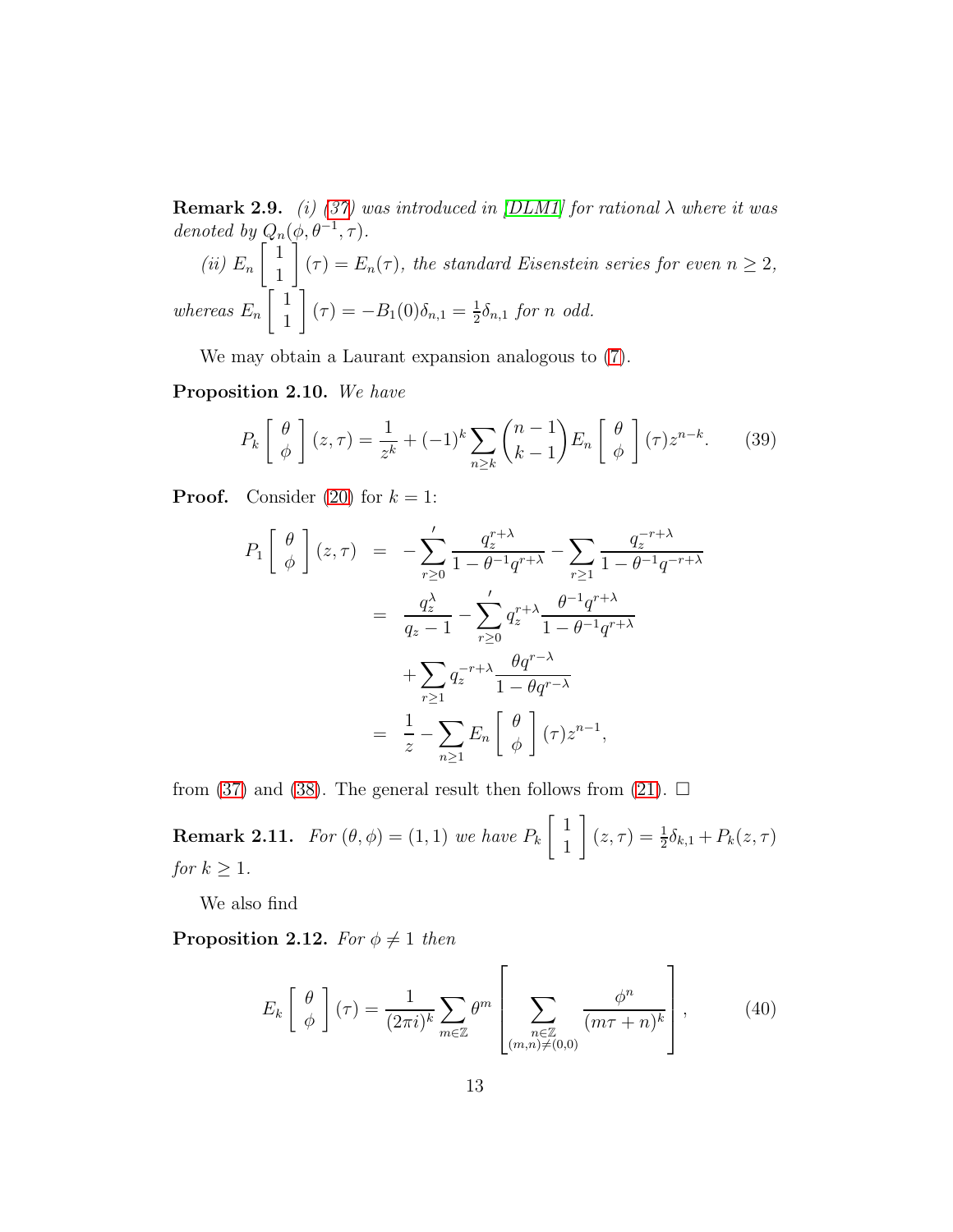whereas for  $\theta \neq 1$ 

<span id="page-13-0"></span>
$$
E_k\left[\begin{array}{c}\theta\\\phi\end{array}\right](\tau) = \frac{1}{(2\pi i)^k} \sum_{n \in \mathbb{Z}} \phi^n \left[\sum_{\substack{m \in \mathbb{Z} \\ (m,n) \neq (0,0)}} \frac{\theta^m}{(m\tau + n)^k}\right].
$$
 (41)

**Proof.** Expand the sum of [\(22\)](#page-7-0) for  $\phi \neq 1$  for  $k = 1$  to find

$$
P_1\left[\begin{array}{c}\theta\\\phi\end{array}\right](z,\tau) = \frac{1}{z} - \frac{1}{2\pi i} \sum_{m \in \mathbb{Z}} \theta^m \left[\sum_{\substack{n \in \mathbb{Z} \\ (m,n) \neq (0,0)}} \sum_{r \geq 1} \left(\frac{z}{2\pi i}\right)^{r-1} \frac{\phi^n}{(m\tau+n)^r}\right].
$$

Comparing with [\(39\)](#page-12-0) then [\(40\)](#page-12-1) follows. [\(41\)](#page-13-0) similarly holds.  $\Box$ 

**Remark 2.13.** When both  $\theta \neq 1$  and  $\phi \neq 1$  then [\(40\)](#page-12-1) and [\(41\)](#page-13-0) are equal. For  $k \geq 3$ , they are absolutely convergent and equal for all  $(\theta, \phi)$ . For  $k \geq 3$ , and  $(\theta, \phi) = (1, 1)$  we obtain the standard Eisenstein series [\(3\)](#page-4-1).

From Proposition [2.7](#page-11-4) it immediately follows that

**Proposition 2.14.** For  $(\theta, \phi) \neq (1, 1)$ ,  $E_k$  $\int$   $\theta$ φ 1 is a modular form of weight k where

<span id="page-13-1"></span>
$$
E_k\left(\gamma.\begin{bmatrix} \theta \\ \phi \end{bmatrix}\right)(\gamma.\tau) = (c\tau + d)^k E_k\begin{bmatrix} \theta \\ \phi \end{bmatrix}(\tau). \quad \Box \tag{42}
$$

**Remark 2.15.** This is equivalent to Theorem 4.6 of [\[DLM1\]](#page-47-0) for rational  $\lambda$ . [\(42\)](#page-13-1) also holds for  $(\theta, \phi) = (1, 1)$  for  $k \geq 3$ , whereas  $E_2$  is quasi-modular.

It is useful to note the analytic expansions:

<span id="page-13-2"></span>
$$
P_1\left[\begin{array}{c}\theta\\ \phi\end{array}\right](z_1-z_2,\tau) = \frac{1}{z_1-z_2} + \sum_{k,l\geq 1} C\left[\begin{array}{c}\theta\\ \phi\end{array}\right](k,l) z_1^{k-1} z_2^{l-1}, (43)
$$

$$
P_1\left[\begin{array}{c}\theta\\\phi\end{array}\right](z+z_1-z_2,\tau) = \sum_{k,l\geq 1} D\left[\begin{array}{c}\theta\\\phi\end{array}\right](k,l,z) z_1^{k-1} z_2^{l-1},\tag{44}
$$

where for  $k, l \geq 1$  we define

<span id="page-13-3"></span>
$$
C\left[\begin{array}{c}\theta\\\phi\end{array}\right](k,l,\tau) = (-1)^l \binom{k+l-2}{k-1} E_{k+l-1}\left[\begin{array}{c}\theta\\\phi\end{array}\right](\tau),\tag{45}
$$

$$
D\left[\begin{array}{c}\theta\\\phi\end{array}\right](k,l,\tau,z) = (-1)^{k+1} {k+l-2 \choose k-1} P_{k+l-1}\left[\begin{array}{c}\theta\\\phi\end{array}\right](\tau,z). \quad (46)
$$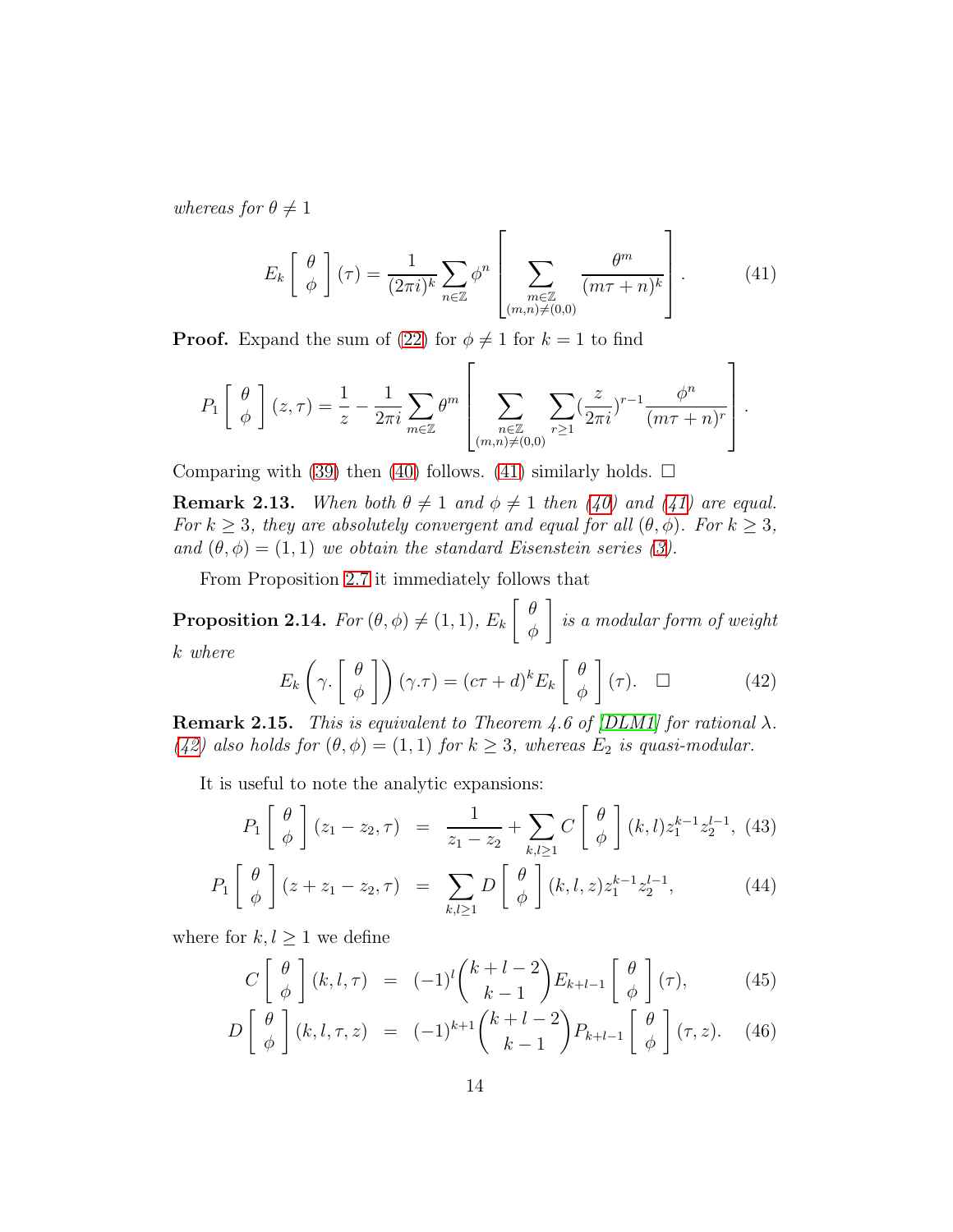We also note that [\(36\)](#page-11-5) implies

<span id="page-14-0"></span>
$$
C\left[\begin{array}{c}\theta\\\phi\end{array}\right](k,l,\tau) = -C\left[\begin{array}{c}\theta^{-1}\\ \phi^{-1}\end{array}\right](l,k,\tau),\tag{47}
$$

$$
D\left[\begin{array}{c}\theta\\\phi\end{array}\right](k,l,\tau,z) = -D\left[\begin{array}{c}\theta^{-1}\\ \phi^{-1}\end{array}\right](l,k,\tau,-z). \tag{48}
$$

Finally, we may also express the twisted Weierstrass functions in terms of theta series and the prime form as follows:

**Proposition 2.16.** For  $(\theta, \phi) \neq (1, 1)$  with  $\theta = \exp(-2\pi i \mu)$  and  $\phi =$  $\exp(2\pi i\lambda)$  then

<span id="page-14-1"></span>
$$
P_1\left[\begin{array}{c}\theta\\\phi\end{array}\right](z,\tau) = \frac{\vartheta\left[\begin{array}{c}\lambda+\frac{1}{2}\\ \mu+\frac{1}{2}\end{array}\right](z,\tau)}{\vartheta\left[\begin{array}{c}\lambda+\frac{1}{2}\\ \mu+\frac{1}{2}\end{array}\right](0,\tau)}\frac{1}{K(z,\tau)},\tag{49}
$$

whereas

$$
P_1\begin{bmatrix} 1\\1 \end{bmatrix}(z,\tau) = \frac{\frac{d}{dz}\vartheta\begin{bmatrix} \frac{1}{2} \\ \frac{1}{2} \end{bmatrix}(z,\tau)}{\frac{d}{dz}\vartheta\begin{bmatrix} \frac{1}{2} \\ \frac{1}{2} \end{bmatrix}(0,\tau)}\frac{1}{K(z,\tau)}.
$$
(50)

**Proof.** For  $(\theta, \phi) \neq (1, 1)$  the result follows by comparing the periodicity and pole structure of each expression using [\(14\)](#page-5-1) and [\(15\)](#page-5-1). For  $(\theta, \phi) = (1, 1)$ the result follows from [\(11\)](#page-5-3) and [\(18\)](#page-6-3).  $\square$ 

## 3 n-Point Functions for R-Graded Vertex Operator Superalgebras

### 3.1 Introduction to Vertex Operator Superalgebras

We discuss some aspects of Vertex Operator Superalgebra (VOSA) theory to establish context and notation. For more details see [\[B\]](#page-47-6), [\[FHL\]](#page-47-7), [\[FLM\]](#page-48-10), [\[Ka\]](#page-48-11), [\[MN1\]](#page-48-12). Let V be a superspace i.e. a complex vector space  $V = V_{\overline{0}} \oplus V_{\overline{1}} =$  $\bigoplus_{\alpha} V_{\alpha}$  with index label  $\alpha$  in  $\mathbb{Z}/2\mathbb{Z}$  so that each  $a \in V$  has a parity (fermion number)  $p(a) \in \mathbb{Z}/2\mathbb{Z}$ .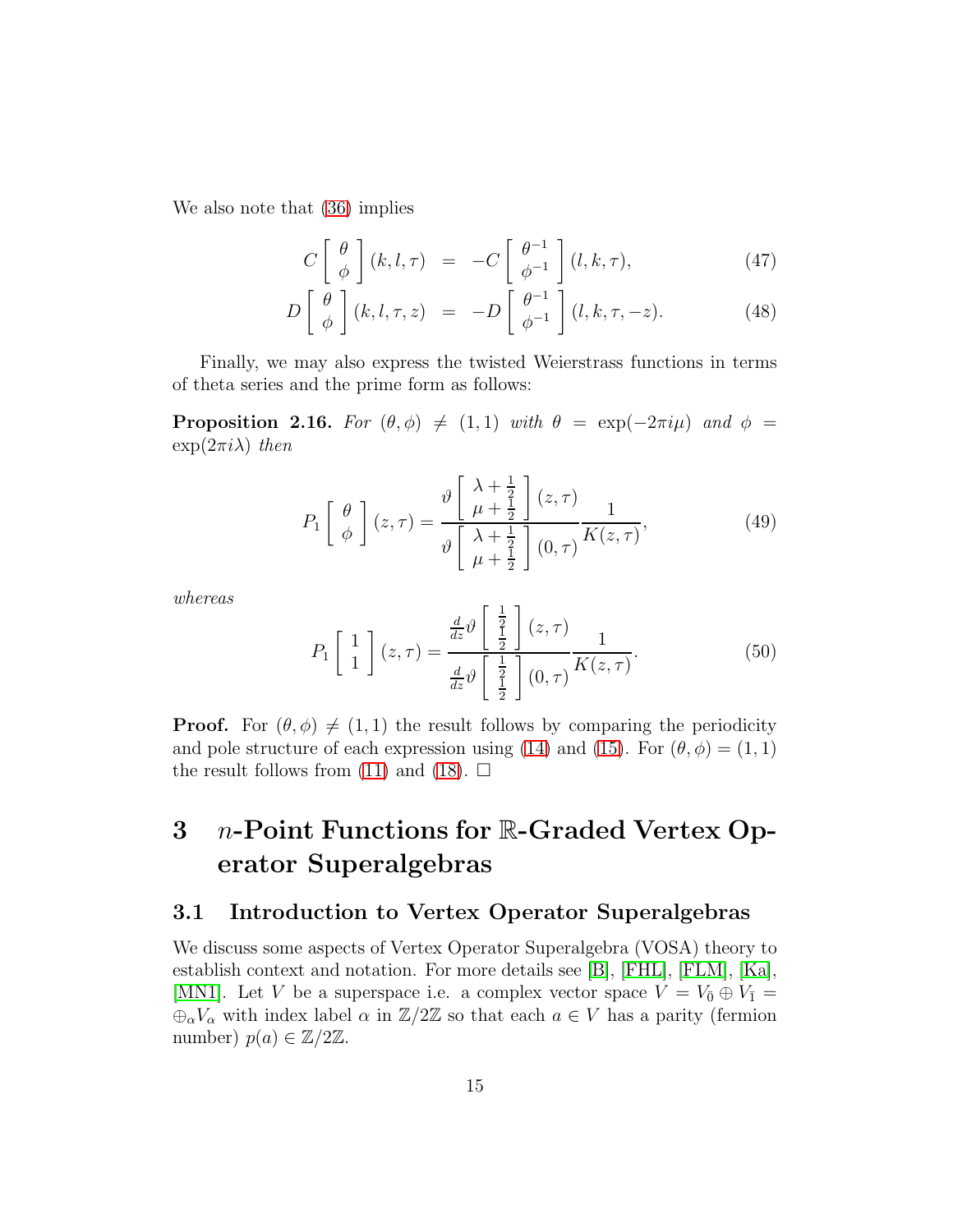An R-graded Vertex Operator Superalgebra (VOSA) is a quadruple  $(V, Y, 1, \omega)$ as follows:  $V$  is a superspace with a (countable)  $\mathbb{R}$ -grading where

$$
V=\oplus_{r\geq r_0}V_r
$$

for some  $r_0$  and with parity decomposition  $V_r = V_{\bar{0},r} \oplus V_{\bar{1},r}$ .  $1 \in V_{\bar{0},0}$  is the vacuum vector and  $\omega \in V_{\bar{0},2}$  the conformal vector with properties described below. Y is a linear map  $Y: V \to (\text{End}V)[[z, z^{-1}]]$ , for formal variable z, so that for any vector (state)  $a \in V$ 

$$
Y(a, z) = \sum_{n \in \mathbb{Z}} a(n) z^{-n-1}.
$$
 (51)

The component operators (modes)  $a(n) \in End V$  are such that  $a(n)1 = \delta_{n,-1}a$ for  $n\geq -1$  and

<span id="page-15-0"></span>
$$
a(n)V_{\alpha} \subset V_{\alpha+p(a)},\tag{52}
$$

for a of parity  $p(a)$ .

The vertex operators satisfy the locality property for all  $a, b \in V$ 

<span id="page-15-1"></span>
$$
(x - y)^{N} [Y(a, x), Y(b, y)] = 0,
$$
\n(53)

for  $N \gg 0$ , where the commutator is defined in the graded sense, i.e.

$$
[Y(a, x), Y(b, y)] = Y(a, x)Y(b, y) - (1)^{p(a)p(b)}Y(b, y)Y(a, x).
$$

The vertex operator for the vacuum is  $Y(1, z) = Id_V$ , whereas that for  $\omega$ is

$$
Y(\omega, z) = \sum_{n \in \mathbb{Z}} L(n) z^{-n-2},\tag{54}
$$

where  $L(n)$  forms a Virasoro algebra for central charge c

$$
[L(m), L(n)] = (m - n)L(m + n) + \frac{c}{12}(m^3 - m)\delta_{m, -n}.
$$
 (55)

 $L(-1)$  satisfies the translation property

$$
Y(L(-1)a, z) = \frac{d}{dz}Y(a, z).
$$
 (56)

 $L(0)$  describes the R-grading with  $L(0)a = wt(a)a$  for weight  $wt(a) \in \mathbb{R}$  and

$$
V_r = \{a \in V|wt(a) = r\}.\tag{57}
$$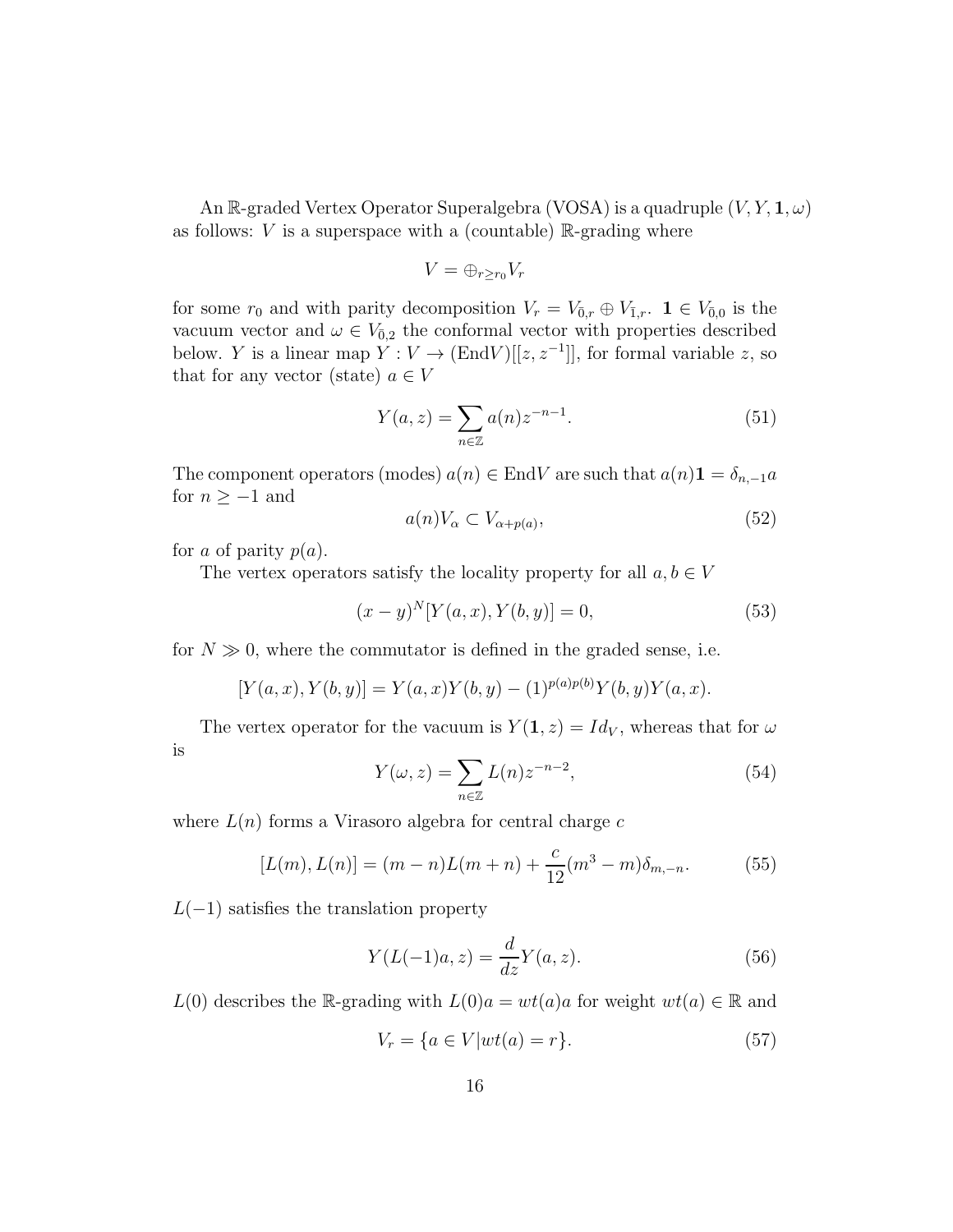We quote the standard commutator property of VOSAs e.g. [\[Ka\]](#page-48-11), [\[FHL\]](#page-47-7), [\[MN1\]](#page-48-12)

<span id="page-16-2"></span>
$$
[a(m), Y(b, z)] = \sum_{j \ge 0} {m \choose j} Y(a(j)b, z) z^{m-j}.
$$
 (58)

Taking  $a = \omega$  this implies for b of weight  $wt(b)$  that

<span id="page-16-1"></span>
$$
[L(0), b(n)] = (wt(b) - n - 1)b(n),
$$
\n(59)

so that

<span id="page-16-5"></span>
$$
b(n)V_r \subset V_{r+wt(b)-n-1}.\tag{60}
$$

In particular, we define for a of weight  $wt(a)$  the zero mode

<span id="page-16-0"></span>
$$
o(a) = \begin{cases} a(wt(a) - 1), & \text{for } wt(a) \in \mathbb{Z} \\ 0, & \text{otherwise,} \end{cases}
$$
(61)

which is then extended by linearity to all  $a \in V$ .

### 3.2 Torus n-point Functions

In this section we will develop explicit formulas for the n-point functions for R-graded VOSA modules at genus one [\[Z,](#page-49-1) [DLM1,](#page-47-0) [MT1,](#page-48-0) [DZ1\]](#page-47-1). Let  $(V, Y, 1, \omega)$ be an  $\mathbb{R}$ -graded VOSA. In order to consider modular-invariance of *n*-point functions at genus 1, Zhu introduced in ref. [\[Z\]](#page-49-1) a second "square-bracket" VOA  $(V, Y[,], \mathbf{1}, \tilde{\omega})$  associated to a given VOA  $(V, Y(0), \mathbf{1}, \omega)$ . We review some aspects of that construction here. The new square bracket vertex operators are defined by a change of co-ordinates, namely

<span id="page-16-4"></span>
$$
Y[v, z] = \sum_{n \in \mathbb{Z}} v[n] z^{-n-1} = Y(q_z^{L(0)} v, q_z - 1), \tag{62}
$$

with  $q_z = \exp(z)$ , while the new conformal vector is  $\tilde{\omega} = \omega - \frac{c}{24}$ **1**. For v of  $L(0)$  weight  $wt(v) \in \mathbb{R}$  and  $m \geq 0$ ,

<span id="page-16-3"></span>
$$
v[m] = m! \sum_{i \ge m} c(wt(v), i, m)v(i), \qquad (63)
$$

$$
\sum_{m=0}^{i} c(wt(v), i, m)x^{m} = \binom{wt(v) - 1 + x}{i}.
$$
 (64)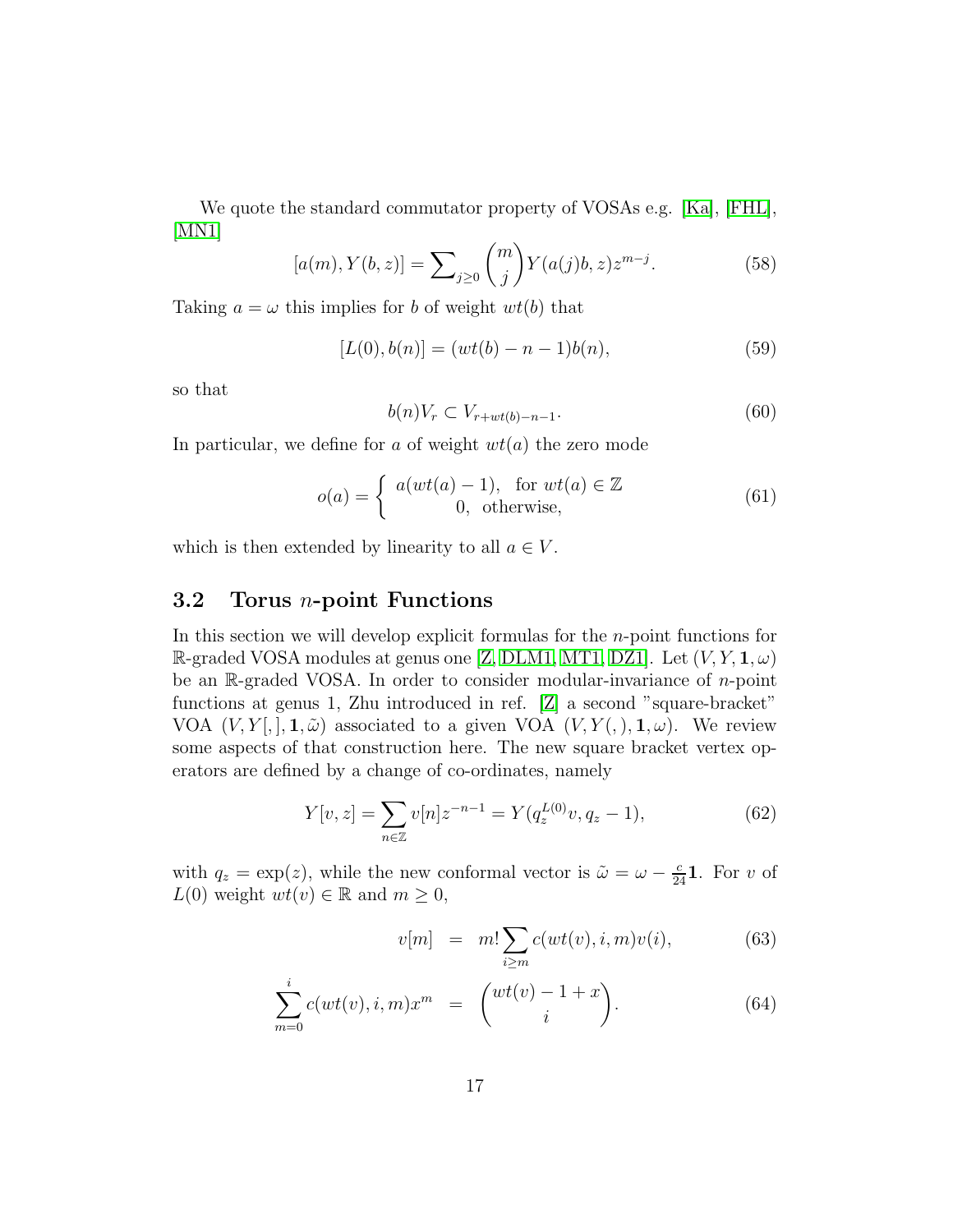In particular we note that  $v[0] = \sum$  $i \geq 0$  $\binom{wt(v)-1}{i}v(i).$ 

We now define the torus *n*-point functions. Following [\(52\)](#page-15-0) we let  $\sigma \in$  $Aut(V)$  denote the parity (fermion number) automorphism

<span id="page-17-3"></span><span id="page-17-1"></span>
$$
\sigma a = (-1)^{p(a)} a. \tag{65}
$$

Let  $g \in Aut(V)$  denote any other automorphism which commutes with  $\sigma$ . Let M be a V-module with vertex operators  $Y_M$ . We assume that M is stable under both  $\sigma$  and g i.e.  $\sigma$  and g act on M [\[DZ1\]](#page-47-1). The *n-point function* on M for states  $v_1, \ldots, v_n \in V$  and  $g \in \text{Aut}(V)$  is defined by<sup>[2](#page-17-0)</sup>

$$
F_M(g; v_1, \dots v_n; \tau) = F_M(g; (v_1, z_1), \dots, (v_n, z_n); \tau)
$$
  
=  $\text{STr}_M \left( g Y_M(q_1^{L(0)} v_1, q_1) \dots Y_M(q_n^{L(0)} v_n, q_n) q^{L(0) - c/24} \right),$  (66)

 $q = \exp(2\pi i \tau), q_i = \exp(z_i), 1 \leq i \leq n$ , for auxiliary variables  $z_1, ..., z_n$  and where  $STr<sub>M</sub>$  denotes the *supertrace* defined by

<span id="page-17-2"></span>
$$
STr_M(X) = Tr_M(\sigma X) = Tr_{M_{\bar{0}}}(X) - Tr_{M_{\bar{1}}}(X).
$$
 (67)

In Appendix A we describe some basic properties of the supertrace. Taking  $g = 1$  and all  $v_i = 1$  in [\(66\)](#page-17-1) yields the *partition function* which we denote by

$$
Z_M(\tau) = F_M(1; \tau) = \text{STr}_M \left( q^{L(0) - c/24} \right). \tag{68}
$$

We also denote the orbifold partition function for general g by

$$
Z_M(g,\tau) = F_M(g;\tau) = \text{STr}_M\left(gq^{L(0)-c/24}\right). \tag{69}
$$

For  $g = 1$  [\(66\)](#page-17-1) is defined by Zhu for a Z-graded VOA [\[Z\]](#page-49-1). For g of finite order, it is considered for Z-graded VOAs in ref. [\[DLM1\]](#page-47-0),  $\frac{1}{2}$ Z-graded VOSAs in ref. [\[DZ1\]](#page-47-1) and Z-graded VOSAs in ref. [\[DZ2\]](#page-47-2). Here we generalize these results to an R-graded VOSA for arbitrary g commuting with  $\sigma$ .

For  $n = 1$  in [\(66\)](#page-17-1) we obtain the 1-point function denoted by

$$
Z_M(g, v_1, \tau) = F_M(g; (v_1, z_1); \tau) = \text{STr}_M(go(v_1)q^{L(0) - c/24}) \tag{70}
$$

where  $o(v_1)$  is the zero mode [\(61\)](#page-16-0) and is independent of  $z_1$ . We note the following useful result relating any n-point function to a 1-point function:

<span id="page-17-0"></span><sup>&</sup>lt;sup>2</sup>This *n*-point function would be denoted by  $T((v_1, q_1), \ldots, (v_n, q_n), (1, q), q)$  in the notation of [\[DLM1\]](#page-47-0) and [\[DZ1\]](#page-47-1).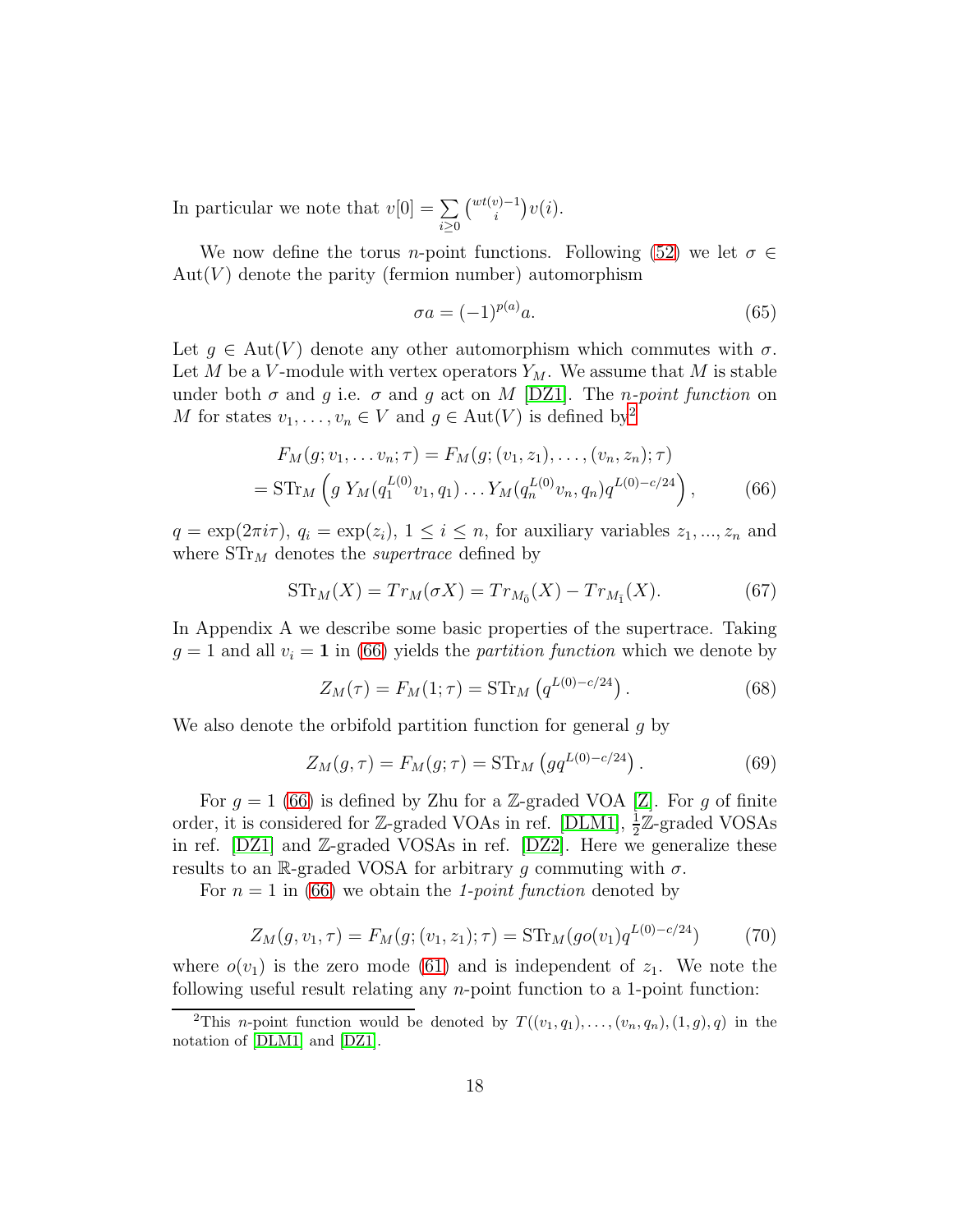<span id="page-18-2"></span>**Lemma 3.1.** For states  $v_1, v_2, \ldots, v_n$  as above we have

<span id="page-18-0"></span>
$$
F_M(g; (v_1, z_1), \dots, (v_n, z_n); \tau)
$$
  
=  $Z_M(g, Y[v_1, z_{1n}]. Y[v_2, z_{2n}] \dots Y[v_{n-1}, z_{n-1n}].v_n, \tau)$  (71)

$$
= Z_M(g, Y[v_1, z_1].Y[v_2, z_2] \dots Y[v_n, z_n].\mathbf{1}, \tau), \tag{72}
$$

where  $z_{ij} = z_i - z_j$ .

**Proof.** The proof follows Lemma 1 of ref. [\[MT1\]](#page-48-0).  $\Box$ 

Every n-point function enjoys the following permutation and periodicity properties [\[Z\]](#page-49-1), [\[MT1\]](#page-48-0):

<span id="page-18-1"></span>**Lemma 3.2.** Consider the *n*-point function  $F_M$  for states  $v_1, v_2, \ldots, v_n$ , as above, where each  $v_i$  is of weight  $wt(v_i)$ , parity  $p(v_i)$  and is a g-eigenvector for eigenvalue  $\theta_i^{-1}$ .

- (i) If  $p(v_1) + ... + p(v_n)$  is odd then  $F_M = 0$ .
- (ii) Permuting adjacent vectors,

$$
F_M(g; (v_1, z_1), \ldots, (v_k, z_k), (v_{k+1}, z_{k+1}), \ldots, (v_n, z_n); \tau)
$$
  
=  $(-1)^{p(v_k)p(v_{k+1})} F_M(g; (v_1, z_1), \ldots, (v_{k+1}, z_{k+1}), (v_k, z_k), \ldots, (v_n, z_n); \tau).$ 

- (iii)  $F_M$  is a function of  $z_{ij} = z_i z_j$  and is non-singular at  $z_{ij} \neq 0$  for all  $i \neq j$ .
- (iv)  $F_M$  is periodic in  $z_i$  with period  $2\pi i$  and multiplier  $\phi_i = \exp(2\pi iwt(v_i)).$
- (v)  $F_M$  is periodic in  $z_i$  with period  $2\pi i\tau$  and multiplier  $\theta_i$ .

Proof. (i) This follows from definition [\(67\)](#page-17-2).

(ii) Apply locality [\(53\)](#page-15-1).

(iii)  $F_M$  is a function of  $z_{ij}$  from [\(71\)](#page-18-0). Suppose  $F_M$  is singular at  $z_n = y$ for some  $y \neq z_j$  for all  $j = 1, ..., n - 1$ . We may assume that  $z_0 = 0$  by redefining  $z_i$  to be  $z_i - z_0$  for all i. But from [\(72\)](#page-18-0),  $Y[v_n, z_n] \mathbf{1} |_{z_n=0} = v_n$  is non-singular at  $z_{nj} \neq 0$ . Applying (ii) the result follows for all  $z_{ij}$ .

(iv) This follows directly from the definition [\(66\)](#page-17-1).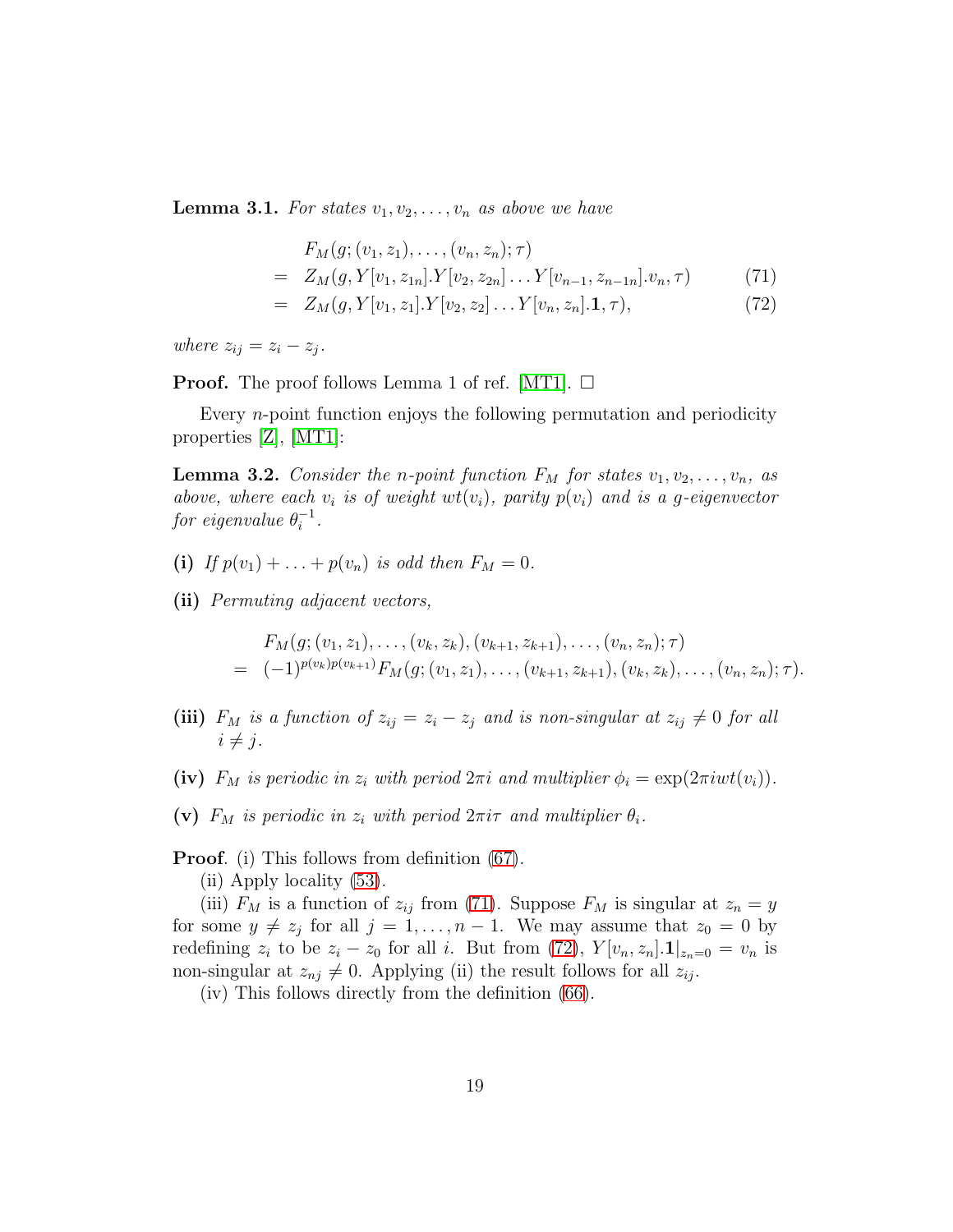(v) Using (iii) we consider periodicity of  $z_n$  wlog. Under  $z_n \to z_n + 2\pi i \tau$ we have  $F_M \to \hat{F}_M$  where

$$
\hat{F}_M = q^{-c/24} \text{STr}_M(gY(q_1^{L(0)}v_1, q_1) \dots Y(q^{L(0)}q_n^{L(0)}v_n, qq_n)q^{L(0)}) \n= q^{-c/24} \text{STr}_M(gY(q_1^{L(0)}v_1, q_1) \dots q^{L(0)}Y(q_n^{L(0)}v_n, q_n)),
$$

using  $q^{L(0)}Y(b, z)q^{-L(0)} = Y(q^{L(0)}b, qz)$  (which follows from [\(59\)](#page-16-1)). But

$$
\begin{split}\n&\text{STr}_{M}(gY(q_{1}^{L(0)}v_{1},q_{1})\ldots q^{L(0)}Y(q_{n}^{L(0)}v_{n},q_{n})) \\
&= (-1)^{p(v_{n})}\text{STr}_{M}(Y(q_{n}^{L(0)}v_{n},q_{n})gY(q_{1}^{L(0)}v_{1},q_{1})\ldots Y(q_{n-1}^{L(0)}v_{n-1},q_{n-1})q^{L(0)}) \\
&= \theta_{n}(-1)^{p(v_{n})}\text{STr}_{M}(gY(q_{n}^{L(0)}v_{n},q_{n})Y(q_{1}^{L(0)}v_{1},q_{1})\ldots Y(q_{n-1}^{L(0)}v_{n-1},q_{n-1})q^{L(0)}) \\
&= \theta_{n}\text{STr}_{M}(gY(q_{1}^{L(0)}v_{1},q_{1})\ldots Y(q_{n-1}^{L(0)}v_{n-1},q_{n-1})Y(q_{n}^{L(0)}v_{n},q_{n})q^{L(0)}),\n\end{split}
$$

using  $g^{-1}Y(v_n, q_n)g = Y(g^{-1}v_n, q_n) = \theta_n Y(v_n, q_n)$  and applying (ii) repeatedly. Thus  $\hat{F}_M = \theta_n F_M$ .  $\Box$ 

#### 3.3 Zhu Recursion Formulas for  $n$ -Point Functions

We now prove a generalization of Zhu's *n*-point function recursion formula [\[Z\]](#page-49-1) for the n-point function [\(66\)](#page-17-1) for an R-graded VOSA. We begin with the following Lemma which follows directly from [\(58\)](#page-16-2):

**Lemma 3.3.** Suppose that  $u \in V$  is homogeneous of weight  $wt(u) \in \mathbb{R}$ . Then for  $k \in \mathbb{Z}$  and  $v \in V$  we have

<span id="page-19-0"></span>
$$
[u(k), Y(q_z^{L(0)}v, q_z)] = q_z^{k-wt(u)+1} \sum_{i \ge 0} \binom{k}{i} Y(q_z^{L(0)}u(i)v, q_z) \square
$$
 (73)

**Corollary 3.4.** Suppose that  $u \in V$  is homogeneous of integer weight  $wt(u) \in$ Z. Then

$$
[o(u), Y(q_z^{L(0)}v, q_z)] = Y(q_z^{L(0)}u[0]v, q_z).
$$
 (74)

Similarly to Zhu's Proposition 4.3.1 (op.cit.) we find

**Proposition 3.5.** Suppose that  $v \in V$  is homogeneous of integer weight  $wt(v) \in \mathbb{Z}$ . Then for  $v_1, \ldots, v_n \in V$ , we have

<span id="page-19-1"></span>
$$
\sum_{r=1}^{n} p(v, v_1 v_2 \dots v_{r-1}) F_M(g; v_1; \dots; v[0] v_r; \dots v_n; \tau) = 0,
$$
 (75)

with  $p(v, v_1v_2 \ldots v_{r-1})$  of [\(147\)](#page-46-0) in Appendix A.  $\Box$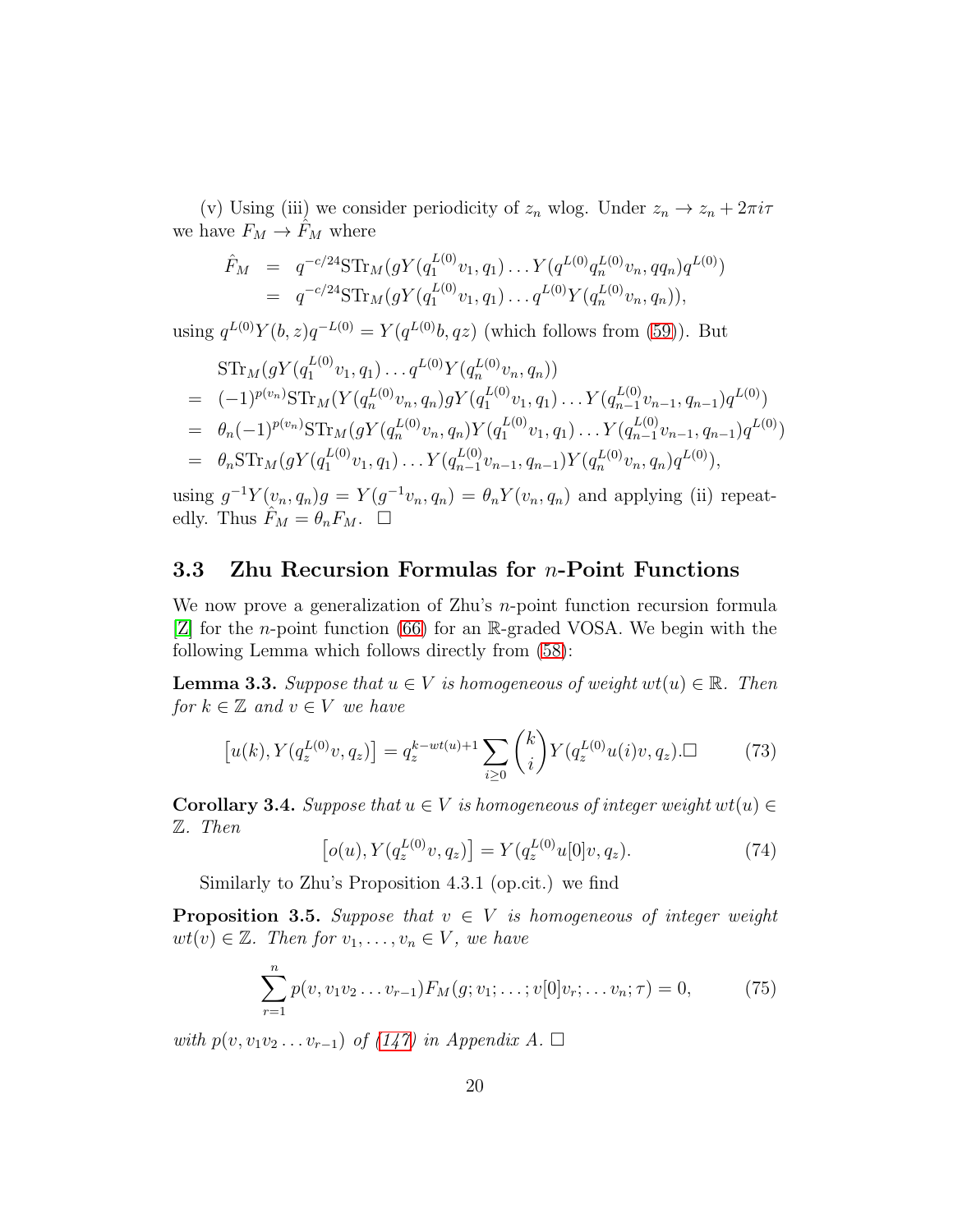Let v be homogeneous of weight  $wt(v) \in \mathbb{R}$  and define  $\phi \in U(1)$  by

<span id="page-20-3"></span>
$$
\phi = \exp(2\pi iwt(v)).\tag{76}
$$

We also take  $v$  to be an eigenfunction under  $g$  with

<span id="page-20-4"></span>
$$
gv = \theta^{-1}v \tag{77}
$$

for some  $\theta \in U(1)$  so that

<span id="page-20-0"></span>
$$
g^{-1}v(k)g = \theta v(k). \tag{78}
$$

Then we obtain the following generalization of Zhu's Proposition 4.3.2 [\[Z\]](#page-49-1) for the n-point function:

<span id="page-20-2"></span>**Theorem 3.6.** Let  $v, \theta$  and  $\phi$  be as as above. Then for any  $v_1, \ldots v_n \in V$ we have

<span id="page-20-1"></span>
$$
F_M(g; v, v_1, \dots v_n; \tau)
$$
  
=  $\delta_{\theta,1} \delta_{\phi,1} \text{STr}_M \left( g o(v) Y_M(q_1^{L(0)} v_1, q_1) \dots Y_M(q_n^{L(0)} v_n, q_n) q^{L(0) - c/24} \right)$   
+  $\sum_{r=1}^n \sum_{m \ge 0} p(v, v_1 v_2 \dots v_{r-1}) P_{m+1} \left[ \begin{array}{c} \theta \\ \phi \end{array} \right] (z - z_r, \tau)$   
 $F_M(g; v_1, \dots, v[m] v_r, \dots, v_n; \tau).$  (79)

(The twisted Weierstrass function is defined in [\(20\)](#page-6-0)).

Proof. We have

$$
= \sum_{k \in \mathbb{Z}} q_z^{-k-1+wt(v)} \text{STr}_M \left( g \ v(k) Y_M(q_1^{L(0)} v_1, q_1) \dots Y_M(q_n^{L(0)} v_n, q_n) q^{L(0)} \right).
$$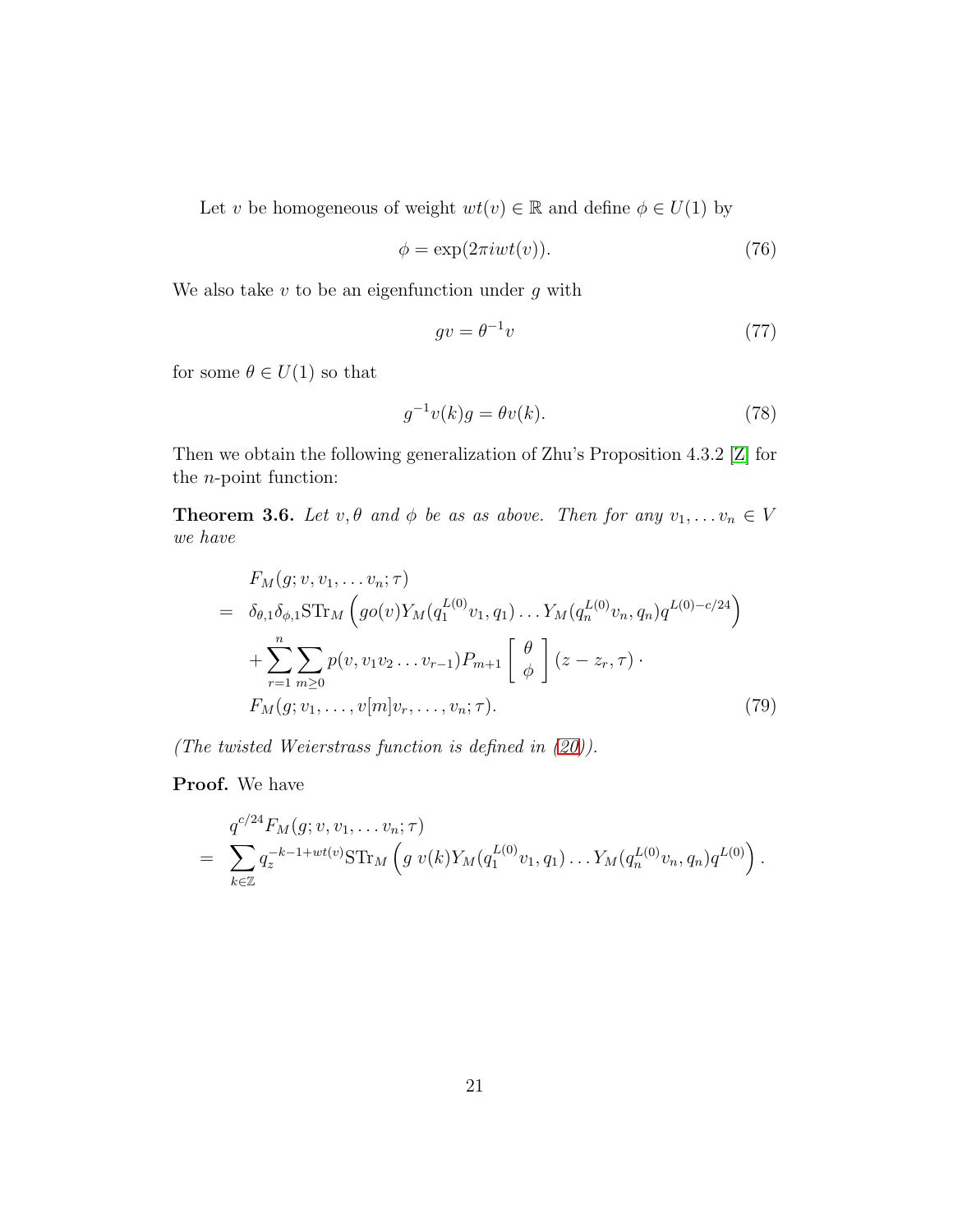Thus we consider

$$
\begin{split}\n&\text{STr}_{M}\left(g\ v(k)Y_{M}(q_{1}^{L(0)}v_{1},q_{1})\ldots Y_{M}(q_{n}^{L(0)}v_{n},q_{n})q^{L(0)}\right) \\
&= \text{STr}_{M}\left(g\ [v(k),Y_{M}(q_{1}^{L(0)}v_{1},q_{1})\ldots Y_{M}(q_{n}^{L(0)}v_{n},q_{n})]q^{L(0)}\right) \\
&\quad+ p(v,v_{1}\cdots v_{n})\text{STr}_{M}\left(g\ Y_{M}(q_{1}^{L(0)}v_{1},q_{1})\ldots Y_{M}(q_{n}^{L(0)}v_{n},q_{n})v(k)q^{L(0)}\right) \\
&= \sum_{r=1}^{n} \sum_{i\geq 0} p(v,v_{1}\ldots v_{r-1})\binom{k}{i}q_{r}^{k+1-wt(v)}.\n\end{split}
$$
\n
$$
\begin{split}\n&\text{STr}_{M}\left(g\ Y_{M}(q_{1}^{L(0)}v_{1},q_{1})\ldots Y_{M}(q_{r}^{L(0)}v(i)v_{r},q_{r})\ldots Y_{M}(q_{n}^{L(0)}v_{n},q_{n})q^{L(0)}\right) \\
&\quad+\theta q^{k+1-wt(v)}\text{STr}_{M}\left(g\ v(k)Y_{M}(q_{1}^{L(0)}v_{1},q_{1})\ldots Y_{M}(q_{n}^{L(0)}v_{n},q_{n})q^{L(0)}\right),\n\end{split}
$$

applying [\(59\)](#page-16-1), [\(73\)](#page-19-0), [\(78\)](#page-20-0), [\(146\)](#page-46-1) and Lemma [7.1](#page-46-2) of Appendix A. Thus

$$
\begin{split}\n&\text{STr}_M\left(g\ v(k)Y_M(q_1^{L(0)}v_1,q_1)\dots Y_M(q_n^{L(0)}v_n,q_n)q^{L(0)}\right) \\
&=\frac{1}{1-\theta q^{k+1-wt(v)}}\sum_{r=1}^n\sum_{i\geq 0}p(v,v_1\dots v_{r-1})\binom{k}{i}q_r^{k-wt(v)+1}.\n\end{split}
$$
\n
$$
\begin{split}\n&\text{STr}_M\left(gY(q_1^{L(0)}v_1,q_1)\dots Y(q_r^{L(0)}v(i)v_r,q_r)\dots Y(q_n^{L(0)}v_n,q_n)q^{L(0)}\right),\n\end{split}
$$

provided  $(\theta, \phi, k) \neq (1, 1, -1 + wt(v))$ . This implies  $F_M(g; v, v_1, \dots, v_n)$  is given by

$$
\delta_{\theta,1} \delta_{\phi,1} \text{STr}_M \left( g o(v) Y_M(q_1^{L(0)} v_1, q_1) \dots Y_M(q_n^{L(0)} v_n, q_n) q^{L(0)-c/24} \right) + \sum_{r=1}^n p(v, v_1 \dots v_{r-1}) \sum_{k \in \mathbb{Z}}' \frac{\left(\frac{q_r}{q_z}\right)^{k+1-wt(v)}}{1-\theta q^{k+1-wt(v)}} \cdot F_M(g; v_1, \dots, \sum_{i \geq 0} {k \choose i} v(i) v_r, \dots, v_n),
$$

where the prime denotes the omission of  $k = -1 + wt(v)$  if  $(\theta, \phi) = (1, 1)$ and recalling [\(61\)](#page-16-0). Now from [\(63\)](#page-16-3) and [\(64\)](#page-16-3) we find

$$
\sum_{i\geq 0} {k \choose i} v(i) = \sum_{m\geq 0} \frac{(k+1-wt(v))^m}{m!} v[m].
$$

The sum over  $k$  can then be computed in terms of a twisted Weierstrass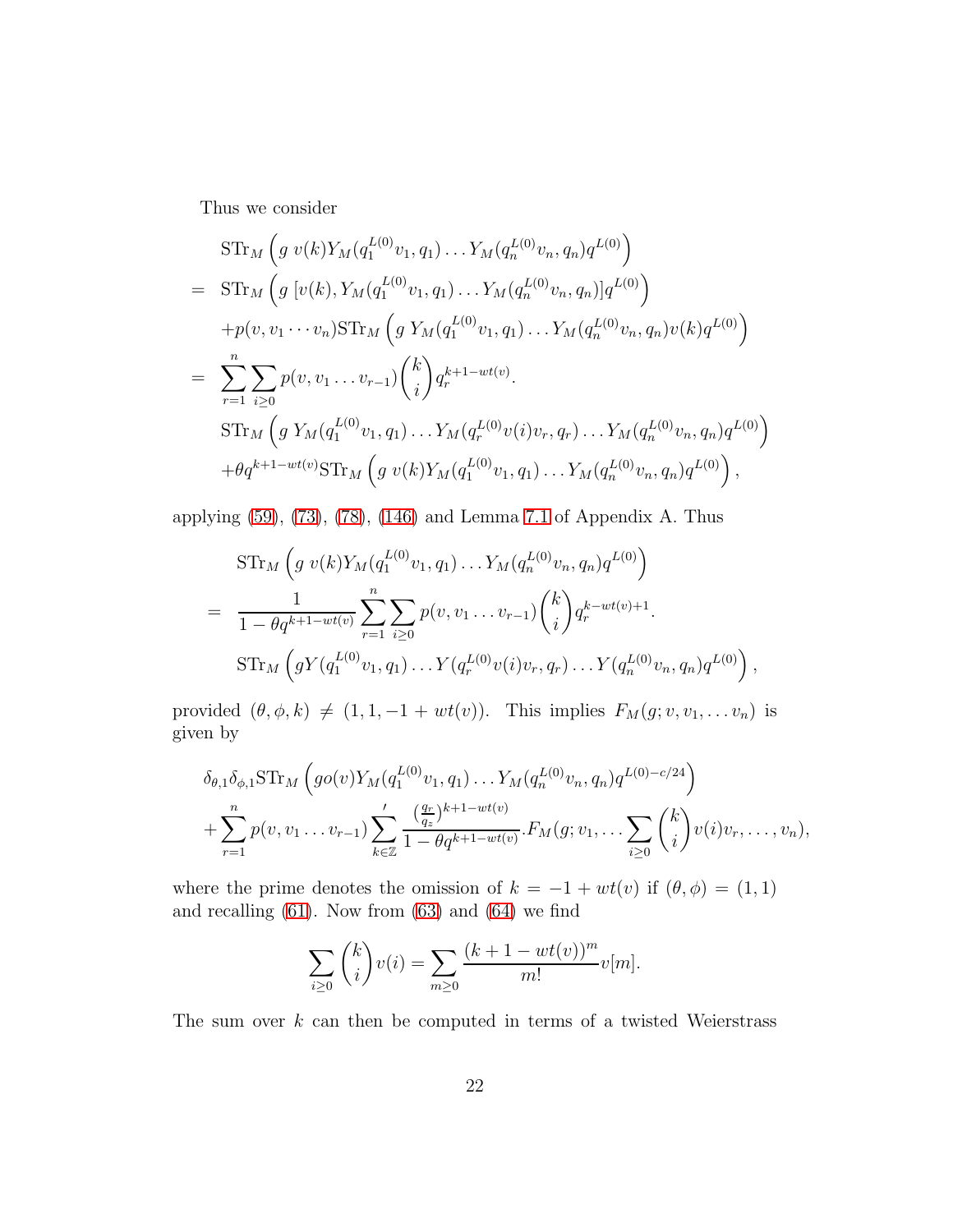function [\(20\)](#page-6-0) for  $\lambda = wt(v) \pmod{\mathbb{Z}}$  as follows:

$$
\frac{1}{m!} \sum_{k \in \mathbb{Z}}' \frac{(k+1-wt(v))^m (\frac{q_r}{q_z})^{k+1-wt(v)}}{1 - \theta q^{k+1-wt(v)}}
$$
\n
$$
= (-1)^{m+1} P_{m+1} \begin{bmatrix} \theta^{-1} \\ \phi^{-1} \end{bmatrix} (z_r - z, \tau) - \frac{1}{2} \delta_{\theta,1} \delta_{\phi,1} \delta_{m,0}
$$
\n
$$
= P_{m+1} \begin{bmatrix} \theta \\ \phi \end{bmatrix} (z - z_r, \tau) - \frac{1}{2} \delta_{\theta,1} \delta_{\phi,1} \delta_{m,0},
$$

using [\(36\)](#page-11-5). Thus we find  $F_M(g; v, v_1, \ldots v_n, \tau)$  is given by

$$
\delta_{\theta,1} \delta_{\phi,1} \text{STr}_M \left( g o(v) Y_M(q_1^{L(0)} v_1, q_1) \dots Y_M(q_n^{L(0)} v_n, q_n) q^{L(0)-c/24} \right) + \sum_{r=1}^n \sum_{m \ge 0} p(v, v_1 v_2 \dots v_{r-1}) P_{m+1} \left[ \begin{array}{c} \theta \\ \phi \end{array} \right] (z-z_r, \tau) F_M(g; v_1, \dots, v[m] v_r, \dots, v_n; \tau) - \frac{1}{2} \delta_{\theta,1} \delta_{\phi,1} \sum_{r=1}^n p(v, v_1 \dots v_{r-1}) F_M(g; v_1, \dots, v[0] v_r, \dots, v_n; \tau).
$$

Finally, it follows from [\(75\)](#page-19-1) that the last sum is zero and hence [\(79\)](#page-20-1) obtains.  $\Box$ 

**Remark 3.7.** (i) Note that it is necessary for the V-grading to be real in order in order for  $P_k$  $\left[\begin{array}{cc} \theta \end{array}\right]$ φ  $\bigg]$  to converge. Thus, VOSAs with  $\mathbb{C}\text{-}grading$  such as those discussed in  $\overline{[DM]}$  have divergent torus n-point functions.

(ii) From Lemma [2.5](#page-10-2) it follows that  $F_M$  is periodic in z with periods  $2\pi i\tau$ and  $2\pi i$  with multipliers  $\theta$  and  $\phi$  respectively in agreement with Lemma [3.2.](#page-18-1)

Other standard recursion formulas can be similarly generalized. Thus

**Proposition 3.8.** With notation as above, for any states  $v_1, \ldots, v_n \in V$ , and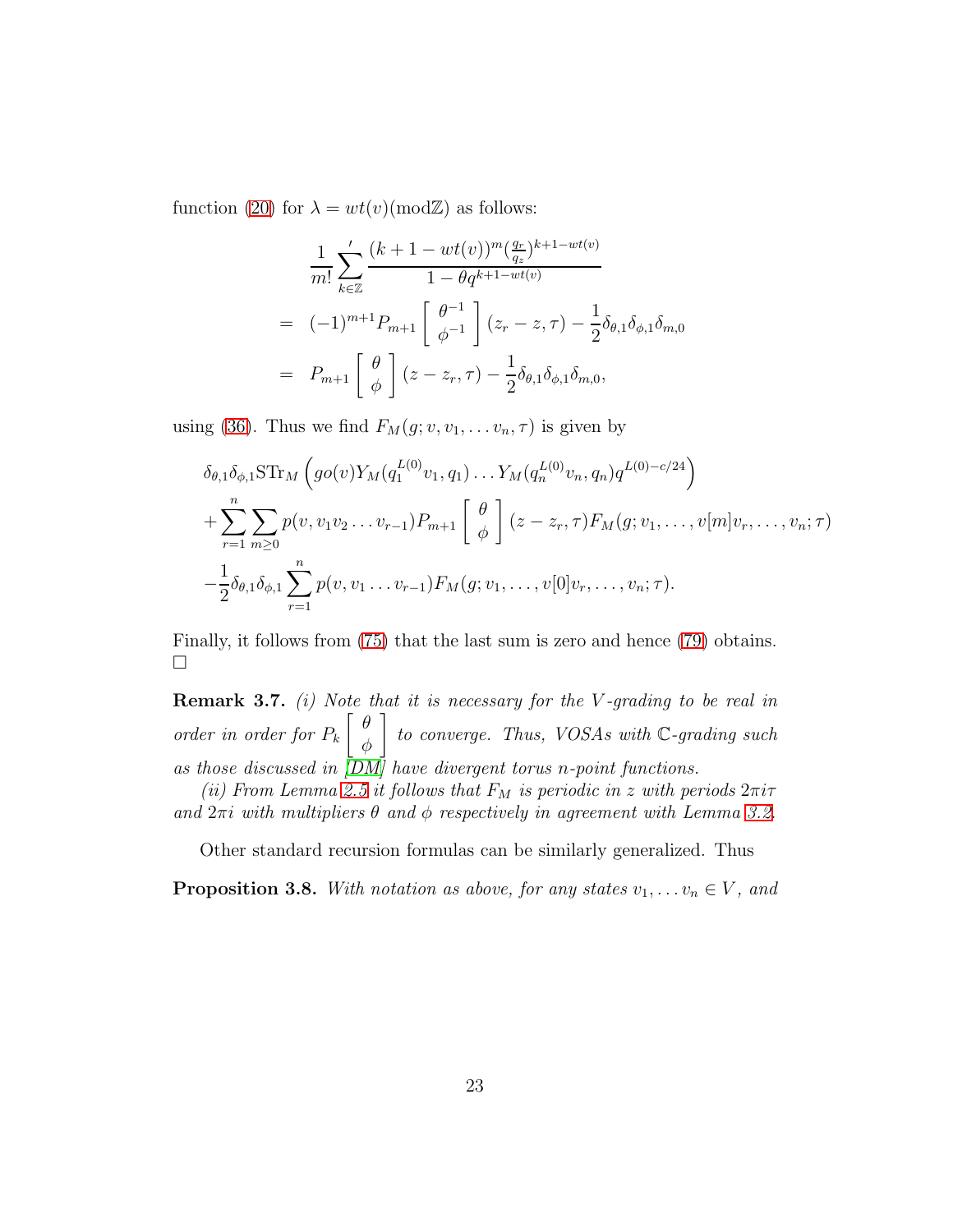for  $p \geq 1$  we have:

$$
F_M(g; v[-p].v_1, \ldots v_n; \tau)
$$
\n
$$
= \delta_{\theta,1} \delta_{\phi,1} \delta_{p,1} \operatorname{STr}_M(go(v)Y(q_1^{L(0)}v_1, q_1) \ldots Y(q_n^{L(0)}v_n, q_n)q^{L(0)-c/24})
$$
\n
$$
+ \sum_{m\geq 0} (-1)^{m+1} {m+p-1 \choose m} E_{m+p} \left[ \begin{array}{c} \theta \\ \phi \end{array} \right] (\tau) F_M(g; v[m]v_1, \ldots v_n; \tau)
$$
\n
$$
+ \sum_{r=2}^n \sum_{m\geq 0} p(v, v_1 v_2 \ldots v_{r-1}) (-1)^{p+1} {m+p-1 \choose m} P_{m+p} \left[ \begin{array}{c} \theta \\ \phi \end{array} \right] (z_{1r}, \tau).
$$
\n
$$
F_M(g; v_1, \ldots v[m]v_r, \ldots v_n; \tau).
$$
\n(80)

Proof. Using [\(72\)](#page-18-0) of Lemma [3.1](#page-18-2) and associativity of VOSAs (e.g. [\[FHL\]](#page-47-7)) we have:

<span id="page-23-0"></span>
$$
F_M(g; (Y[v, z]v_1, z_1), \dots (v_n, z_n); \tau)
$$
  
=  $Z_M(g, Y[Y[v, z]v_1, z_1]Y[v_2, z_2] \dots Y[v_n, z_n]1, \tau)$   
=  $Z_M(g, Y[v, z + z_1]Y[v_1, z_1]Y[v_2, z_2] \dots Y[v_n, z_n]1, \tau)$   
=  $F_M(g; (v, z + z_1), (v_1, z_1), \dots (v_n, z_n); \tau).$  (81)

Expanding the LHS of [\(81\)](#page-23-0) in z we find that the coefficient of  $z^{p-1}$  is  $F_M(v[-p].v_1, z_1; \ldots v_n, z_n; g; \tau)$ . We can compare this to the expansion of the RHS in z from [\(79\)](#page-20-1) of Theorem [3.6.](#page-20-2) From [\(39\)](#page-12-0) we find that for  $p \geq 1$ , the coefficient of  $z^{p-1}$  in  $P_{m+1} \left[ \begin{array}{c} \theta \\ \phi \end{array} \right]$ φ  $\Bigg( (z, \tau) \text{ is } (-1)^{m+1} \binom{m+p-1}{m} E_{m+p}$  $\int$   $\theta$ φ 1  $(\tau).$ Furthermore for  $r \neq 1$  the coefficient of  $z^{p-1}$  in  $P_{m+1} \begin{bmatrix} \theta \\ \phi \end{bmatrix}$ φ 1  $(z + z_{1r}, \tau)$  is given by  $(-1)^{p+1} \binom{m+p-1}{m} P_{m+p}$  θ φ 1  $(z_{1r}, \tau)$ . Lastly, for  $p = 1$  the first term of [\(79\)](#page-20-1) also contributes. Thus the stated result follows.  $\Box$ 

## <span id="page-23-1"></span>4 Shifted VOSAs and Heisenberg Twisted Modules

In this section we discuss the *n*-point functions for an orbifold  $q$ -twisted module for a VOSA where  $g$  is a continuous symmetry generated by a Heisenberg vector. (For definitions and properties of twisted modules we refer the reader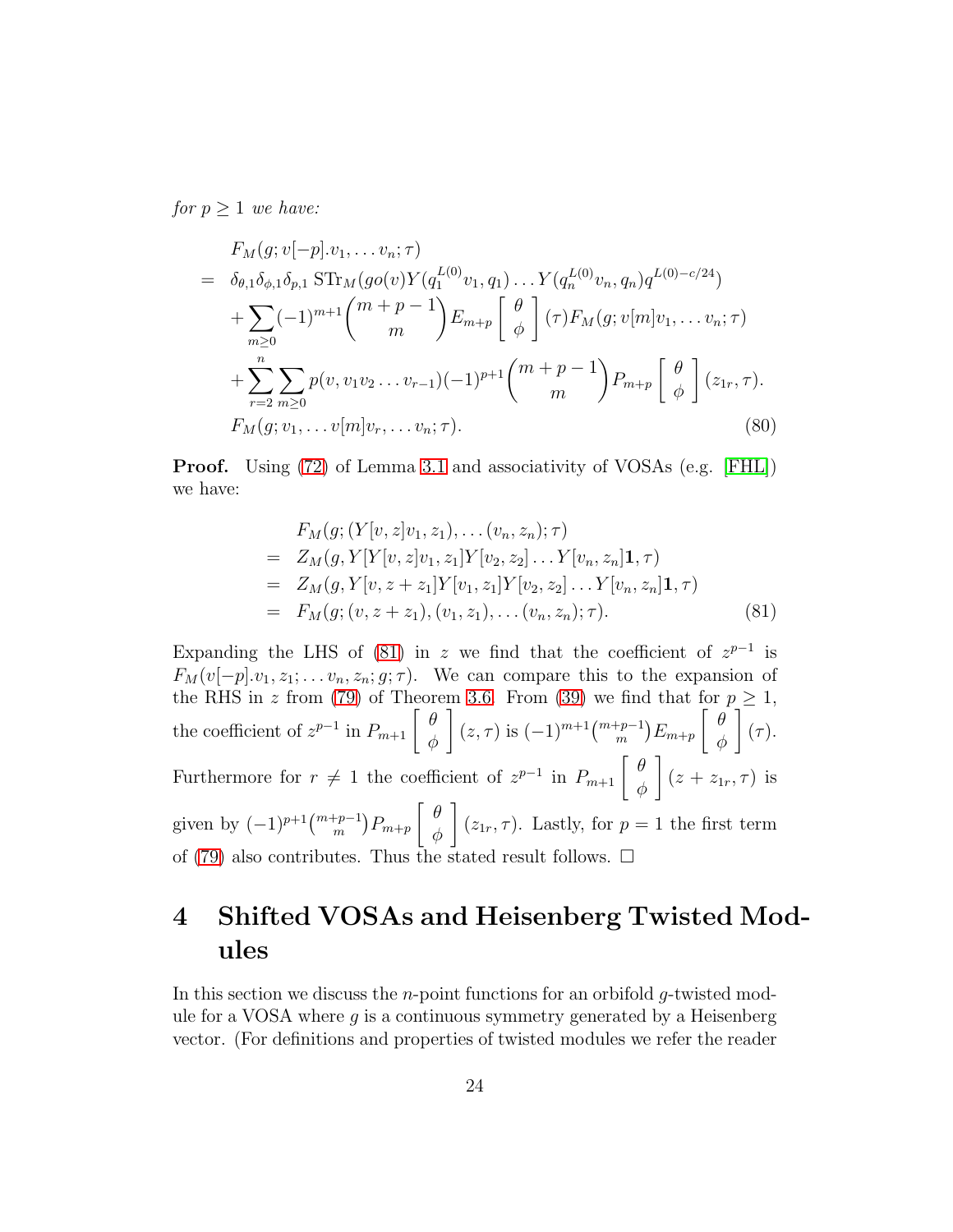to refs. [\[Li\]](#page-48-3), [\[DLM1\]](#page-47-0), [\[DZ1\]](#page-47-1)). In particular, we show below (Proposition [4.3\)](#page-26-0) that every such g-twisted n-point function is related to an n-point function for the original VOSA but with a "shifted" Virasoro vector [\[MN2\]](#page-48-4), [\[DM\]](#page-47-3). This generalizes a similar result for partition functions found in [\[DM\]](#page-47-3) and allows us to apply Theorem [3.6](#page-20-2) in order to compute all such g-twisted  $n$ point functions. The general relationship at the operator level between these shifted and twisted formalisms is discussed elsewhere [\[TZ\]](#page-49-7).

A Heisenberg bosonic vector is an element  $h \in V_{0,1}$  such that [\[DM\]](#page-47-3)

- 1.  $h(0)$  is semisimple with real eigenvalues.
- 2. h is a primary vector so that  $L(n)h = 0$  for all  $n \geq 1$ .
- 3.  $h(n)h = 0$  for all  $n \geq 0$  except  $n = 1$  for which  $h(1)h = \xi_h \mathbf{1}$  for some  $\xi_h \in \mathbb{C}$ .
- 4.  $[h(m), h(n)] = \xi_h m \delta_{m-n}$ .

**Remark 4.1.** If the VOSA grading is non-negative and  $V_0 = \mathbb{C}1$  then (2)-(4) follow automatically for all  $h \in V_{\bar{0},1}$  from [\(58\)](#page-16-2).

Given a Heisenberg vector h then  $h(0)$  generates a VOSA automorphism

$$
g = \exp(2\pi i h(0)).\tag{82}
$$

The order of g is finite iff the eigenvalues of  $h(0)$  are rational and otherwise is infinite. We can define  $[DLM2]$  and construct a *q*-twisted module in all cases as follows. We define [\[Li\]](#page-48-3)

<span id="page-24-1"></span>
$$
\Delta(h, z) = z^{h(0)} \exp\left(-\sum_{n\geq 1} \frac{h(n)}{n} (-z)^{-n}\right).
$$
 (83)

Noting  $\Delta(h, z)^{-1} = \Delta(-h, z)$  one finds

$$
\Delta(h,z)Y(v,z_0)\Delta(-h,z) = Y(\Delta(h,z+z_0)v,z_0). \tag{84}
$$

This leads to:

**Proposition 4.2** ([\[Li\]](#page-48-3)). Let  $(M, Y_M)$  be a V-module. Defining

<span id="page-24-2"></span>
$$
Y_g(v, z) = Y_M(\Delta(-h, z)v, z),\tag{85}
$$

for all  $v \in V$  then  $(M, Y_g)$  is a g-twisted V-module<sup>[3](#page-24-0)</sup>.

<span id="page-24-0"></span><sup>&</sup>lt;sup>3</sup>Note that we apply the definition of  $q$ -twisted module of ref. [\[Li\]](#page-48-3) which corresponds to a  $g^{-1}$ -twisted module in refs. [\[DLM1\]](#page-47-0) and [\[DM\]](#page-47-3)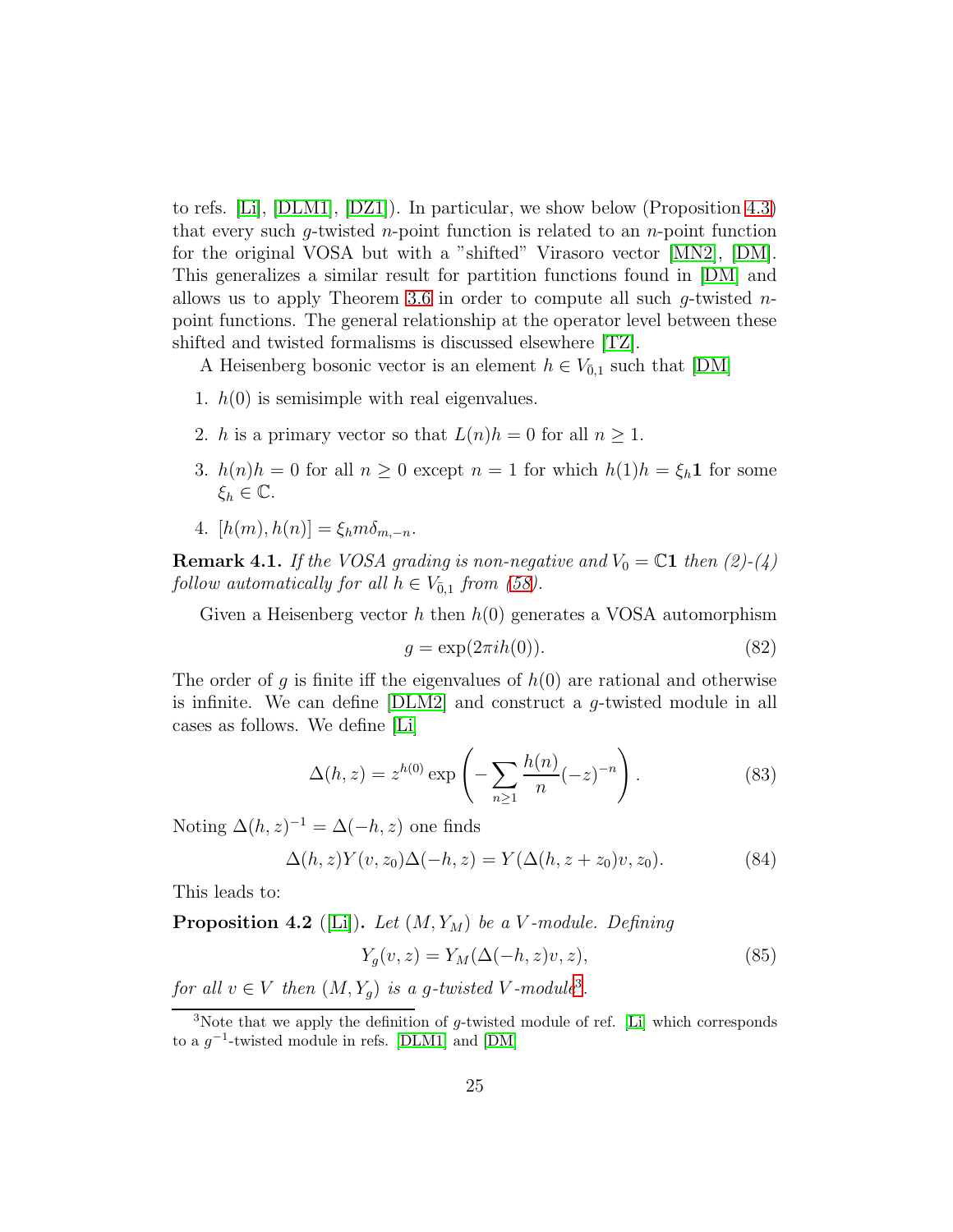Note for  $v = \omega$  we find  $\Delta(-h, z)\omega = \omega - h z^{-1} + \xi_h z^{-2}/2$  so that the  $(M, Y_q)$  grading is determined by

<span id="page-25-0"></span>
$$
L_g(0) = L(0) - h(0) + \frac{\xi_h}{2}.
$$
\n(86)

We define the orbifold g-twisted n-point function for any automorphism  $f$ commuting with g and  $\sigma$  by

$$
F_M((f,g); v_1, \dots, v_n; \tau) = \mathrm{STr}_M \left( f \ Y_g(q_1^{L(0)} v_1, q_1) \dots Y_g(q_n^{L(0)} v_n, q_n) q^{L_g(0) - c/24} \right)
$$
\n(87)

We denote the orbifold g-twisted partition function by  $Z_M((f, g), \tau)$ .

For each Heisenberg element h we may also construct a VOSA  $(V, Y, \mathbf{1}, \omega_h)$ with the original vector space and vertex operators but using a "shifted" conformal vector([\[MN2\]](#page-48-4), [\[DM\]](#page-47-3))

<span id="page-25-2"></span>
$$
\omega_h = \omega + h(-2)\mathbf{1}.\tag{88}
$$

.

With  $Y(\omega_h, z) = \sum_{n \in \mathbb{Z}} L_h(n) z^{-n-2}$  we find

$$
L_h(n) = L(n) - (n+1)h(n),
$$
\n(89)

and central charge

<span id="page-25-3"></span>
$$
c_h = c - 12\xi_h. \tag{90}
$$

In particular,  $L_h(-1) = L(-1)$  and the grading is determined by

<span id="page-25-1"></span>
$$
L_h(0) = L(0) - h(0). \tag{91}
$$

We denote the partition function for a V-module  $M$  with a h-shifted  $L_h(0)$  by  $Z_{M,h}(\tau)$ . Following [\(66\)](#page-17-1) the shifted *n*-point function is denoted by

$$
F_{M,h}(f;v_1,\ldots,v_n;\tau) = \mathrm{STr}_M\left(fY(q_1^{L_h(0)}v_1,q_1)\ldots Y(q_n^{L_h(0)}v_n,q_n)q^{L_h(0)-c_h/24}\right),\tag{92}
$$

where f commutes with g and  $\sigma$ . We denote the h-shifted partition function by  $Z_{M,h}(f,\tau)$ . Comparing [\(86\)](#page-25-0) and [\(91\)](#page-25-1) we see that

$$
L_g(0) - \frac{c}{24} = L_h(0) - \frac{c_h}{24},
$$

so that([\[DM\]](#page-47-3))

$$
Z_M((1,g),\tau) = Z_{M,h}(1,\tau). \tag{93}
$$

This relationship can be generalized to relate all orbifold  $g$ -twisted n-point functions to  $h$ -shifted  $n$ -point functions as follows: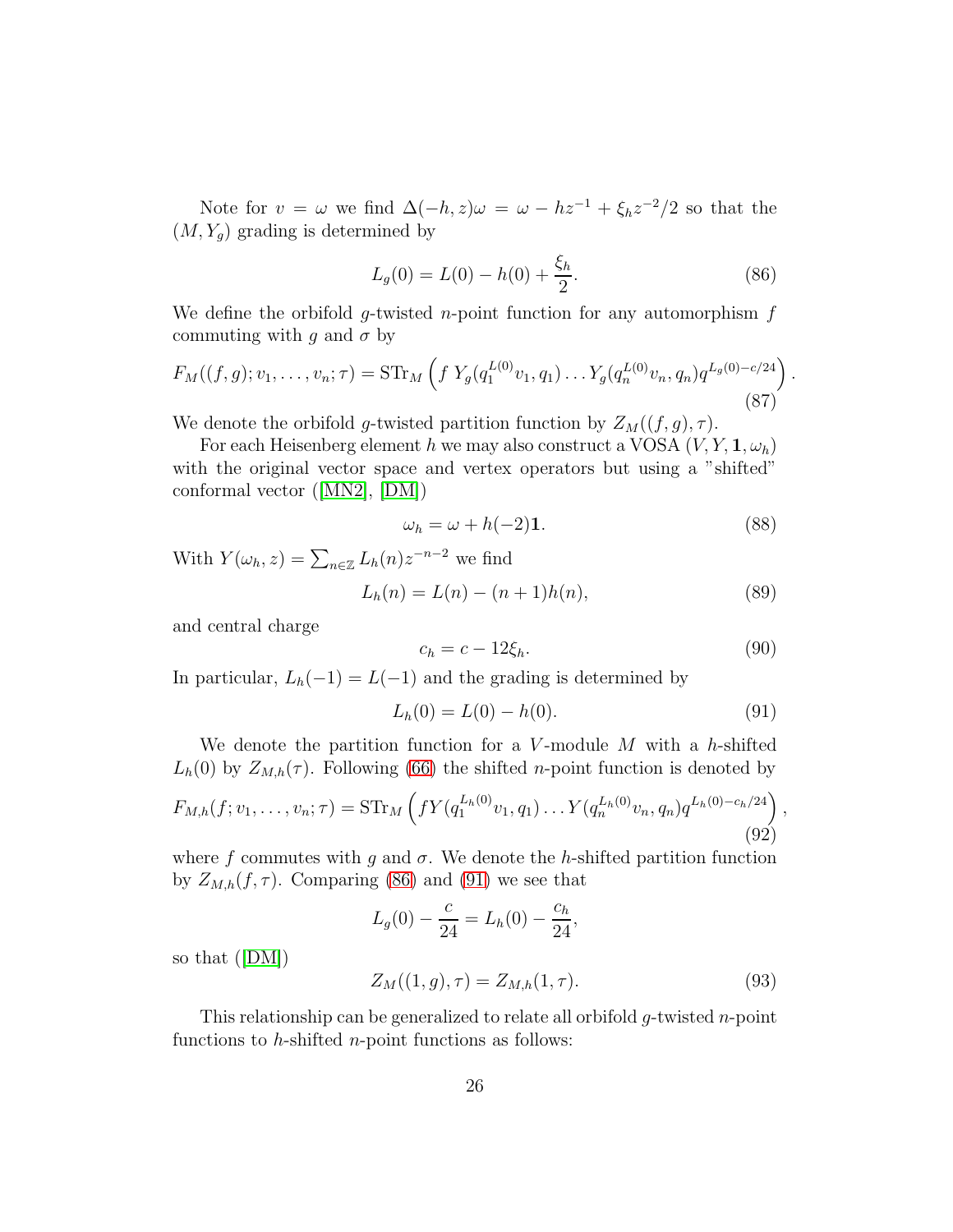<span id="page-26-0"></span>**Proposition 4.3.** Let M be a module for V and let  $g = \exp(2\pi i h(0))$  be generated by a Heisenberg state h. Then the n-point function for the orbifold g-twisted and the untwisted n-point function for M with shifted  $L_h(0)$ -vertex operators are related as follows:

<span id="page-26-1"></span>
$$
F_M((f,g);v_1,\ldots,v_n;\tau) = F_{M,h}(f;Uv_1,\ldots,Uv_n;\tau),
$$
\n(94)

where  $U = \Delta(-h, 1) = \exp\left(\sum_{n=1}^{\infty}$  $n\geq 1$  $h(n)$  $\frac{(n)}{n}(-1)^n$ and f commutes with g and  $\sigma$ .

Proof. First we prove

<span id="page-26-2"></span>
$$
\Delta(-h, q_z) q_z^{L(0)} = q_z^{L_h(0)} U.
$$
\n(95)

From [\(83\)](#page-24-1) one finds using  $[L(0), h(n)] = -nh(n)$  that

$$
\Delta(-h, q_z) q_z^{L(0)} = q_z^{-h(0)} \exp\left(\sum_{n>0} \frac{h(n)}{n} (-q_z)^{-n}\right) q_z^{L(0)}
$$
  

$$
= q_z^{-h(0)} q_z^{L(0)} \exp\left(\exp(\mathrm{ad}_{-zL(0)}) \sum_{n>0} \frac{h(n)}{n} (-q_z)^{-n}\right)
$$
  

$$
= q_z^{L_h(0)} \exp\left(\sum_{n>0} \frac{h(n)}{n} (-q_z)^{-n} q_z^n\right) = q_z^{L_h(0)} U.
$$

Therefore from [\(85\)](#page-24-2)

$$
Y_g(q_z^{L(0)}v, q_z) = Y_M(\Delta(-h, q_z)q_z^{L(0)}v, q_z) = Y_M(q_z^{L_h(0)}Uv, q_z),
$$

Thus the LHS of [\(94\)](#page-26-1) is

$$
\begin{split}\n&\text{STr}_M\left(fY_g(q_1^{L(0)}v_1, q_1)\dots Y_g(q_n^{L(0)}v_n, q_n)q^{L_g(0)-c/24}\right) \\
&=\text{STr}_M\left(fY_M(q_1^{L_h(0)}Uv_1, q_1)\dots Y_M(q_n^{L_h(0)}Uv_n, q_n)q^{L_h(0)-c_h/24}\right) \\
&=\text{F}_{M,h}(f; Uv_1, \dots, Uv_n; \tau).\n\end{split}
$$

We conclude this section by showing that  $U$  maps between the square bracket vertex operators [\(62\)](#page-16-4) of the original and shifted VOSAs. We let

$$
Y[v, z]_h = Y(q_z^{L_h(0)}v, q_z - 1),
$$
\n(96)

denote a square bracket vertex operator in the h-shifted VOSA. We then have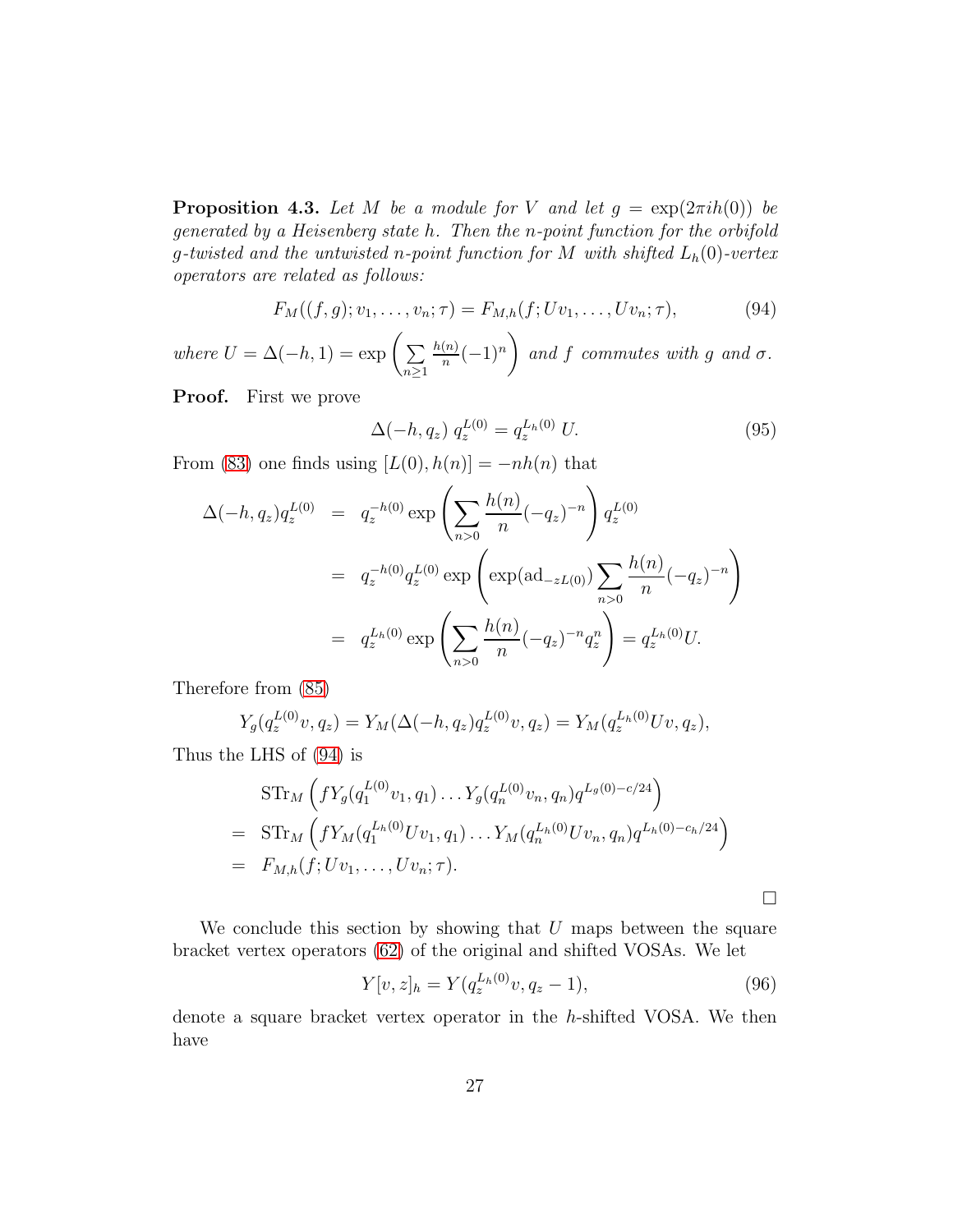<span id="page-27-2"></span>**Lemma 4.4.** For  $v \in V$  we have

$$
UY[v, z]U^{-1} = Y[Uv, z]_h.
$$
\n(97)

**Proof.** Using associativity,  $(85)$  and  $(95)$  we obtain

$$
Y_g(q_1^{L(0)}v_1, q_1)Y_g(q_2^{L(0)}v_2, q_2)
$$
  
=  $Y_g(Y(q_1^{L(0)}v_1, q_1 - q_2) q_2^{L(0)}v_2, q_2)$   
=  $Y_g(q_2^{L(0)}Y[v_1, z_{12}]v_2, q_2)$   
=  $Y(q_2^{L_h(0)}UY[v_1, z_{12}]v_2, q_2).$ 

On the other hand

$$
Y_g(q_1^{L(0)}v_1, q_1)Y_g(q_2^{L(0)}v_2, q_2)
$$
  
=  $Y(q_1^{L_h(0)}Uv_1, q_1)Y(q_2^{L_h(0)}Uv_2, q_2)$   
=  $Y(q_2^{L_h(0)}Y[Uv_1, z_{12}]_h Uv_2, q_2).$ 

Hence the result follows.  $\Box$ 

### 5 Rank One Fermion VOSA

We begin with the example of the rank one "Neveu-Schwarz sector" fermion VOSA  $V = V(H, \mathbb{Z} + \frac{1}{2})$  $\frac{1}{2}$ ) generated by one fermion [\[FFR\]](#page-47-9), [\[Li\]](#page-48-3). This is a  $\frac{1}{2}\mathbb{Z}$ graded VOSA with  $H = \mathbb{C}\psi$  for a fermion vector  $\psi$  of parity 1 and modes obeying

<span id="page-27-1"></span>
$$
[\psi(m), \psi(n)] = \psi(m)\psi(n) + \psi(n)\psi(m) = \delta_{m+n+1,0}.
$$
\n(98)

The superspace  $V$  is spanned by Fock vectors of the form

<span id="page-27-0"></span>
$$
\psi(-k_1)\psi(-k_2)\ldots\psi(-k_m)\mathbf{1},\tag{99}
$$

for integers  $1 \leq k_1 < k_2 < \dots k_m$  with  $\psi(k)$ **1** = 0 for all  $k \geq 0$  so that V is generated by  $Y(\psi, z)$ . The conformal vector is  $\omega = \frac{1}{2}$  $\frac{1}{2}\psi(-2)\psi(-1)$ **1** of central charge  $c = \frac{1}{2}$  $\frac{1}{2}$  for which the Fock vector [\(99\)](#page-27-0) has  $L(0)$  weight  $\sum_{1\leq i\leq m}(k_i-\frac{1}{2})$  $(\frac{1}{2}) \in \frac{1}{2}$  $\frac{1}{2}\mathbb{Z}$ . In particular,  $wt(\psi) = \frac{1}{2}$ . The partition function is

$$
Z_V(\tau) = \text{STr}_V(q^{L(0) - \frac{1}{48}}) = q^{-\frac{1}{48}} \prod_{n \ge 0} (1 - q^{n + \frac{1}{2}}) = \frac{\eta(\frac{1}{2}\tau)}{\eta(\tau)},\tag{100}
$$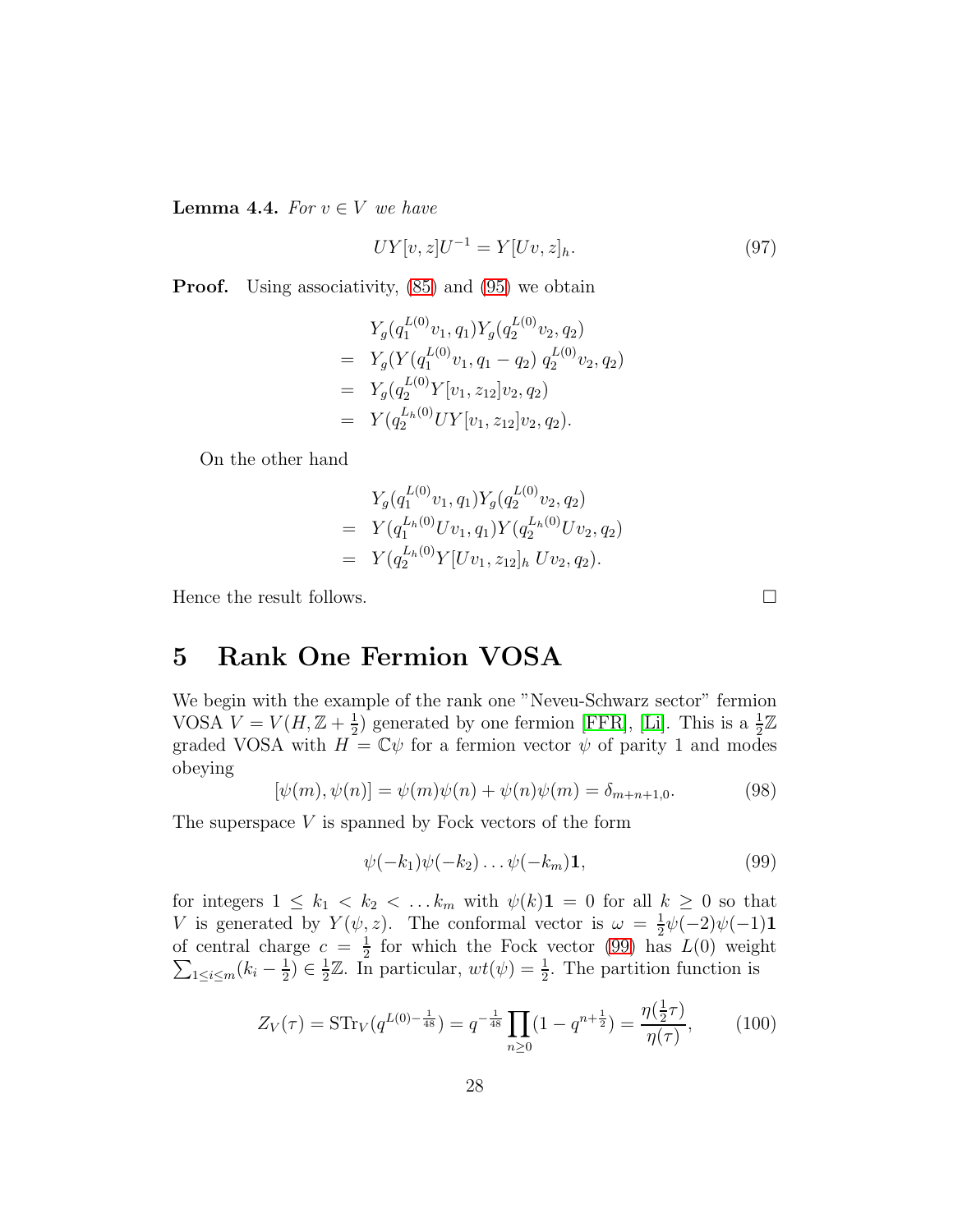whereas for  $g = \sigma$  of [\(65\)](#page-17-3) we find

$$
Z_V(\sigma,\tau) = \text{STr}_V(\sigma q^{L(0)-\frac{1}{48}}) = q^{-\frac{1}{48}} \prod_{n\geq 0} (1+q^{n+\frac{1}{2}}) = \frac{\eta(\tau)^2}{\eta(2\tau)\eta(\frac{1}{2}\tau)}.
$$
 (101)

Let us next introduce the *n*-point function [\(66\)](#page-17-1) for V where  $v_i = \psi$  for all  $i = 1, \ldots n$ :

$$
G_n(g; z_1, \ldots, z_n; \tau) = F_V(g; (\psi, z_1), \ldots, (\psi, z_n); \tau), \tag{102}
$$

which we will refer to as the *generating function*. We use the recursion formula [\(79\)](#page-20-1) of Theorem [3.6](#page-20-2) to compute  $G_n$ . Since  $wt(\psi) = \frac{1}{2}$  we have  $\phi = -1$  from [\(76\)](#page-20-3) and  $\theta = 1$  for  $g = 1$  and  $\theta = -1$  for  $g = \sigma$  from [\(77\)](#page-20-4). For  $n = 1, G_1(g; z_1; \tau) = Z_V(g, \psi, \tau) = 0$  since  $o(\psi) = 0$ . For  $n = 2$ , [\(79\)](#page-20-1) implies

$$
G_2(g; z_1, z_2; \tau) = 0 + \sum_{m \geq 0} P_{m+1} \begin{bmatrix} \theta \\ -1 \end{bmatrix} (z_{12}, \tau) F_V(g; \psi[m] \psi; \tau).
$$

Passing to the square bracket formalism [\(62\)](#page-16-4) we find the same fermion commutator algebra as [\(98\)](#page-27-1) obtains, namely

$$
[\psi[m], \psi[n]] = \delta_{m+n+1,0}.\tag{103}
$$

Thus it follows that  $\psi[m]\psi = \delta_{m,0} \mathbf{1}$  giving

<span id="page-28-0"></span>
$$
G_2(g; z_1, z_2; \tau) = P_1 \begin{bmatrix} \theta \\ -1 \end{bmatrix} (z_{12}, \tau) Z_V(g, \tau).
$$
 (104)

We may similarly compute  $G_n$  for all n by repeated application of [\(79\)](#page-20-1). It is easy to see that  $G_n = 0$  for n odd. For n even  $G_n$  is expressed in terms of a Pfaffian which is totally antisymmetric in  $z_i$  as expected from Lemma [3.2](#page-18-1) (ii). Let us first recall the definition of the Pfaffian of an anti-symmetric matrix  $\mathbf{M} = (M(i, j))$  of even dimension  $2m$  given by

<span id="page-28-1"></span>
$$
Pf(\mathbf{M}) = \sum_{\Pi} \varepsilon_{i_1 j_1 \dots i_m j_m} M(i_1, j_1) M(i_2, j_2) \dots M(i_m, j_m), \qquad (105)
$$

where the sum is taken over the set of all partitions  $\Pi$  of  $\{1, 2, \ldots, 2m\}$  into pairs with elements

$$
\{(i_1,j_1),(i_2,j_2)\ldots(i_m,j_m)\},\
$$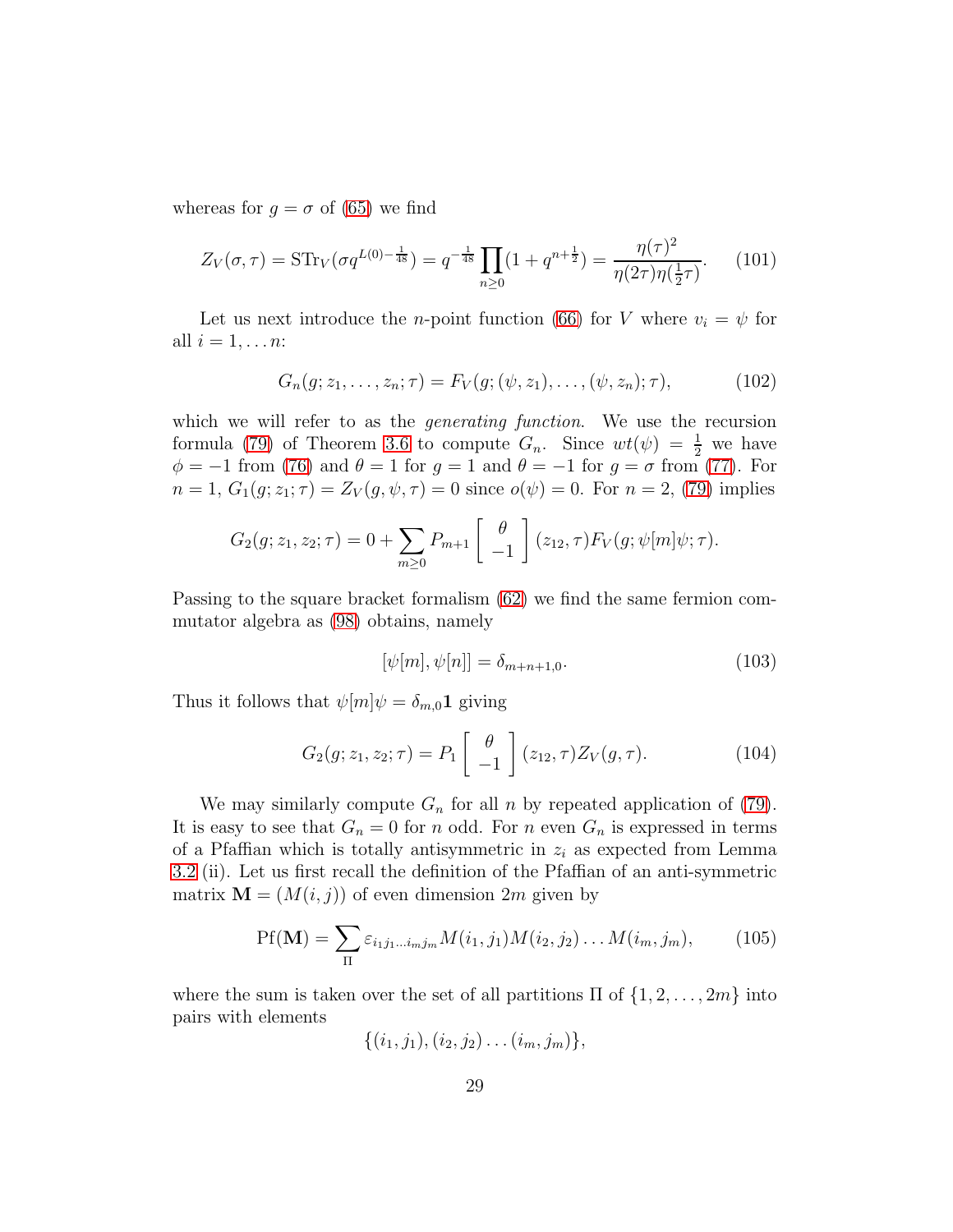for  $i_k < j_k$  and  $i_1 < i_2 < \ldots i_m$  and where  $\varepsilon_{i_1j_1\ldots i_mj_m}$  is the Levi-Civita symbol. We also note that

$$
\mathrm{Pf}(\mathbf{M}) = \sqrt{\det \mathbf{M}}.
$$

We then obtain:

<span id="page-29-2"></span>**Proposition 5.1.** For n even and  $g = 1$  or  $\sigma$  we have

<span id="page-29-1"></span>
$$
G_n(g; z_1, \dots, z_n; \tau) = \text{Pf}(\mathbf{P}) Z_V(g, \tau), \tag{106}
$$

where **P** denotes the anti-symmetric  $n \times n$  matrix with components

<span id="page-29-0"></span>
$$
\mathbf{P}(i,j) = P_1 \left[ \begin{array}{c} \theta \\ -1 \end{array} \right] (z_{ij}, \tau), \quad (1 \le i \ne j \le n), \tag{107}
$$

for  $z_{ij} = z_i - z_j$  with  $\theta = 1$  for  $g = 1$  and  $\theta = -1$  for  $g = \sigma$ .

**Proof.** We first note that **P** is anti-symmetric from [\(36\)](#page-11-5) since  $\theta = \pm 1$ . We prove the result by induction. For  $n = 2$  the result is given in [\(104\)](#page-28-0). For general *n* we apply  $(79)$  to obtain

$$
G_n(g; z_1, \ldots z_n; \tau) = \sum_{r=2}^n (-1)^r P_1 \begin{bmatrix} \theta \\ -1 \end{bmatrix} (z_{1r}, \tau) G_{n-2}(g; z_2, \ldots, \hat{z}_r, \ldots z_n; \tau)
$$
  
= 
$$
\sum_{r=2}^n (-1)^r \mathbf{P}(1, r) \mathbf{P} f(\hat{\mathbf{P}}) Z_V(g, \tau),
$$

where  $\hat{z}_r$  is deleted and  $\hat{P}$  is the "cofactor" matrix obtained by deleting the  $1^{st}$ and  $r^{th}$  rows and columns of **P**. The result [\(107\)](#page-29-0) follows from the definition  $(105). \square$  $(105). \square$ 

 $G_n$  enjoys the following analytic properties following Remark [2.1](#page-6-2) (ii):

<span id="page-29-3"></span>**Corollary 5.2.**  $G_n$  is an analytic function in  $z_i$  and converges absolutely and uniformly on compact subsets of the domain  $|q| < |q_{z_{ij}}| < 1$  for all  $z_{ij} = z_i - z_j$  with  $i \neq j$ .  $\Box$ 

We now show that all *n*-point functions can be computed from  $G_n$ . Consider a V basis of square bracket Fock vectors denoted by

$$
\Psi[-\mathbf{k}] = \psi[-k_1]\psi[-k_2] \dots \psi[-k_m]\mathbf{1},\tag{108}
$$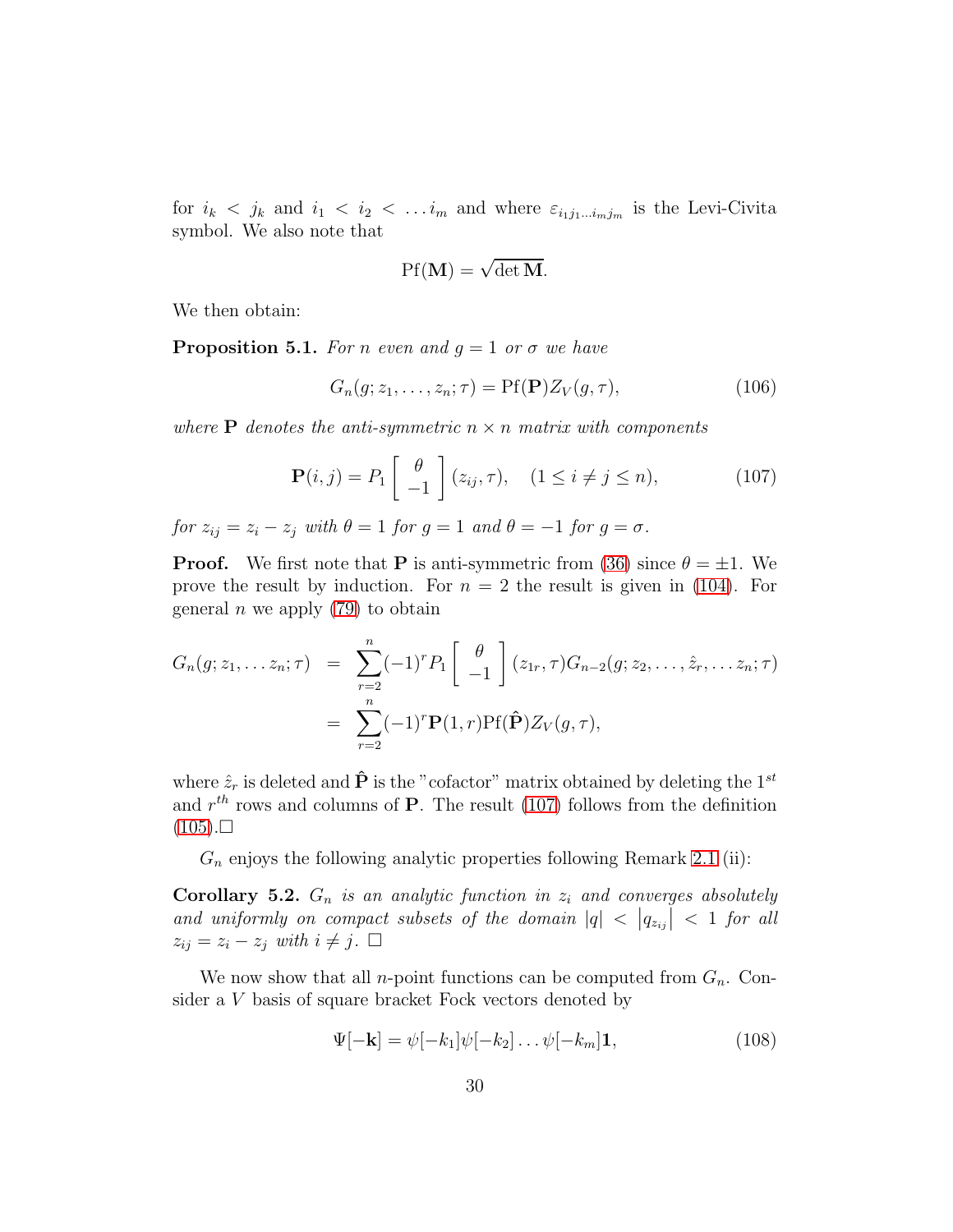where  $\mathbf{k} = k_1, k_2, \ldots, k_m$  for integers  $1 \leq k_1 < k_2 < \ldots k_m$ . We will determine an explicit formula for all  $n$ -point functions for such Fock vectors. Thus the 1-point function  $Z_V(g, \Psi[-\mathbf{k}], \tau)$  is the coefficient of  $\prod_{i=1}^m z_i^{k_i-1}$  in  $G_n$  since

$$
G_n(g; z_1, \ldots, z_m; \tau) = Z_V(g, Y[\psi, z_1] \ldots Y[\psi, z_m] \mathbf{1}, \tau)
$$
  
= 
$$
\sum_{k_1, \ldots k_m \in \mathbb{Z}} Z_V(g, \psi[-k_1] \ldots \psi[-k_m] \mathbf{1}, \tau) z_1^{k_1 - 1} \ldots z_n^{k_m - 1}.
$$

Examining [\(106\)](#page-29-1) we can explicitly find this coefficient from the expansion of  $P_1$  $\left[\begin{array}{cc} \theta \end{array}\right]$ −1 1  $(z_{ij}, \tau)$  given in [\(43\)](#page-13-2). It follows that  $Z_V(g, \Psi[-\mathbf{k}], \tau) = 0$  for m odd whereas for m even

$$
Z_V(g, \Psi[-\mathbf{k}], \tau) = \text{Pf}(\mathbf{C}) Z_V(g, \tau), \tag{109}
$$

where **C** denotes the antisymmetric  $m \times m$  matrix with  $(i, j)$ -entry

$$
\mathbf{C}(i,j) = C \left[ \begin{array}{c} \theta \\ -1 \end{array} \right] (k_i, k_j, \tau),
$$

(cf. [\(45\)](#page-13-3)). **C** is antisymmetric from [\(47\)](#page-14-0) since  $\theta = \pm 1$ .

We may similarly derive an expression for an arbitrary two-point function  $F_V((\Psi[-\mathbf{k}^{(1)}], z_1), (\Psi[-\mathbf{k}^{(2)}], z_2); g; \tau)$  for  $\mathbf{k}^{(1)} = k_1^{(1)}$  $k_1^{(1)}, \ldots k_{m_1}^{(1)}$  and  $\mathbf{k}^{(2)} =$  $k_1^{(2)}$  $t_1^{(2)}, \ldots t_{m_2}^{(2)}$ . First consider the one-point function

<span id="page-30-0"></span>
$$
Z_V(g, Y[Y[\psi, x_1] \dots Y[\psi, x_{m_1}]\mathbf{1}, z_1].Y[Y[\psi, y_1] \dots Y[\psi, y_{m_2}]\mathbf{1}, z_2]\mathbf{1}, \tau). (110)
$$

 $F_V(g;(\Psi[-\mathbf{k}^{(1)}],z_1),(\Psi[-\mathbf{k}^{(2)}],z_2);\tau)$  is the coefficient of  $\prod_{i=1}^{m_1}\prod_{j=1}^{m_2}x_i^{k_i^{(1)}-1}y_j^{k_j^{(2)}-1}$ j in [\(110\)](#page-30-0). By associativity (e.g. [\[FHL\]](#page-47-7)) and using  $Y[\mathbf{1}, z] = \text{Id}_V$  we find (110) can be expressed as

$$
Z_V(g, Y[\psi, x_1 + z_1] \dots Y[\psi, x_{m_1} + z_1]. Y[\psi, y_1 + z_2] \dots Y[\psi, y_{m_2} + z_2] \mathbf{1}, \tau)
$$
  
=  $G_n(g; x_1 + z_1, \dots, x_{m_1} + z_1, y_1 + z_2, \dots, y_{m_2} + z_2; \tau).$ 

The coefficient of  $\prod_{i=1}^{m_1} \prod_{j=1}^{m_2} x_i^{k_i^{(1)}-1} y_j^{k_j^{(2)}-1}$  $j^{n_j}$  can then be extracted from the expansions [\(43\)](#page-13-2) and [\(44\)](#page-13-2). Thus the two point function vanishes for  $m_1 + m_2$ odd, whereas for  $m_1 + m_2$  even

$$
F_V(g; (\Psi[-\mathbf{k}^{(1)}], z_1), (\Psi[-\mathbf{k}^{(2)}], z_2); \tau) = \text{Pf}(\mathbf{M})Z(g, \tau), \quad (111)
$$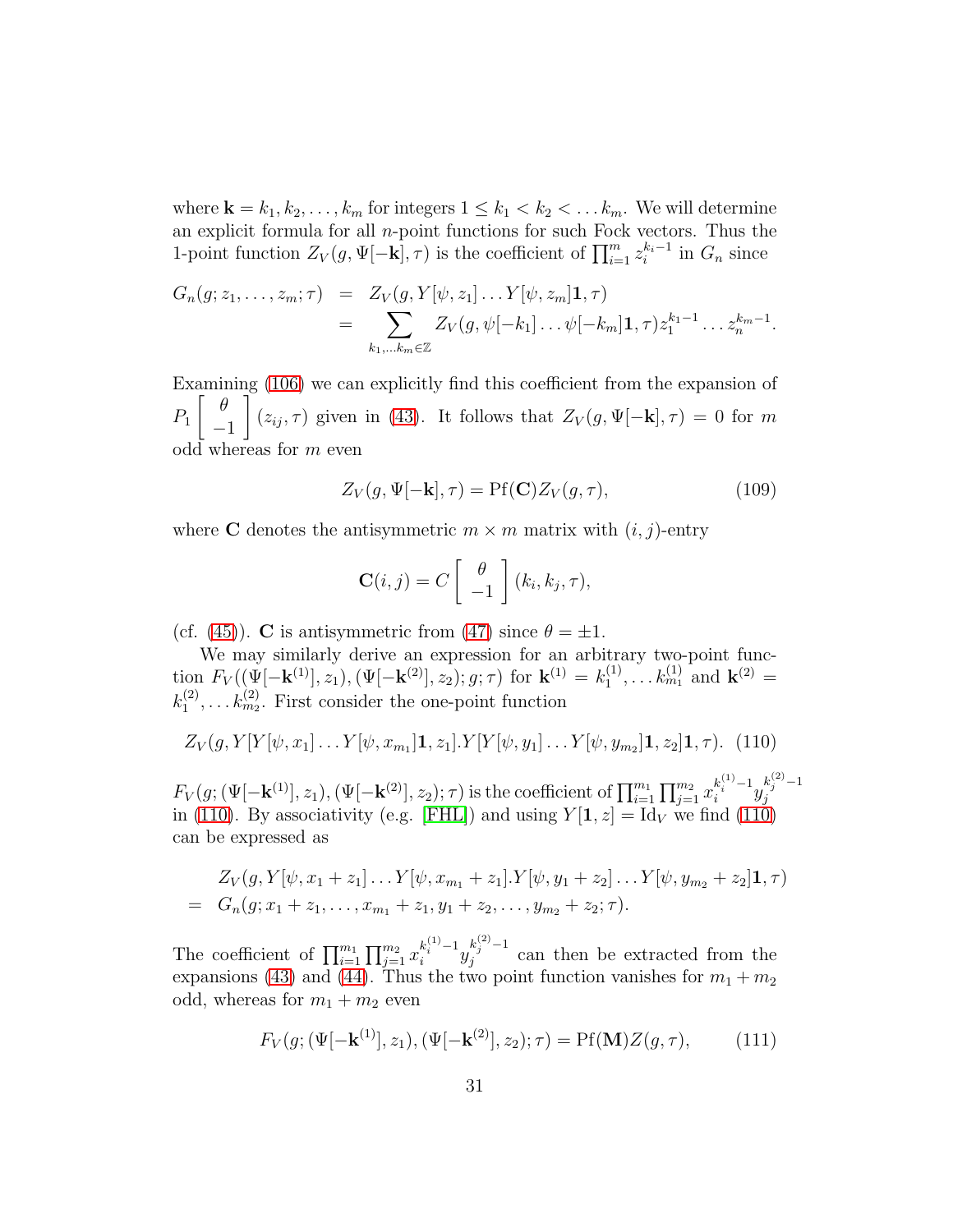where **M** is the antisymmetric  $(m_1 + m_2) \times (m_1 + m_2)$  block matrix

$$
\mathbf{M} = \left( \begin{array}{cc} \mathbf{C}^{(11)} & \mathbf{D}^{(12)} \\ \mathbf{D}^{(21)} & \mathbf{C}^{(22)} \end{array} \right),
$$

where for  $a, b \in \{1, 2\}$ 

<span id="page-31-0"></span>
$$
\mathbf{C}^{(aa)}(i,j) = C \begin{bmatrix} \theta \\ -1 \end{bmatrix} (k_i^{(a)}, k_j^{(a)}, \tau), \quad (1 \le i, j \le m_a),
$$
  

$$
\mathbf{D}^{(ab)}(i,j) = D \begin{bmatrix} \theta \\ -1 \end{bmatrix} (k_i^{(a)}, k_j^{(b)}, \tau, z_a - z_b), \quad (1 \le i \le m_a, 1 \le j \le m_b),
$$
  
(112)

(using  $(46)$ ). M is antisymmetric from  $(47)$  and  $(48)$ .

In a similar fashion we are lead to the general result:

<span id="page-31-2"></span>**Proposition 5.3.** Let  $\Psi[-\mathbf{k}^{(a)}]$  for  $a = 1...n$  be n Fock vectors for  $\mathbf{k}^{(a)} =$  $k_1^{(a)}$  $k_1^{(a)}, \ldots k_{m_a}^{(a)}$ . Then the n-point function vanishes for odd  $\sum_a m_a$  and for  $\sum_a m_a$  even is given by  $\sum_a m_a$  even is given by

<span id="page-31-1"></span>
$$
F_V(g; (\Psi[-\mathbf{k}^{(1)}], z_1), \dots (\Psi[-\mathbf{k}^{(n)}], z_n); \tau) = \text{Pf}(\mathbf{M}) Z(g, \tau), \tag{113}
$$

where M is the antisymmetric block matrix

$$
\mathbf{M} = \left( \begin{array}{ccc} \mathbf{C}^{(11)} & \mathbf{D}^{(12)} & \ldots & \mathbf{D}^{(1n)} \\ \mathbf{D}^{(21)} & \mathbf{C}^{(22)} & & \\ \vdots & & \ddots & \\ \mathbf{D}^{(n1)} & \ldots & & \mathbf{C}^{(nn)} \end{array} \right),
$$

with  $\mathbf{C}^{(aa)}$  and  $\mathbf{D}^{(ab)}$  of [\(112\)](#page-31-0). [\(113\)](#page-31-1) is an analytic function in  $z_i$  and converges absolutely and uniformly on compact subsets of the domain  $|q|$  <  $|q_{z_{ij}}| < 1$  for all  $z_{ij} = z_i - z_j$  with  $i \neq j$ .  $\Box$ 

We have also established

**Proposition 5.4.**  $G_n(g; z_1, \ldots, z_n; \tau)$  is a generating function for all n-point functions.  $\Box$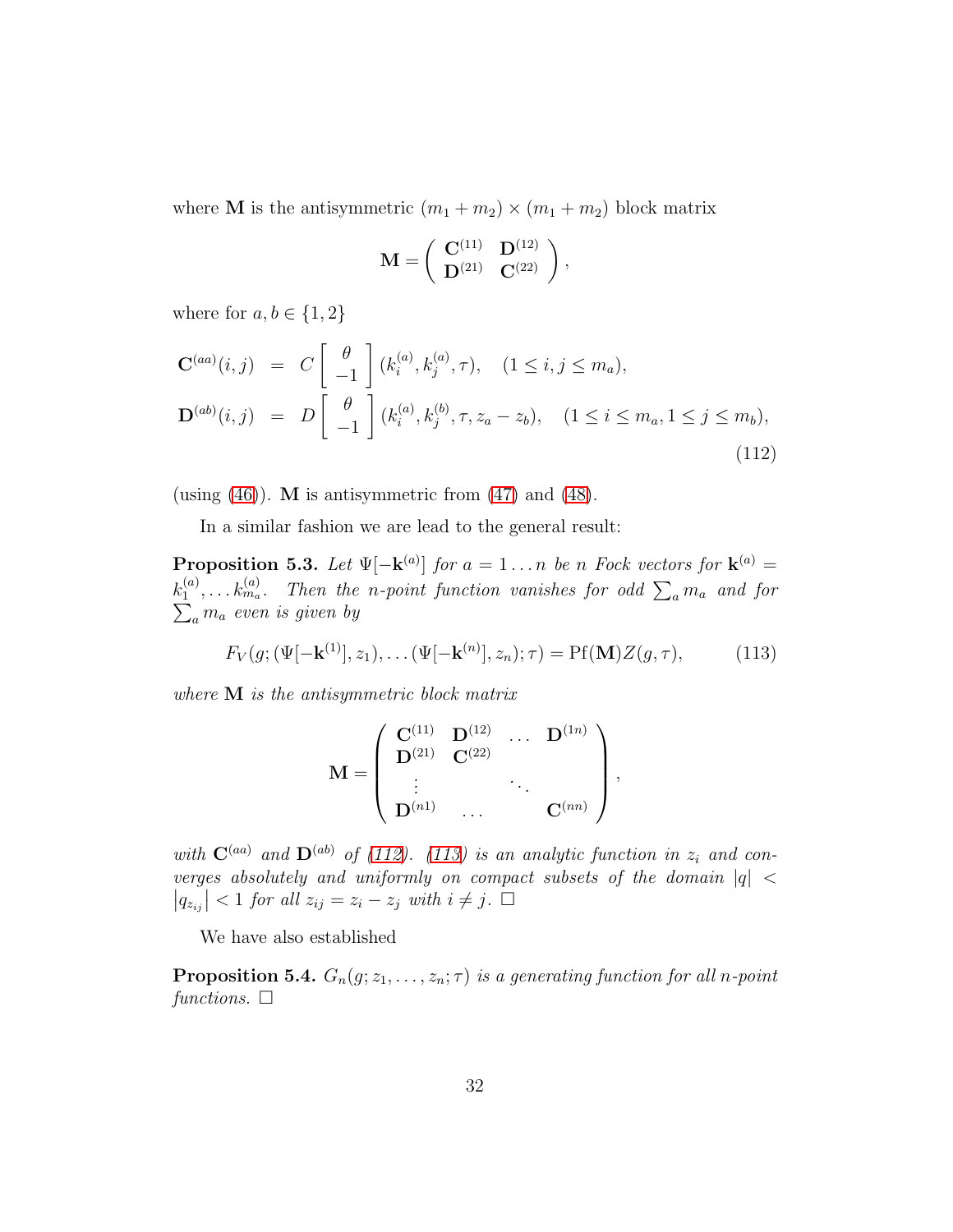We conclude this section by noting that we may also consider the "Ramond sector"  $\sigma$ -twisted module  $V(H,\mathbb{Z})$  for  $V(H,\mathbb{Z}+\frac{1}{2})$  $(\frac{1}{2})$ . This is discussed in detail in [\[FFR\]](#page-47-9), [\[Li\]](#page-48-3), [\[DZ1\]](#page-47-1), [\[DZ2\]](#page-47-2).  $V(H,\mathbb{Z})$  decomposes into two irreducible σ-twisted modules which are interchanged under the induced action of σ. For either irreducible  $\sigma$ -twisted module  $M_{\sigma}$  the partition function is

$$
STr_{M_{\sigma}}(q^{L(0)-\frac{1}{48}}) = 0,
$$
  
\n
$$
STr_{M_{\sigma}}(\sigma q^{L(0)-\frac{1}{48}}) = q^{\frac{1}{48}} \prod_{n\geq 0} (1+q^n) = \frac{\eta(2\tau)}{\eta(\tau)}.
$$

We may similarly consider the generator of all  $\sigma$ -twisted *n*-point functions defined by

$$
G_{M_{\sigma},n}(g; z_1,\ldots,z_n;\tau)=F_{M_{\sigma}}(g; (\psi,z_1),\ldots,(\psi,z_n);\tau),
$$

for  $g = 1$  or  $\sigma$ . This vanishes for all n for  $g = 1$  and for n odd for  $g = \sigma$ . By applying a VOSA orbifold Zhu reduction formula of ref. [\[DZ1\]](#page-47-1) we find as in Proposition [5.1](#page-29-2) that

Proposition 5.5. For *n* even we have

<span id="page-32-0"></span>
$$
G_{M_{\sigma},n}(\sigma;z_1,\ldots,z_n;\tau) = \text{Pf}(P_1\left[\begin{array}{c} -1\\1 \end{array}\right](z_{ij},\tau))\frac{\eta(2\tau)}{\eta(\tau)},\qquad(114)
$$

for  $z_{ij} = z_i - z_j$ .  $\Box$ 

One can similarly describe analytic properties as in Corollary [5.2](#page-29-3) and determine all  $\sigma$ -twisted *n*-point functions by expanding this generating function along the same lines as Proposition [5.3,](#page-31-2) though we do not carry this out here.

### 6 Rank Two Fermion VOSA

#### 6.1 *h*-Shifted and orbifold *q*-Twisted *n*-Point Functions

In this section we consider the rank two fermion VOSA formed from the tensor product of two copies of the rank one fermion VOSA and hence is generated by two free fermions  $\psi_1 = \psi \otimes \mathbf{1}$  and  $\psi_2 = \mathbf{1} \otimes \psi$ . We may therefore compute all the untwisted and  $\sigma$ -twisted n-point functions based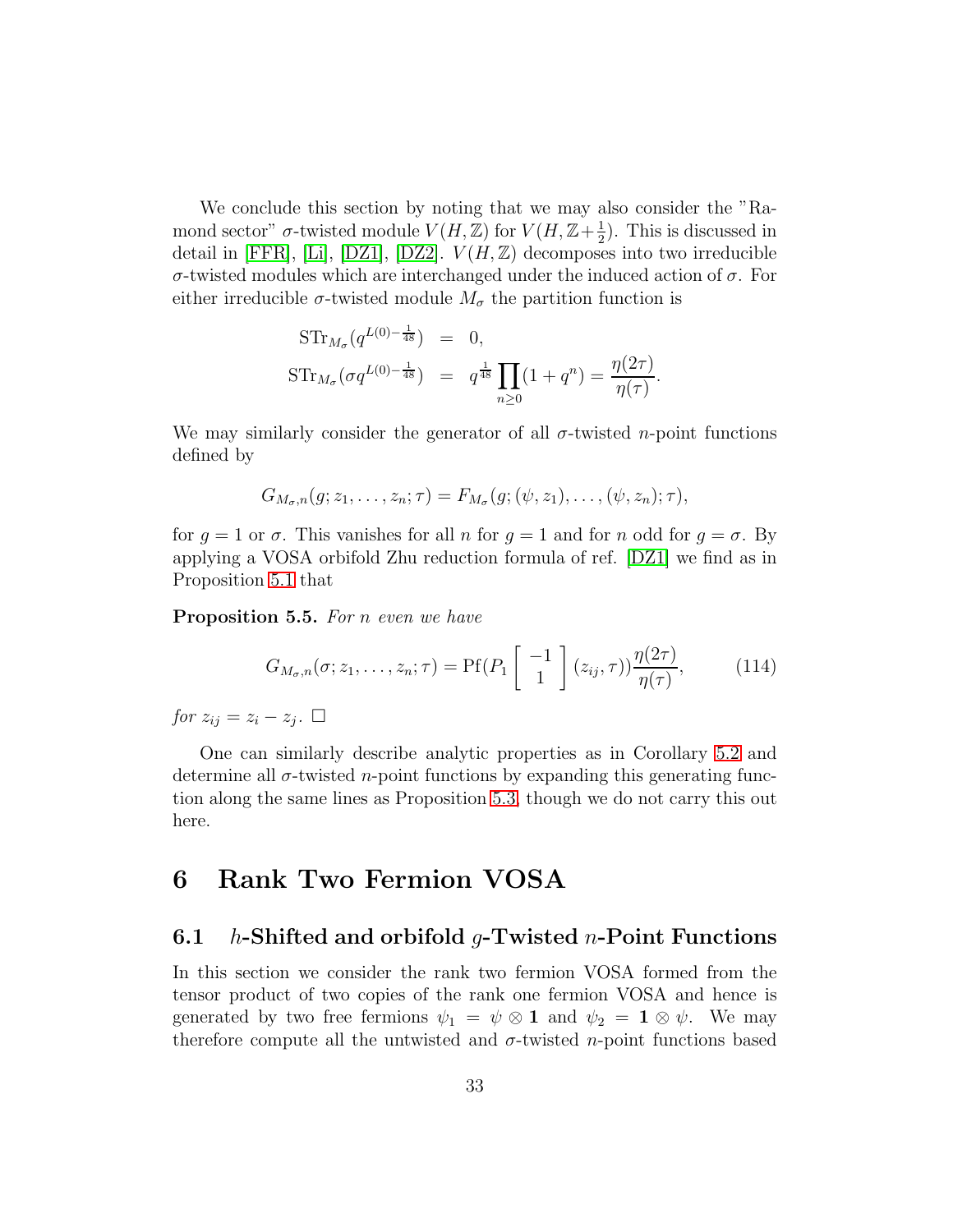on the last section. However, as is well known, this VOSA contains a bosonic Heisenberg state  $h = \alpha \psi \otimes \psi$  (for  $\alpha \in \mathbb{C}$ ) and we will compute all h-shifted and g-twisted n-point functions where g is generated by h as discussed in Section [4.](#page-23-1)

It is convenient to introduce the off-diagonal basis  $\psi^{\pm} = \frac{1}{\sqrt{2}}$  $\frac{1}{2}(\psi_1 \pm i\psi_2),$ where  $\psi^{\pm}$ -modes obey the commutation relations

<span id="page-33-2"></span>
$$
[\psi^+(m), \psi^-(n)] = \delta_{m,-n-1}, \quad [\psi^{\pm}(m), \psi^{\pm}(n)] = 0,\tag{115}
$$

The VOSA V is generated by  $Y(\psi^{\pm}, z) = \sum$  $\overline{n \in \mathbb{Z}}$  $\psi^{\pm}(n)z^{-n-1}$  where the vector space  $V$  is a Fock space with basis vectors of the form

<span id="page-33-0"></span>
$$
\psi^+(-k_1)\dots\psi^+(-k_s)\psi^-(-l_1)\dots\psi^-(-l_t)\mathbf{1},\tag{116}
$$

for  $1 \leq k_1 < k_2 < \dots k_s$  and  $1 \leq l_1 < l_2 < \dots l_t$  with  $\psi^{\pm}(k) \mathbf{1} = 0$  for all  $k \geq 0$ . We define the conformal vector to be

<span id="page-33-1"></span>
$$
\omega = \frac{1}{2} [\psi^+(-2)\psi^-(-1) + \psi^-(-2)\psi^+(-1)]\mathbf{1},\tag{117}
$$

whose modes generate a Virasoro algebra of central charge 1. Then  $\psi^{\pm}$ has  $L(0)$ -weight  $\frac{1}{2}$  and the Fock state [\(116\)](#page-33-0) has weight  $\sum_{1 \leq i \leq s} (k_i - \frac{1}{2})$  $(\frac{1}{2}) +$  $\sum_{1\leq j\leq t}(l_j-\frac{1}{2})$  $(\frac{1}{2})$ .

The weight 1 parity zero space is  $V_{0,1} = \mathbb{C}a$  for (normalized) Heisenberg bosonic vector

<span id="page-33-3"></span>
$$
a = \psi^+(-1)\psi^-(-1)\mathbf{1},\tag{118}
$$

with modes obeying

$$
[a(m), a(n)] = m\delta_{m,-n},
$$

and  $\omega$  of [\(117\)](#page-33-1) is nothing but the standard Heisenberg VOA conformal vector

$$
\omega = \frac{1}{2}a(-1)^2\mathbf{1}.
$$

Following Section [4](#page-23-1) we define a one parameter family of Heisenberg vectors

<span id="page-33-4"></span>
$$
h = \kappa a, \quad \kappa \in \mathbb{R},\tag{119}
$$

for which  $\xi_h = \kappa^2$ . The shifted conformal vector [\(88\)](#page-25-2) is then  $\omega_h = \omega + \frac{1}{2}$  $\kappa a(-2)$ **1** with central charge  $c_h = 1 - 12\kappa^2$  from [\(90\)](#page-25-3). Then  $\psi^{\pm}$  has  $L_h(0) =$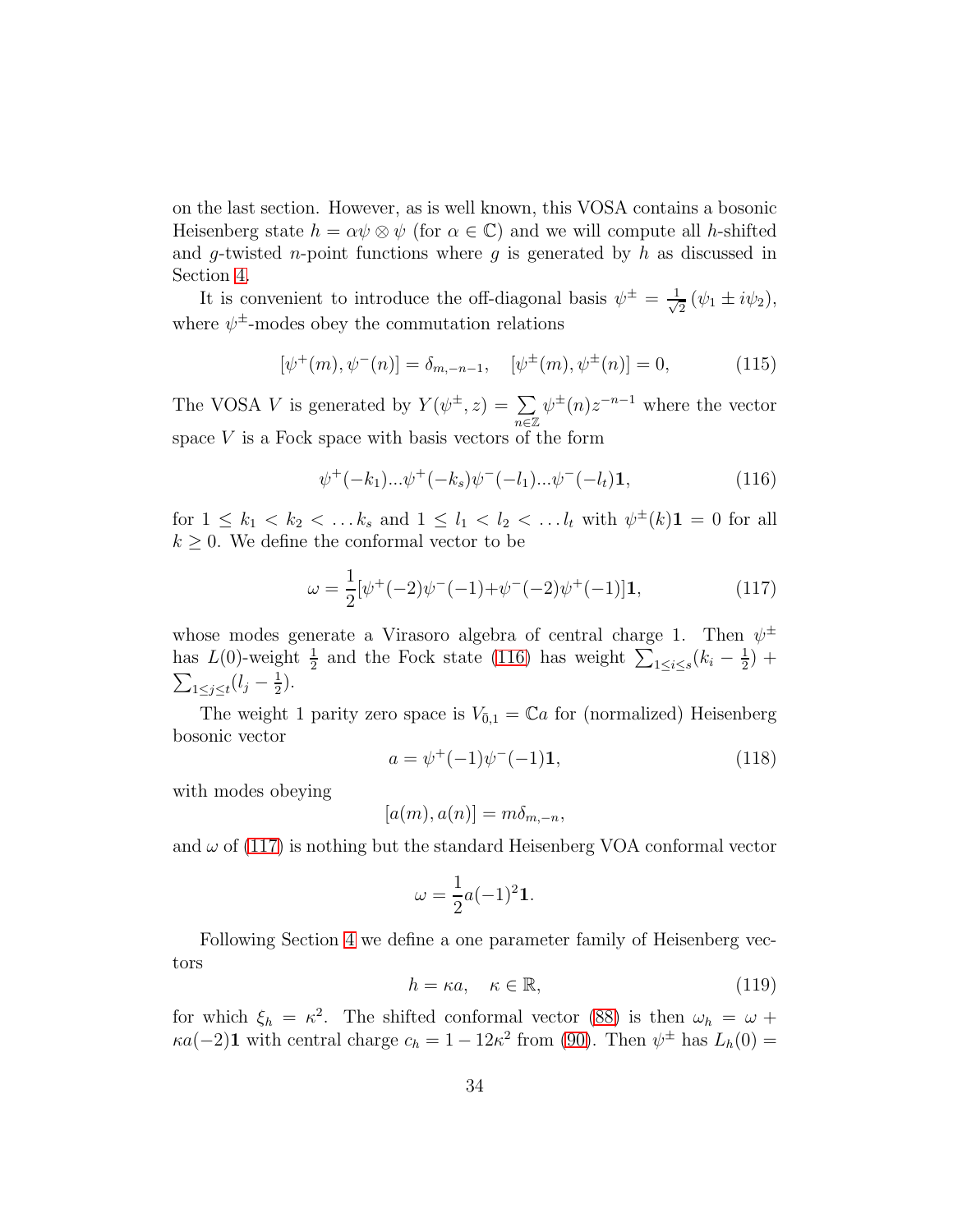$L(0) - \kappa a(0)$  weight  $wt_h(\psi^{\pm}) = \frac{1}{2} \mp \kappa$  and the Fock state [\(116\)](#page-33-0) has  $L_h(0)$ weight  $\sum_{1 \leq i \leq s} (k_i - \frac{1}{2} - \kappa) + \sum_{1 \leq j \leq t} (l_j - \frac{1}{2} + \kappa).$ 

Noting that  $\sigma = e^{\pi i a(0)}$  and following Section [4,](#page-23-1) we can construct a  $\sigma g$ twisted module for  $\sigma g = e^{2\pi i h(0)}$  so that

$$
g = e^{2\pi i \beta a(0)},\tag{120}
$$

for real  $\beta$  where

<span id="page-34-4"></span>
$$
\beta = \kappa - \frac{1}{2}.\tag{121}
$$

We also define  $\phi \in U(1)$  by

<span id="page-34-2"></span>
$$
\phi = \exp(2\pi i w t_h(\psi^+)) = e^{-2\pi i \beta}.
$$
\n(122)

Introduce the automorphism

$$
f = e^{2\pi i \alpha a(0)}, \quad \alpha \in \mathbb{R}, \tag{123}
$$

which commutes with  $g, \sigma$ . Then  $f\psi^{\pm} = \theta^{\mp 1}\psi^{\pm}$  for

<span id="page-34-1"></span>
$$
\theta = e^{-2\pi i \alpha} \in U(1). \tag{124}
$$

Finally, we denote the orbifold  $\sigma g$ -twisted trace by

$$
Z_V\left[\begin{array}{c}f\\g\end{array}\right](\tau)=Z_V((f,\sigma g),\tau).
$$

We find using Proposition [4.3](#page-26-0) that

<span id="page-34-0"></span>
$$
Z_{V,h}(f,\tau) = Z_V \left[ \begin{array}{c} f \\ g \end{array} \right] (\tau) = q^{\kappa^2/2 - 1/24} \prod_{l \ge 1} (1 - \theta^{-1} q^{l - \frac{1}{2} - \kappa}) (1 - \theta q^{l - \frac{1}{2} + \kappa}). \tag{125}
$$

Note that  $Z_{V,h}(f,\tau) = 0$  for  $(\theta, \phi) = (1,1)$ , i.e.  $(\alpha, \beta) \equiv (0,0) \pmod{\mathbb{Z}}$ .

<span id="page-34-3"></span>**Remark 6.1.** The RHS of  $(125)$  is related to a theta series via the Jacobi triple product formula as briefly reviewed below in Section [6.4.](#page-39-0) Hence  $Z_{V,h}(f,\tau)$  depends on  $\alpha \pmod{\mathbb{Z}}$  and  $\beta \pmod{\mathbb{Z}}$  up to an overall  $\alpha$ -dependent constant.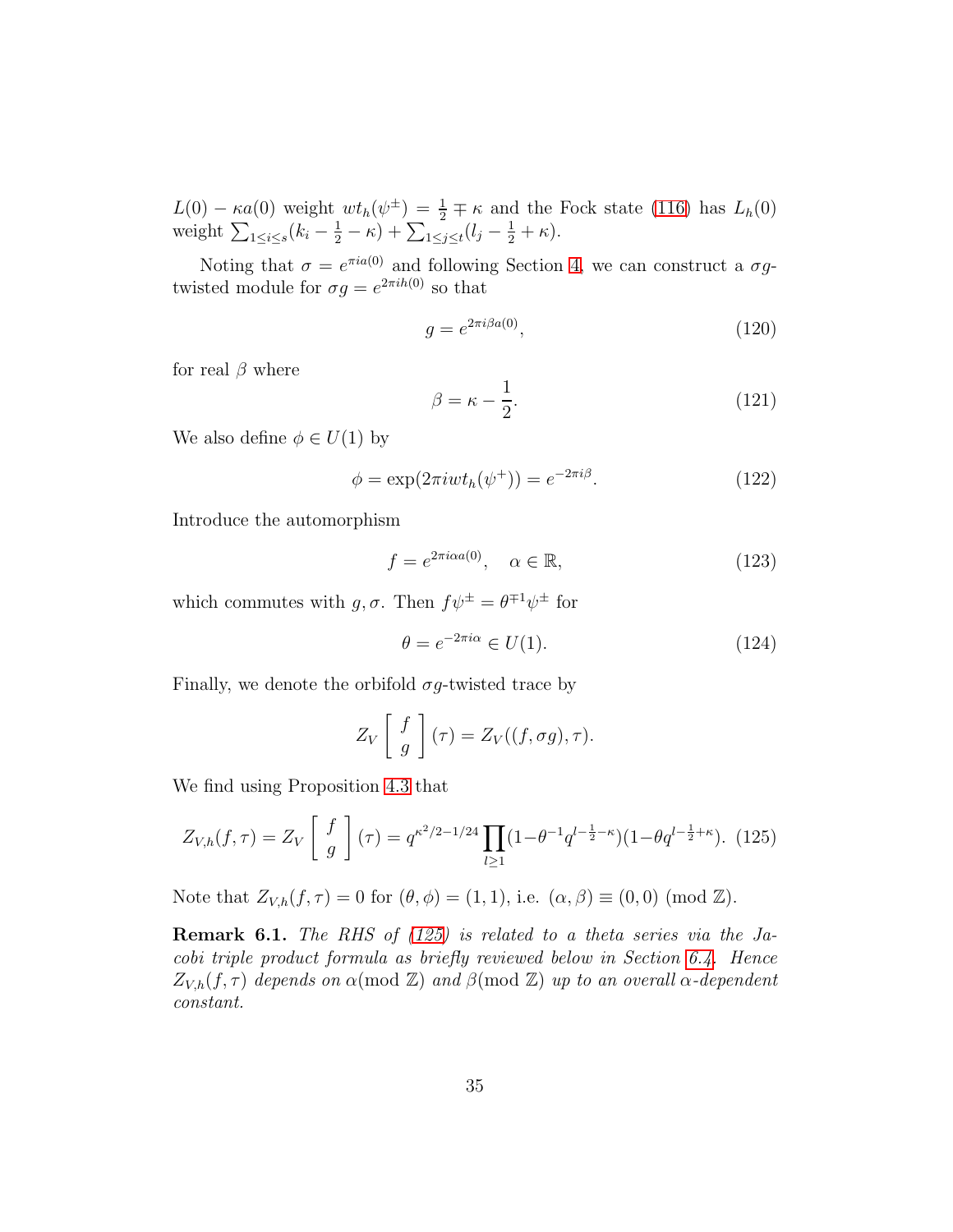We next consider general  $\sigma g$ -twisted and h-shifted n-point functions which are related via Proposition [4.3.](#page-26-0) As in the rank one case, it is sufficient to consider *n*-point functions for the generating states  $\psi^{\pm}$  only. To this end we define the  $h$ -shifted VOSA  $n$ -point generating function

<span id="page-35-0"></span>
$$
G_{2n,h}(f; x_1, ..., x_n; y_1, ..., y_n; \tau)
$$
  
=  $F_{V,h}(f; (\psi^+, x_1), (\psi^-, y_1), ..., (\psi^+, x_n), (\psi^-, y_n); \tau),$  (126)

<span id="page-35-1"></span>Remark 6.2. Note the choice of an alternating ordering of the operators with respect to the  $\pm$  superscript here.

We can also define a  $\sigma g$ -twisted *n*-point function denoted by

$$
F_V\left[\begin{array}{c} f \\ g \end{array}\right]((v_1, z_1)\dots, (v_n, z_n); \tau) = F_V((f, \sigma g); (v_1, z_1)\dots, (v_n, z_n); \tau),
$$

with generating function

$$
G_{2n}\left[\begin{array}{c}f\\g\end{array}\right](x_1, ..., x_n; y_1, ..., y_n; \tau)
$$
  
=  $F_V((f, \sigma g); (\psi^+, x_1), (\psi^-, y_1), ..., (\psi^+, x_n), (\psi^-, y_n); \tau).$ 

Then noting that  $U \psi^{\pm} = \psi^{\pm}$  and applying Proposition [4.3](#page-26-0) we find

#### Lemma 6.3.

$$
G_{2n}\left[\begin{array}{c}f\\ \sigma g\end{array}\right](x_1,...,x_n;y_1,...,y_n;\tau)=G_{2n,h}(f;x_1,...,x_n;y_1,...,y_n;\tau).
$$

These generating functions are totally antisymmetric in  $x_i, y_j$  as expected from Lemma [3.2](#page-18-1) (ii) and can be expressed in terms of a determinant computed by means of our recursion formula [\(79\)](#page-20-1). Due to the leading term on the RHS of [\(79\)](#page-20-1), we consider the cases  $(\theta, \phi) \neq (1, 1)$  and  $(\theta, \phi) = (1, 1)$ separately.

### **6.2** *n*-Point Functions for  $(\theta, \phi) \neq (1, 1)$ .

<span id="page-35-3"></span>**Proposition 6.4.** For  $(\theta, \phi) \neq (1, 1)$  we have

<span id="page-35-2"></span>
$$
G_{2n,h}(f;x_1,...,x_n;y_1,...,y_n;\tau) = \det \mathbf{P}. \ Z_{V,h}(f;\tau), \tag{127}
$$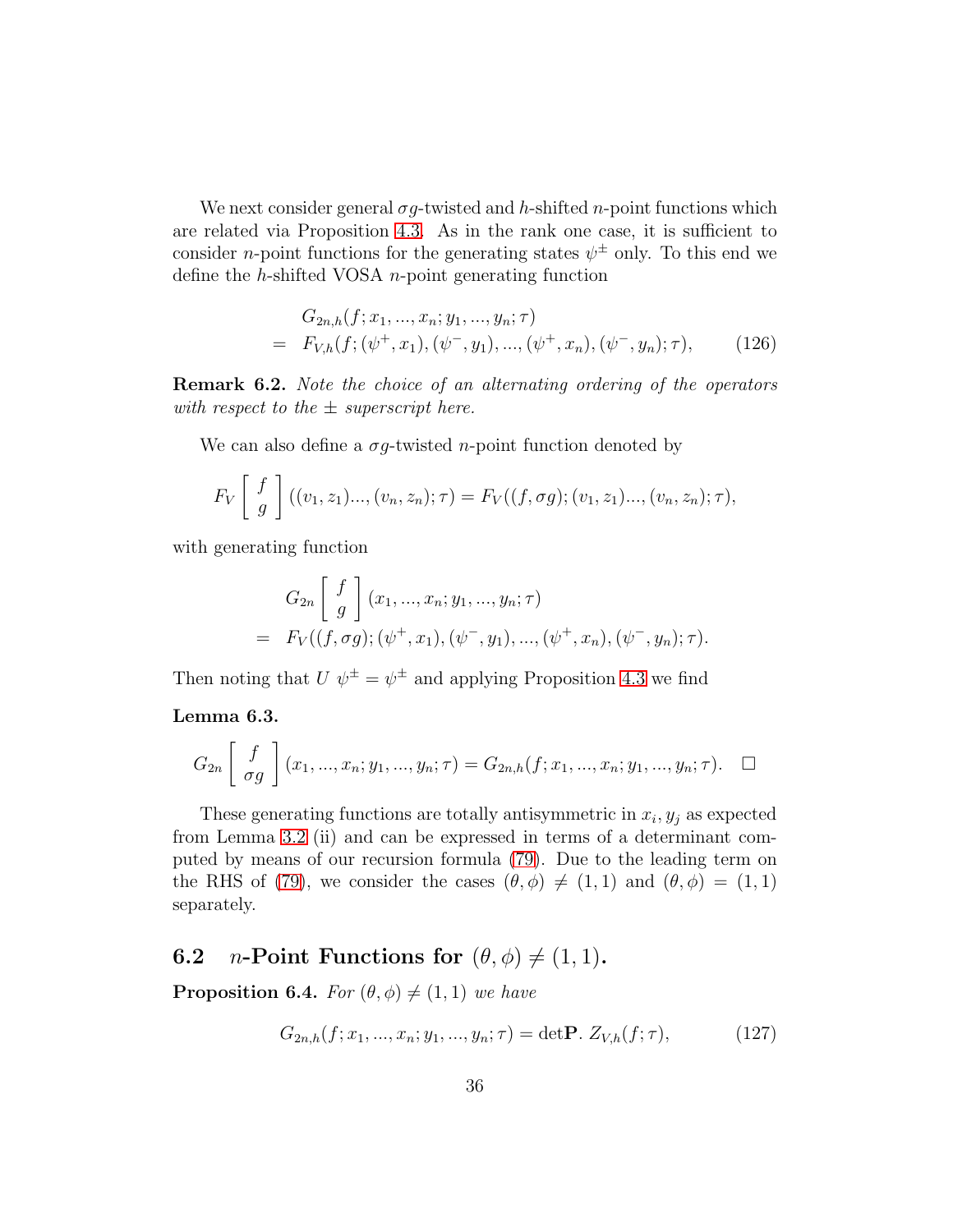where **P** is the  $n \times n$  matrix:

<span id="page-36-1"></span>
$$
\mathbf{P} = \left( P_1 \begin{bmatrix} \theta \\ \phi \end{bmatrix} (x_i - y_j, \tau) \right), \quad (1 \le i, j \le n), \tag{128}
$$

with  $\theta$ ,  $\phi$  of [\(124\)](#page-34-1) and [\(122\)](#page-34-2). Furthermore,  $G_{2n,h}$  is an analytic function in  $x_i, y_j$  and converges absolutely and uniformly on compact subsets of the domain  $|q| < |q_{x_i-y_j}| < 1$ .

**Proof.** We apply Theorem [3.6](#page-20-2) directly with  $e^{2\pi iwt(\psi^+)} = \phi$  and  $f\psi^+ =$  $e^{2\pi i\beta}\psi^+ = \theta^{-1}\psi^+$  of [\(122\)](#page-34-2) and [\(124\)](#page-34-1). The Zhu recursion formula [\(79\)](#page-20-1) results in a determinant similarly to the proof of Proposition [5.1.](#page-29-2) The region of analyticity follows as before.  $\Box$ 

In order to describe general *n*-point functions, first note that

$$
[\psi^+[m], \psi^-[n]] = \delta_{m,-n-1}, \quad [\psi^{\pm}[m], \psi^{\pm}[n]] = 0.
$$

Now introduce

$$
\Psi = \Psi[-\mathbf{k}; -\mathbf{l}] = \psi^+[-k_1]...\psi^+[-k_s]\psi^-[-l_1]...\psi^-[-l_t]\mathbf{1}, \qquad (129)
$$
  

$$
\Psi_h = \Psi[-\mathbf{k}; -\mathbf{l}]_h = \psi^+[-k_1]_h...\psi^+[-k_s]_h\psi^-[-l_1]_h...\psi^-[-l_t]_h\mathbf{1}, \qquad (130)
$$

where  $\mathbf{k} = k_1, ..., k_s$  and  $\mathbf{l} = l_1, ..., l_t$ ; these denote Fock vectors [\(116\)](#page-33-0) in the square bracket and h-shifted square bracket formalisms respectively. From Lemma [4.4](#page-27-2) and using  $U \psi^{\pm} = \psi^{\pm}$  we have

$$
\Psi[-\mathbf{k};-\mathbf{l}]_h = U\Psi[-\mathbf{k};-\mathbf{l}].
$$

By expanding  $G_{2n,h}$  appropriately and following the same approach that lead to Proposition [5.3,](#page-31-2) we obtain a determinant formula for every  $n$ -point function as follows:

<span id="page-36-0"></span>**Proposition 6.5.** Consider n Fock vectors  $\Psi^{(a)} = \Psi^{(a)}[-\mathbf{k}^{(a)};\mathbf{-l}^{(a)}]$  and  $\Psi_h^{(a)} = \Psi^{(a)}[-\mathbf{k}^{(a)}; -\mathbf{l}^{(a)}]_h$  for  $\mathbf{k}^{(a)} = k_1^{(a)}$  $\mathbf{1}_{1}^{(a)},...k_{s_{a}}^{(a)}$  and  $\mathbf{1}^{(a)} = l_{1}^{(a)}$  $\binom{a}{1}, \ldots \binom{a}{t_a}$  with  $a = 1 \dots n$ . Then for  $(\theta, \phi) \neq (1, 1)$  the corresponding n-point functions are non-vanishing provided

$$
\sum_{a=1}^{n} (s_a - t_a) = 0.
$$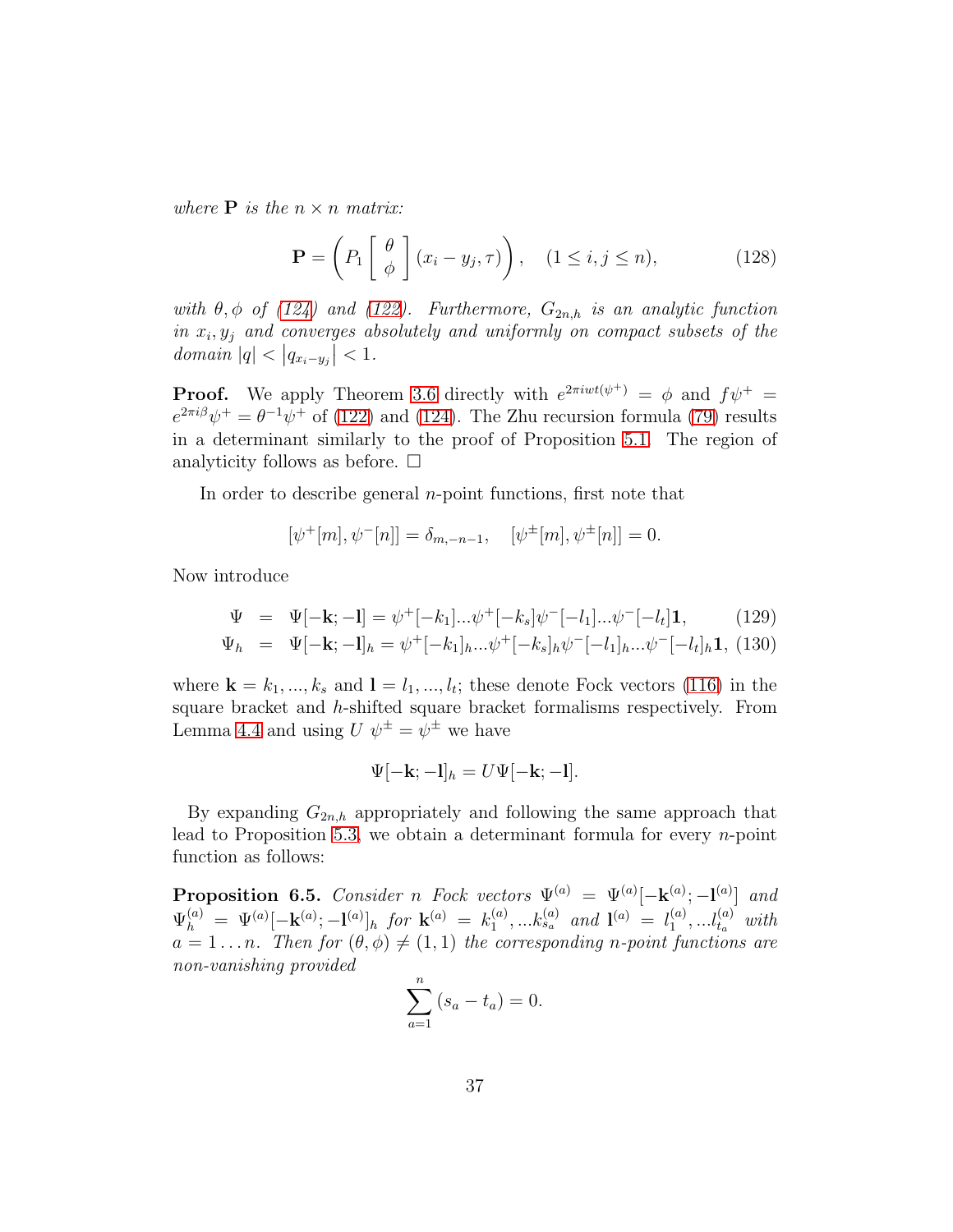In this case they are given by

<span id="page-37-0"></span>
$$
F_V \begin{bmatrix} f \\ g \end{bmatrix} ((\Psi^{(1)}, z_1), \dots, (\Psi^{(n)}, z_n); \tau)
$$
  
=  $F_{V,h}(f; (\Psi_h^{(1)}, z_1), \dots, (\Psi_h^{(n)}, z_n); \tau) = \epsilon \det \mathbf{M}.$   $Z_{V,h}(f; \tau),$  (131)

where M is the block matrix

$$
\mathbf{M} = \left( \begin{array}{cccc} \mathbf{C}^{(11)} & \mathbf{D}^{(12)} \dots & \mathbf{D}^{(1n)} \\ \mathbf{D}^{(21)} & \mathbf{C}^{(22)} \dots & \mathbf{D}^{(2n)} \\ \vdots & \vdots & \ddots & \vdots \\ \mathbf{D}^{(n1)} & \dots & \mathbf{C}^{(nn)} \end{array} \right),
$$

with

$$
\mathbf{C}^{(aa)}(i,j) = C\left[\begin{array}{c} \theta \\ \phi \end{array}\right] (k_i^{(a)}, l_j^{(a)}, \tau), \quad (1 \le i \le s_a, 1 \le j \le t_a),
$$

for  $s_a, t_a \geq 1$  with  $1 \leq a \leq n$  and

$$
\mathbf{D}^{(ab)}(i,j) = D\left[\begin{array}{c} \theta \\ \phi \end{array}\right] (k_i^{(a)}, l_j^{(b)}, \tau, z_{ab}), \quad (1 \le i \le s_a, 1 \le j \le t_b),
$$

for  $s_a, t_b \geq 1$  with  $1 \leq a, b \leq n$  and  $a \neq b$ .  $\epsilon$  is the sign of the permutation associated with the reordering of  $\psi^{\pm}$  to the alternating ordering of [\(126\)](#page-35-0) following Remark [6.2.](#page-35-1) Furthermore, the n-point function [\(131\)](#page-37-0) is an analytic function in  $z_a$  and converges absolutely and uniformly on compact subsets of the domain  $|q| < |q_{z_{ab}}| < 1. \ \Box$ 

**Example.** Consider the *n*-point function for *n* vectors  $\Psi = a$  for  $a =$  $\psi^+[-1]\psi^-[-1]\mathbf{1}$  and  $(\theta, \phi) \neq (1, 1)$ . Then

$$
F_V\left[\begin{array}{c}f\\g\end{array}\right]((a,z_1),\ldots,(a,z_n);\tau)=\det M.Z_V\left[\begin{array}{c}f\\g\end{array}\right](\tau),
$$

for

$$
\mathbf{M} = \begin{pmatrix} -E_1 \begin{bmatrix} \theta \\ \phi \end{bmatrix} (\tau) & P_1 \begin{bmatrix} \theta \\ \phi \end{bmatrix} (z_{12}, \tau) \dots & P_1 \begin{bmatrix} \theta \\ \phi \\ \phi \end{bmatrix} (z_{1n}, \tau) \\ P_1 \begin{bmatrix} \theta \\ \phi \end{bmatrix} (z_{21}, \tau) & -E_1 \begin{bmatrix} \theta \\ \phi \\ \phi \end{bmatrix} (\tau) \dots & P_1 \begin{bmatrix} \theta \\ \phi \\ \phi \end{bmatrix} (z_{2n}, \tau) \\ \vdots & \ddots & \vdots \\ P_1 \begin{bmatrix} \theta \\ \phi \end{bmatrix} (z_{n1}, \tau) & \dots & -E_1 \begin{bmatrix} \theta \\ \phi \end{bmatrix} (\tau) \end{pmatrix}
$$

.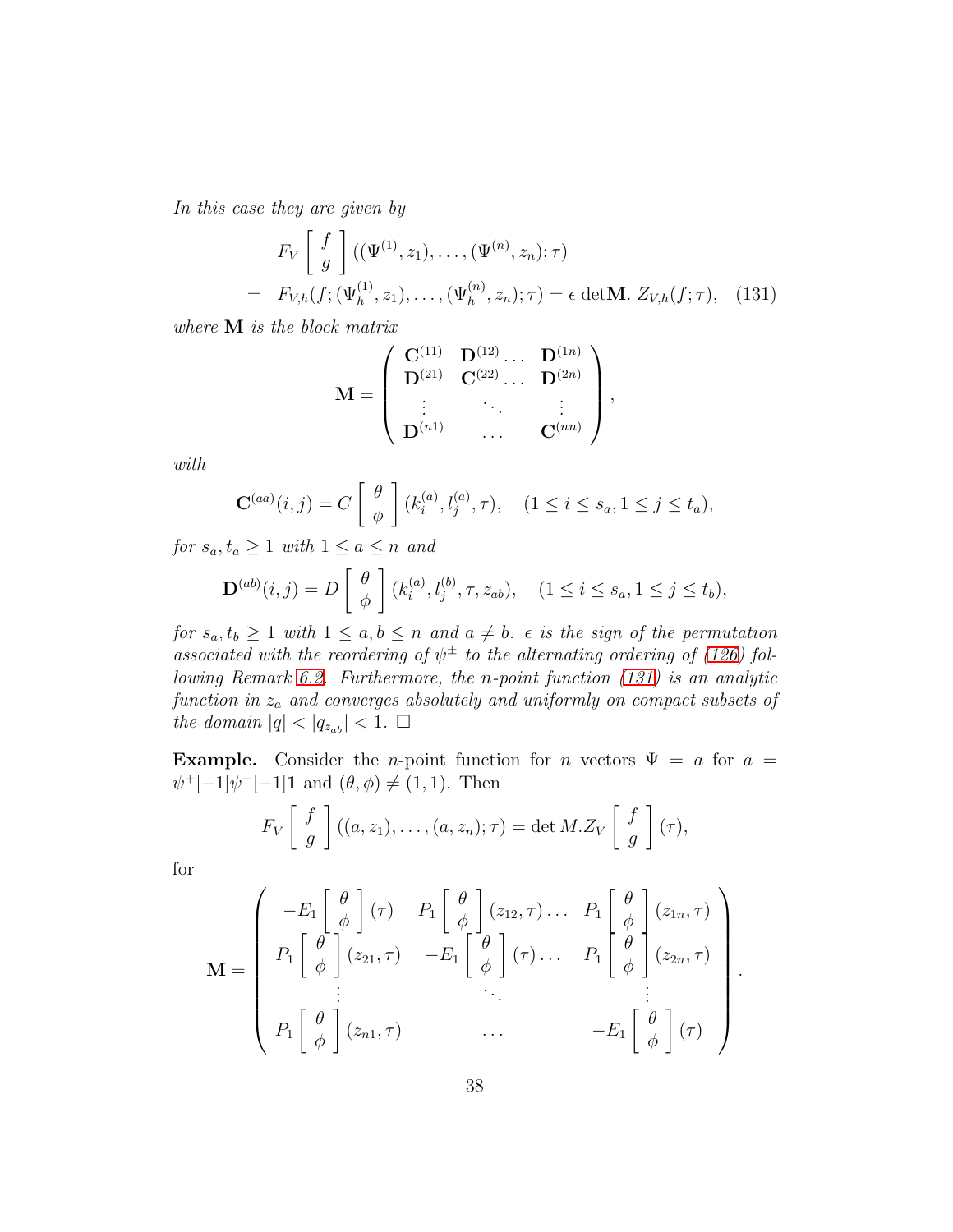For  $\theta, \phi \in {\pm 1}$ , it follows from [\(36\)](#page-11-5) that the diagonal Eisenstein terms vanish and that det  $M = 0$  for odd n. Taking n even and recalling that  $Pf(\mathbf{M}) = \sqrt{\det \mathbf{M}}$ , we recover the square of the rank one generating function [\(106\)](#page-29-1) for  $\phi = -1$  and the rank one  $\sigma$ -twisted generating function [\(114\)](#page-32-0) for  $\phi = 1.$ 

### **6.3** *n*-Point Functions for  $(\theta, \phi) = (1, 1)$ .

We consider  $(\alpha, \beta) = (0, 0)$  so that  $(f, g) = (1, 1)$  and  $(\theta, \phi) = (1, 1)$  with  $\kappa = \frac{1}{2}$  $\frac{1}{2}$  (cf. Remark [6.1\)](#page-34-3). We then have  $wt_h(\psi^+) = 0$ ,  $wt_h(\psi^-) = 1$  and  $c_h = -2$ . For  $n = 1$ , eqn. [\(126\)](#page-35-0) can be computed from [\(79\)](#page-20-1) to give the  $(x, y)$ independent) result:

$$
G_{2,h}(1;x,y;\tau) = F_{V,h}(1;(\psi^+,x),(\psi^-,y);\tau)
$$
  
= 
$$
STr_V(\rho_h(\psi^+)\rho_h(\psi^-)q^{L_h(0)+1/12}) + 0,
$$

where  $o_h(v) = v(wt_h(v) - 1)$  from [\(61\)](#page-16-0) and recalling  $Z_{V,h}(1;\tau) = 0$ . Furthermore,  $o_h(\psi^+) o_h(\psi^-) = \psi^+(-1)\psi^-(0)$  acts as a projection operator on V preserving those Fock vectors [\(116\)](#page-33-0) containing an  $\psi^+(-1)$  operator. Hence we find

<span id="page-38-0"></span>
$$
G_{2,h}(1;x,y;\tau) = q^{1/12}(-q^0) \prod_{k \ge 2} (1 - q^{k-1}) \prod_{l \ge 1} (1 - q^l) = -\eta(\tau)^2.
$$
 (132)

We may proceed much as before to compute the generator  $G_{2n,h}$  to find:

<span id="page-38-1"></span>**Proposition 6.6.** For  $(\theta, \phi) = (1, 1)$  we have

$$
G_{2n,h}(1; x_1, ..., x_n; y_1, ..., y_n; \tau) = \det \mathbf{Q}.\eta(\tau)^2,
$$
\n(133)

where **Q** is the  $(n + 1) \times (n + 1)$  matrix:

<span id="page-38-2"></span>
$$
\mathbf{Q} = \begin{pmatrix} P_1(x_1 - y_1, \tau) & \dots & P_1(x_1 - y_n, \tau) & 1 \\ \vdots & \ddots & & \vdots \\ P_1(x_n - y_1, \tau) & P_1(x_n - y_n, \tau) & 1 \\ 1 & \dots & 1 & 0 \end{pmatrix} .
$$
 (134)

 $(P_1(z,\tau))$  as in [\(11\)](#page-5-3)). Furthermore,  $G_{2n,h}$  is an analytic function in  $x_i, y_j$ and converges absolutely and uniformly on compact subsets of the domain  $|q| < |q_{x_i-y_j}| < 1.$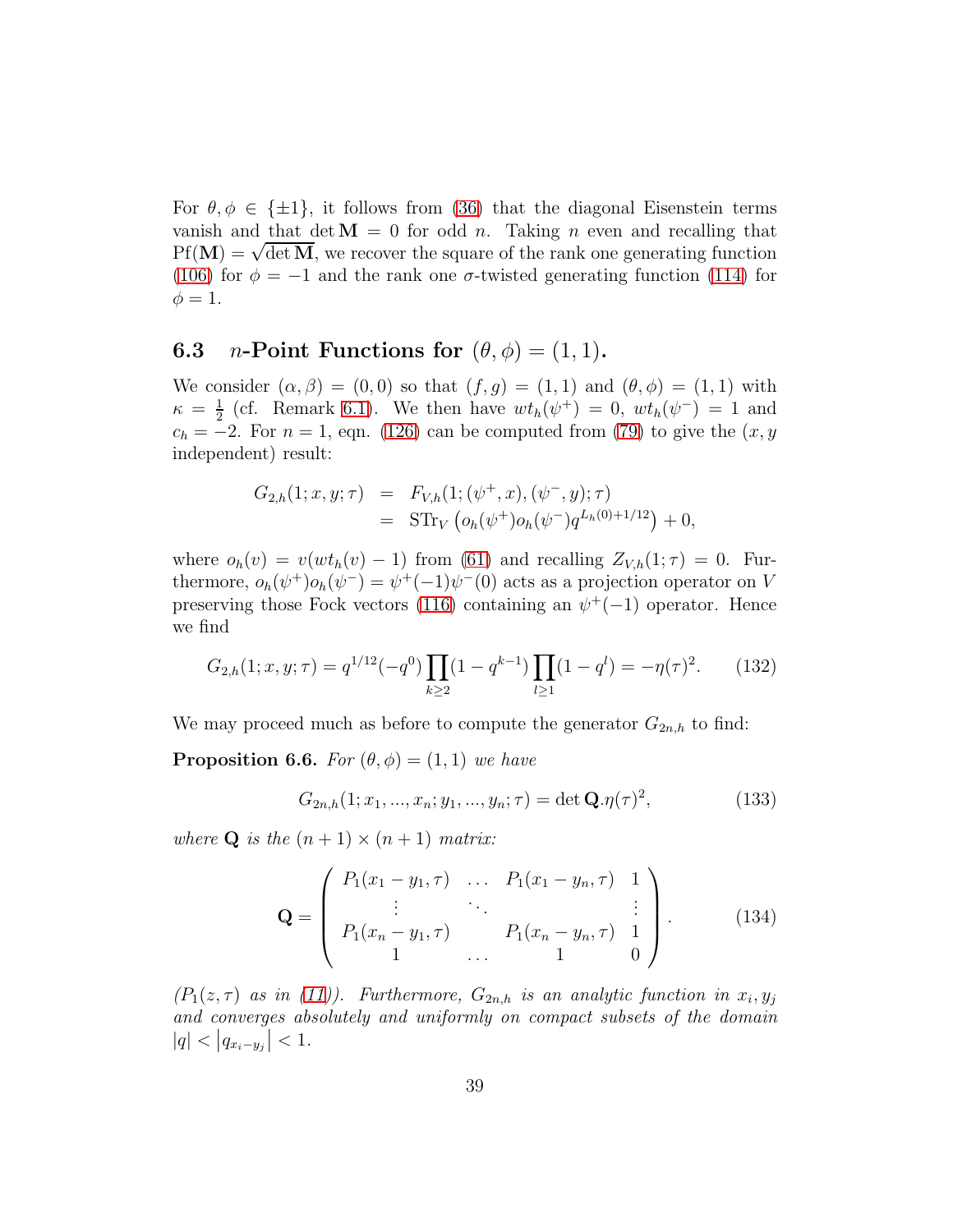**Proof.** We prove the result by induction. For  $n = 1$  we obtain the result from [\(132\)](#page-38-0). Assuming the result for  $n-1$ , we apply the Zhu recursive formula [\(79\)](#page-20-1) to find

$$
G_{2n,h}(1; x_1, ..., x_n; y_1, ..., y_n; \tau)
$$
  
=  $\text{STr}_V \left( o(\psi^+) Y(q_{y_1}^{L(0)} \psi^-, q_{y_1}) \dots Y(q_{x_n}^{L(0)} \psi^+, q_{x_n}) Y(q_{y_n}^{L(0)} \psi^-, q_{y_n}) q^{L(0)+1/12} \right)$   
+  $\sum_{r=1}^n (-1)^{r-1} \mathbf{Q}(1, r) \det \hat{\mathbf{Q}} \cdot \eta(\tau)^2$ ,

where  $\hat{Q}$  denotes the matrix found from  $Q$  by deleting row 1 and column r. Next note from Lemma [3.2](#page-18-1) (ii) and [\(115\)](#page-33-2) that  $G_{2n,h}$  vanishes for  $x_1 = x_2$  so that

$$
\begin{split} \n\mathrm{STr}_V\left( o(\psi^+) Y(q_{y_1}^{L(0)} \psi^-, q_{y_1}) \dots Y(q_{y_n}^{L(0)} \psi^-, q_{y_n}) q^{L(0)+1/12} \right) \\ \n&= -\sum_{r=2}^n (-1)^r \mathbf{Q}(2, r) \det \hat{\mathbf{Q}} . \eta(\tau)^2. \n\end{split}
$$

Hence we find  $G_{2n,h}$  is given by

$$
\sum_{r=1}^{n}(-1)^{r-1}(\mathbf{Q}(1,r)-\mathbf{Q}(2,r))\det(\widehat{\mathbf{Q}})\eta(\tau)^{2}=\det\mathbf{Q}.\eta(\tau)^{2},
$$

on evaluating det **Q** after subtracting row 2 from row 1.  $\Box$ 

We may similarly obtain a determinant formula for all  $n$ -point functions along the same lines as Propositions [5.3](#page-31-2) and [6.5.](#page-36-0)

#### <span id="page-39-0"></span>6.4 Bosonization

As is well known, the rank two fermion VOSA V can be constructed as a rank one bosonic  $\mathbb{Z}$ -lattice VOSA. V is decomposed in terms of the Heisenberg subVOA  $M$  generated by the boson  $\alpha$  of [\(118\)](#page-33-3) and its irreducible modules  $M \otimes e^m$  for  $a(0)$  eigenvalue  $m \in \mathbb{Z}$  (cf. [\[Ka\]](#page-48-11)). In particular, the partition function  $Z_{V,h}(f;\tau)$  and the generating function  $G_{n,h}$  can be computed in this bosonic decomposition using the results of ref. [\[MT1\]](#page-48-0), leading to the Jacobi triple product formula and Fay's trisecant identity (for elliptic functions) respectively. We also describe a further new generalization of Fay's trisecant identity for elliptic functions.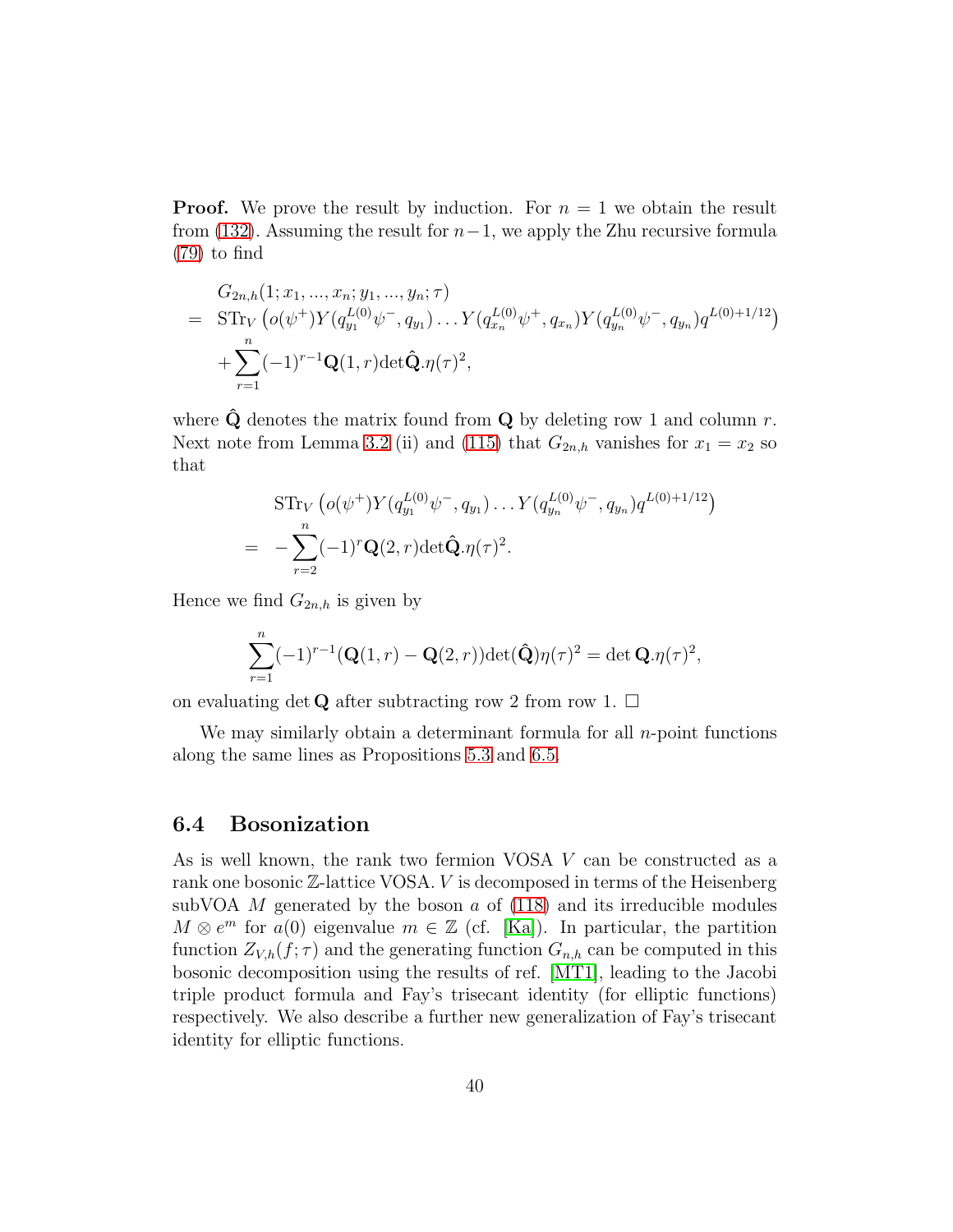The highest weight lattice vector for the irreducible module  $M \otimes e^m$  is

$$
\mathbf{1} \otimes e^m = \begin{cases} \psi^+(-m)\psi^+(1-m)... \psi^+(-1). \mathbf{1}, & m > 0, \\ \psi^-(m)\psi^-(1+m)... \psi^-(-1). \mathbf{1}, & m < 0. \end{cases}
$$

Then the partition function is

<span id="page-40-1"></span>
$$
Z_{V,h}(f;\tau) = Z_V \left[ \begin{array}{c} f \\ g \end{array} \right] (\tau) = \sum_{m \in \mathbb{Z}} (-1)^m e^{2\pi i m \alpha} \text{Tr}_{M \otimes e^m} (q^{L(0) + \kappa^2/2 - \kappa m - 1/24})
$$

$$
= \frac{e^{2\pi i (\alpha + 1/2)(\beta + 1/2)}}{\eta(\tau)} \vartheta \left[ \begin{array}{c} -\beta + \frac{1}{2} \\ \alpha + \frac{1}{2} \end{array} \right] (0,\tau), \tag{135}
$$

in terms of the theta series [\(13\)](#page-5-4). Comparing to [\(125\)](#page-34-0) we obtain the standard Jacobi triple product formula.

We can also compute the generating function  $G_{n,h}$  (and hence all n-point functions) in the bosonic setting based on results of ref. [\[MT1\]](#page-48-0). We illustrate this with the 2-point function generator [\(126\)](#page-35-0). Recall from [\(127\)](#page-35-2) and [\(132\)](#page-38-0) that

<span id="page-40-0"></span>
$$
G_{2,h}(f;x;y;\tau) = \begin{cases} P_1 \begin{bmatrix} \theta \\ \phi \end{bmatrix} (x-y,\tau) Z_{V,h}(f;\tau), & (\theta,\phi) \neq (1,1), \\ -\eta(\tau)^2, & (\theta,\phi) = (1,1). \end{cases} (136)
$$

In the bosonic language we obtain:

$$
G_{2,h}(f;x;y;\tau) = \sum_{m \in \mathbb{Z}} (-1)^m e^{2\pi i m \alpha} F_{M \otimes e^m, h}(1; (\mathbf{1} \otimes e^{+1}, x), (\mathbf{1} \otimes e^{-1}, y); \tau)
$$
  

$$
= \sum_{m \in \mathbb{Z}} (-1)^m e^{2\pi i m \alpha} \exp(-\kappa (x - y)) q^{\kappa^2/2 - \kappa m}.
$$
  

$$
F_{M \otimes e^m}(1; (\mathbf{1} \otimes e^{+1}, x), (\mathbf{1} \otimes e^{-1}, y); \tau),
$$

noting that  $Y(q_z^{L_h(0)}e^{\pm 1}, q_z) = \exp(\mp \kappa z)Y(q_z^{L(0)}e^{\pm 1}, q_z)$ . Using Propositions 4 and 5 of ref. [\[MT1\]](#page-48-0) we obtain

$$
F_{M\otimes e^m}(1; (\mathbf{1}\otimes e^{+1}, x), (\mathbf{1}\otimes e^{-1}, y); \tau) = \frac{q^{m^2/2}}{\eta(\tau)} \frac{\exp(m(x-y))}{K(x-y, \tau)},
$$

where  $K$  is the prime form  $(9)$ . Altogether, it follows that

$$
G_{2,h}(f;x;y;\tau) = \frac{e^{2\pi i (\alpha + 1/2)(\beta + 1/2)}}{\eta(\tau)} \frac{\vartheta \left[ \frac{-\beta + \frac{1}{2}}{\alpha + \frac{1}{2}} \right] (x - y, \tau)}{K(x - y, \tau)}.
$$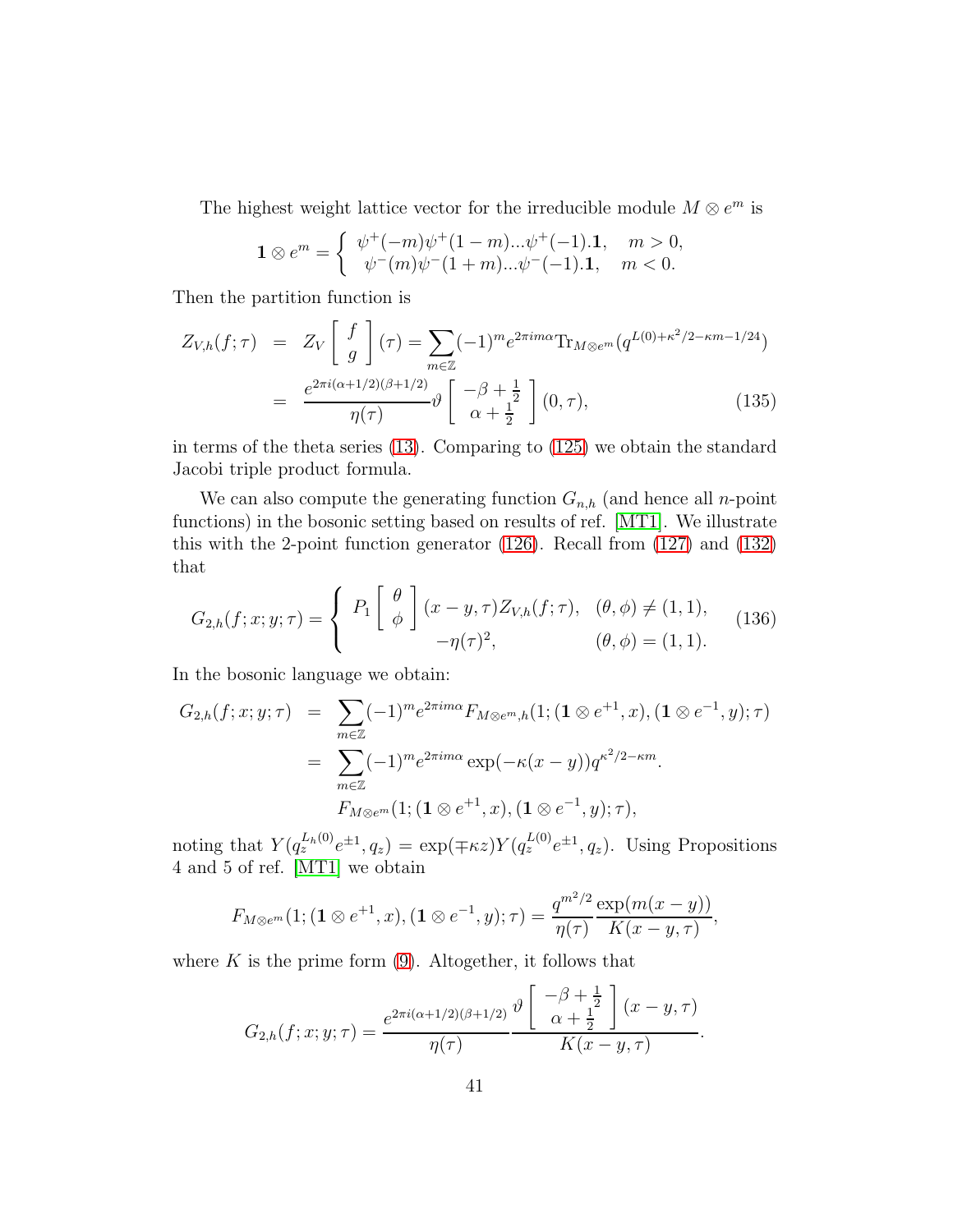Comparing with [\(136\)](#page-40-0) we confirm the identities [\(49\)](#page-14-1) for  $(\theta, \phi) \neq (1, 1)$  and [\(18\)](#page-6-3) for  $(\alpha, \beta) = (0, 0)$ , i.e.  $(\theta, \phi) = (1, 1)$ .

In a similar fashion we can compute the general generating function  $G_{2n,h}$ in the bosonic setting to obtain:

#### Proposition 6.7.

$$
G_{2n,h}(f; x_1, ..., x_n; y_1, ..., y_n; \tau) = \frac{e^{2\pi i (\alpha + 1/2)(\beta + 1/2)}}{\eta(\tau)} \vartheta \left[ \frac{-\beta + \frac{1}{2}}{\alpha + \frac{1}{2}} \right] (\sum_{i=1}^n (x_i - y_i), \tau).
$$

$$
\frac{\prod_{1 \le i < j \le n} K(x_i - x_j, \tau) K(y_i - y_j, \tau)}{\prod_{1 \le i, j \le n} K(x_i - y_j, \tau)}.
$$

Comparing this to Proposition [6.4](#page-35-3) for  $(\theta, \phi) \neq (1, 1)$  and Proposition [6.6](#page-38-1) for  $(\theta, \phi) = (1, 1)$  we obtain the elliptic function version of Fay's Generalized Trisecant Identity [\[Fa\]](#page-47-10):

**Corollary 6.8.** For  $(\theta, \phi) \neq (1, 1)$  we have

$$
\det(\mathbf{P}) = \frac{\vartheta\left[\begin{array}{c}\n-\beta + \frac{1}{2} \\
\alpha + \frac{1}{2}\n\end{array}\right] \left(\sum_{i=1}^{n} (x_i - y_i), \tau\right)}{\vartheta\left[\begin{array}{c}\n-\beta + \frac{1}{2} \\
\alpha + \frac{1}{2}\n\end{array}\right] (0, \tau)} \frac{\prod_{1 \leq i < j \leq n} K(x_i - x_j, \tau) K(y_i - y_j, \tau)}{\prod_{1 \leq i, j \leq n} K(x_i - y_j, \tau)},\tag{137}
$$

with **P** as in [\(128\)](#page-36-1). For  $(\theta, \phi) = (1, 1)$ ,

<span id="page-41-0"></span>
$$
\det(\mathbf{Q}) = -\frac{K(\sum_{i=1}^{n} (x_i - y_i), \tau) \prod_{1 \le i < j \le n} K(x_i - x_j, \tau) K(y_i - y_j, \tau)}{\prod_{1 \le i, j \le n} K(x_i - y_j, \tau)}, \quad (138)
$$

where **Q** is as in [\(134\)](#page-38-2).  $\Box$ 

We may generalize these identities using Propositions 4 and 5 of [\[MT1\]](#page-48-0) again to consider the general lattice  $n$ -point function:

**Proposition 6.9.** For integers  $m_i, n_j \geq 0$  satisfying

$$
\sum_{i=1}^{r} m_i = \sum_{j=1}^{s} n_j,
$$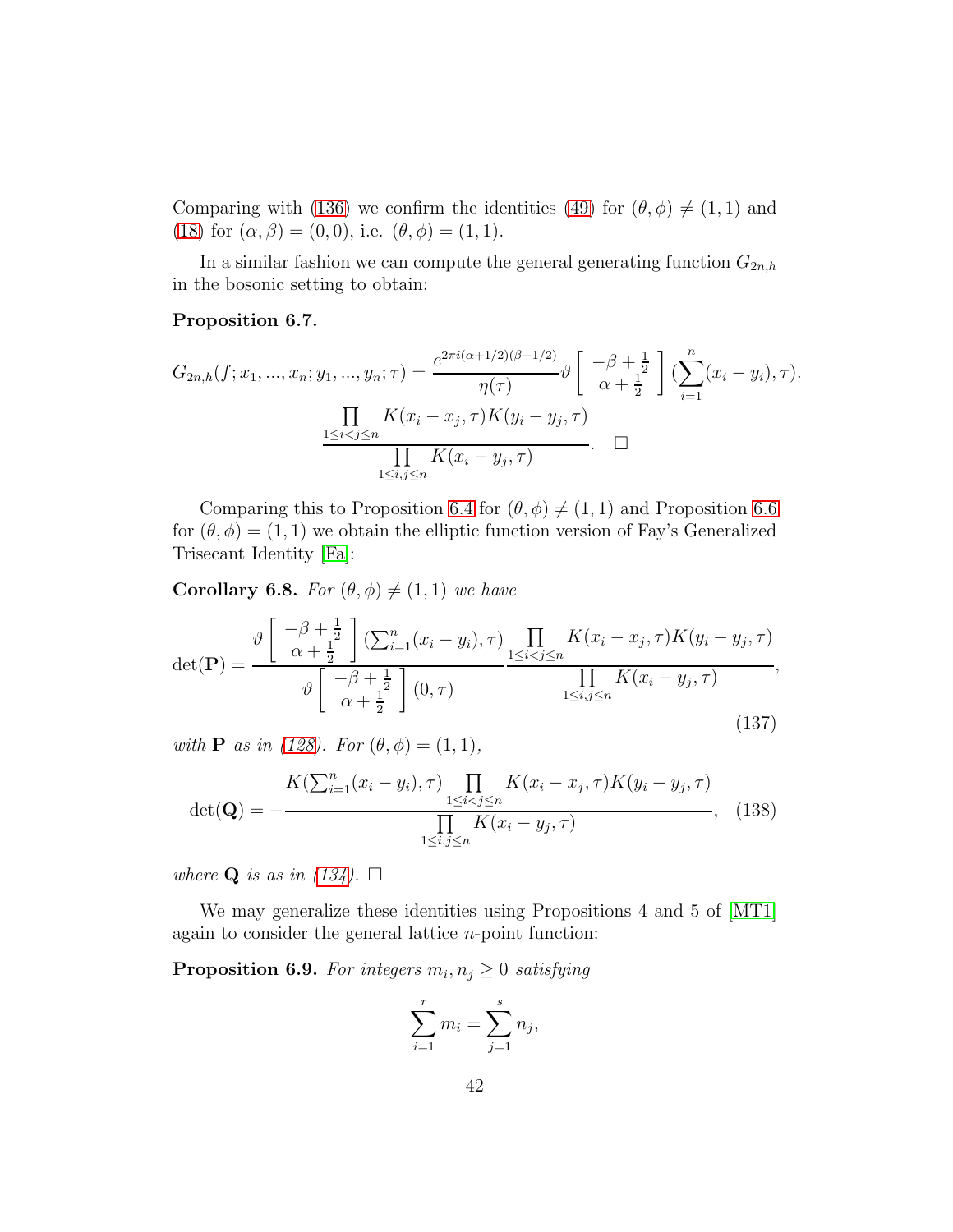we have

$$
F_V(f; (\mathbf{1} \otimes e^{m_1}, x_1), \dots (\mathbf{1} \otimes e^{m_r}, x_r), (\mathbf{1} \otimes e^{-n_1}, y_1), \dots (\mathbf{1} \otimes e^{-n_s}, y_s); \tau)
$$
  
= 
$$
\frac{e^{2\pi i (\alpha + 1/2)(\beta + 1/2)}}{\eta(\tau)} \vartheta \left[ \begin{array}{c} -\beta + \frac{1}{2} \\ \alpha + \frac{1}{2} \end{array} \right] \left( \sum_{i=1}^r m_i x_i - \sum_{j=1}^s n_j y_j, \tau \right).
$$
  

$$
\frac{\prod_{1 \le i < k \le r} K(x_i - x_k, \tau)^{m_i m_k}}{\prod_{1 \le i < r, 1 \le j \le s} K(y_j - y_l, \tau)^{n_j n_l}}.
$$

Comparing this to Proposition [6.5](#page-36-0) we obtain a new elliptic generalization of Fay's Trisecant Identity:

**Corollary 6.10.** For  $(\theta, \phi) \neq (1, 1)$  we have

$$
\det(\mathbf{M}) = \frac{\vartheta \left[ \begin{array}{c} -\beta + \frac{1}{2} \\ \alpha + \frac{1}{2} \end{array} \right] (\sum_{i=1}^{r} m_i x_i - \sum_{j=1}^{s} n_j y_j, \tau)}{\vartheta \left[ \begin{array}{c} -\beta + \frac{1}{2} \\ \alpha + \frac{1}{2} \end{array} \right] (0, \tau)}.
$$
\n
$$
\frac{\prod_{1 \leq i < k \leq r} K(x_i - x_k, \tau)^{m_i m_k} \prod_{1 \leq j < l \leq s} K(y_j - y_l, \tau)^{n_j n_l}}{\prod_{1 \leq i \leq r, 1 \leq j \leq s} K(x_i - y_j, \tau)^{m_i n_j}},
$$

where M is the block matrix

$$
\mathbf{M} = \left( \begin{array}{ccc} \mathbf{D}^{(11)} & \dots & \mathbf{D}^{(1s)} \\ \vdots & \ddots & \vdots \\ \mathbf{D}^{(r1)} & \dots & \mathbf{D}^{(rs)} \end{array} \right),
$$

with  $\mathbf{D}^{(ab)}$  the  $m_a \times n_b$  matrix

$$
\mathbf{D}^{(ab)}(i,j) = D\left[\begin{array}{c} \theta \\ \phi \end{array}\right](i,j,\tau,x_a - y_b), \quad (1 \le i \le m_a, 1 \le j \le n_b),
$$

for  $1 \le a \le r$  and  $1 \le b \le s$ .  $\Box$ 

A similar identity for  $(\theta, \phi) = (1, 1)$  generalizing [\(138\)](#page-41-0) can also be described.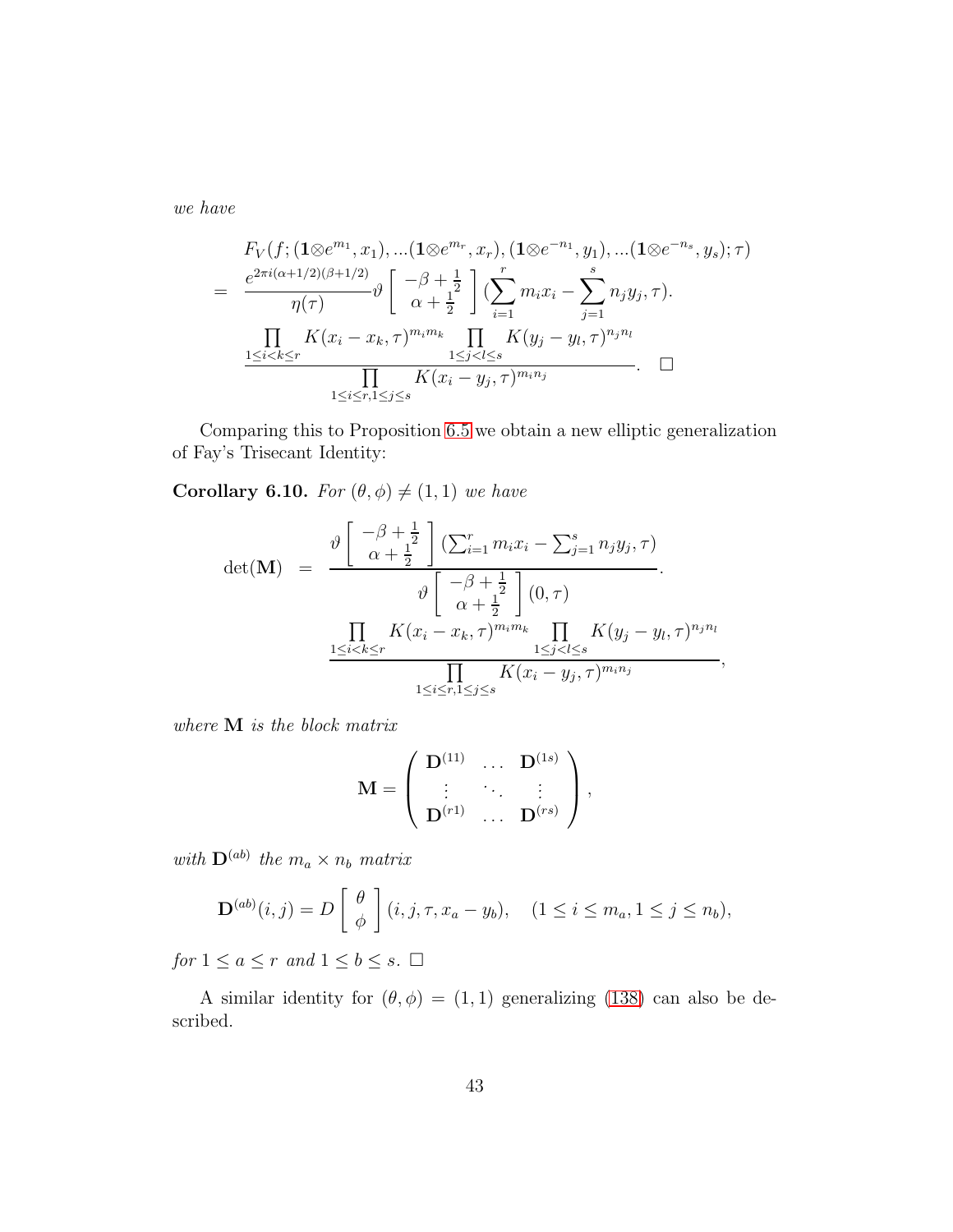#### 6.5 Modular Properties of  $n$ -Point Functions

In this section we consider the modular properties of all n-point functions for the rank two fermion VOSA. Despite the fact the twisted sectors are neither rational or  $C_2$ -cofinite we obtain modular properties similar to those found in  $[Z], [DZ1], [DZ2]$  $[Z], [DZ1], [DZ2]$  $[Z], [DZ1], [DZ2]$  $[Z], [DZ1], [DZ2]$  $[Z], [DZ1], [DZ2]$ . It is convenient to employ the twisted *n*-point function formalism to describe these modular properties. We firstly consider the partition function  $Z_V$  $\int f$ g 1  $(\tau)$  and define a group action for  $\gamma =$  $\left(\begin{array}{cc} a & b \\ c & d \end{array}\right) \in SL(2, \mathbb{Z})$ as follows:

<span id="page-43-1"></span>
$$
Z_V \begin{bmatrix} f \\ g \end{bmatrix} \gamma(\tau) = Z_V \left( \gamma. \begin{bmatrix} f \\ g \end{bmatrix} \right) (\gamma. \tau), \tag{139}
$$

with

<span id="page-43-0"></span>
$$
\gamma. \left[ \begin{array}{c} f \\ g \end{array} \right] = \left[ \begin{array}{c} f^a g^b \\ f^c g^d \end{array} \right], \tag{140}
$$

and  $\gamma.\tau$  as in [\(33\)](#page-10-3).

**Remark 6.11.** (i) [\(140\)](#page-43-0) is equivalent to left matrix multiplication on  $\alpha$ ,  $\beta$ 

$$
\gamma \left( \begin{array}{c} \alpha \\ \beta \end{array} \right) = \left( \begin{array}{c} a\alpha + b\beta \\ c\alpha + d\beta \end{array} \right).
$$

(ii) In terms of the shifted VOA formalism, [\(139\)](#page-43-1) reads

$$
Z_{V,h}(f;\tau)|\gamma = Z_{V,\gamma,h}(f^a g^b;\gamma.\tau),
$$

with  $\gamma.h = (\gamma.\beta + \frac{1}{2})$  $\frac{1}{2}$ )a = ((c $\alpha + d\beta$ ) +  $\frac{1}{2}$ )a, recalling [\(119\)](#page-33-4) and [\(121\)](#page-34-4).

For  $SL(2, \mathbb{Z})$  generators  $S = \begin{pmatrix} 0 & 1 \\ -1 & 0 \end{pmatrix}$ and  $T =$  $\left(\begin{array}{cc} 1 & 1 \\ 0 & 1 \end{array}\right)$  we can use the theta function modular transformation properties [\(16\)](#page-6-4) and [\(17\)](#page-6-4) and thereby find from [\(135\)](#page-40-1) that

$$
Z_V \begin{bmatrix} f \\ g \end{bmatrix} \begin{bmatrix} S(\tau) = \varepsilon_S \begin{bmatrix} f \\ g \end{bmatrix} Z_V \begin{bmatrix} f \\ g \end{bmatrix} (\tau), \tag{141}
$$

$$
Z_V \begin{bmatrix} f \\ g \end{bmatrix} T(\tau) = \varepsilon_T \begin{bmatrix} f \\ g \end{bmatrix} Z_V \begin{bmatrix} f \\ g \end{bmatrix} (\tau), \qquad (142)
$$

where

$$
\varepsilon_S \left[ \begin{array}{c} f \\ g \end{array} \right] = \exp(2\pi i (\frac{1}{2} + \beta)(\frac{1}{2} - \alpha)), \tag{143}
$$

$$
\varepsilon_T \left[ \begin{array}{c} f \\ g \end{array} \right] = \exp(\pi i (\beta(\beta + 1) + \frac{1}{6})). \tag{144}
$$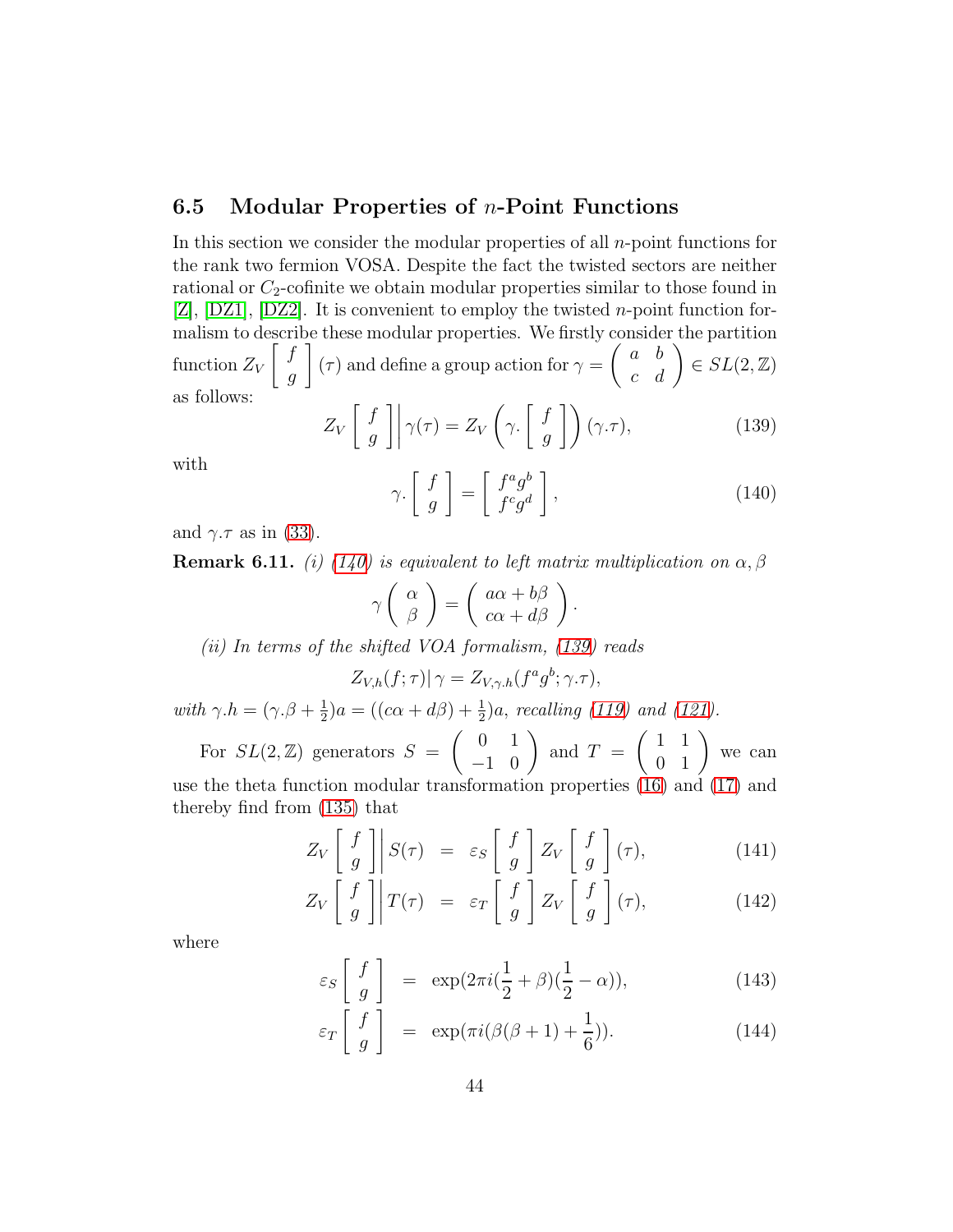One can check that the relations  $(ST)^3 = -S^2 = 1$  are satisfied so that  $Z_V$  $\int f$ g 1  $(\tau)$  is modular invariant as follows:

<span id="page-44-0"></span>**Proposition 6.12.** The partition function transforms under  $\gamma \in SL(2, \mathbb{Z})$ with multiplier  $\varepsilon_{\gamma}$  $\int f$ g 1  $\in U(1)$  where  $Z_V$  $\int f$ g  $\rfloor\rfloor$  $\gamma(\tau) = \varepsilon_{\gamma}$  $\int f$ g 1  $Z_{V}$  $\int f$ g 1  $(\tau),$ with  $\varepsilon_{\gamma}$  $\int f$ g 1 generated from  $\varepsilon_S$  $\int f$ g 1 and  $\varepsilon_T$  $\int f$ g  $]$ . o

In order to discuss the modular properties of  $n$ -point functions we first define the left  $SL(2, \mathbb{Z})$  action

$$
F_V\left[\begin{array}{c} f \\ g \end{array}\right]((v_1, z_1)\dots,(v_n, z_n); \tau)\bigg|\gamma = F_V\left(\gamma \cdot \left[\begin{array}{c} f \\ g \end{array}\right]\right) ((v_1, \gamma. z_1)\dots,(v_n, \gamma. z_n); \gamma. \tau),\tag{145}
$$

and  $\gamma$  as in [\(33\)](#page-10-3). It is sufficient to consider the generating function:

 $\bf{Proposition~6.13.}$  The generating function  $G_{2n}$  $\int f$ g 1 transforms under  $\gamma \in$  $SL(2, \mathbb{Z})$  with weight n and multiplier  $\varepsilon_{\gamma} \left[ \begin{array}{c} f \\ g \end{array} \right]$ g 1 , that is

$$
G_{2n}\left[\begin{array}{c}f\\g\end{array}\right](x_1...x_n;y_1...y_n;\tau)\bigg|\gamma=(c\tau+d)^n\varepsilon_\gamma\left[\begin{array}{c}f\\g\end{array}\right]G_{2n}\left[\begin{array}{c}f\\g\end{array}\right](x_1...x_n;y_1...y_n;\tau).
$$

**Proof.** For  $(\theta, \phi) \neq (1, 1)$  we have

$$
G_{2n}\left[\begin{array}{c}f\\g\end{array}\right]=\det(\mathbf{P})\ Z_V\left[\begin{array}{c}f\\g\end{array}\right](\tau),\
$$

from Proposition [6.4.](#page-35-3) From Proposition [2.7](#page-11-4) we have  $P_1$  $\left[\begin{array}{cc} \theta \end{array}\right]$ φ 1  $(\gamma.z, \gamma.\tau) =$  $(c\tau+d)P_1$  $\left[\begin{array}{cc} \theta \end{array}\right]$ φ 1  $(z, \tau)$ . Hence using Proposition [6.12](#page-44-0) the result follows.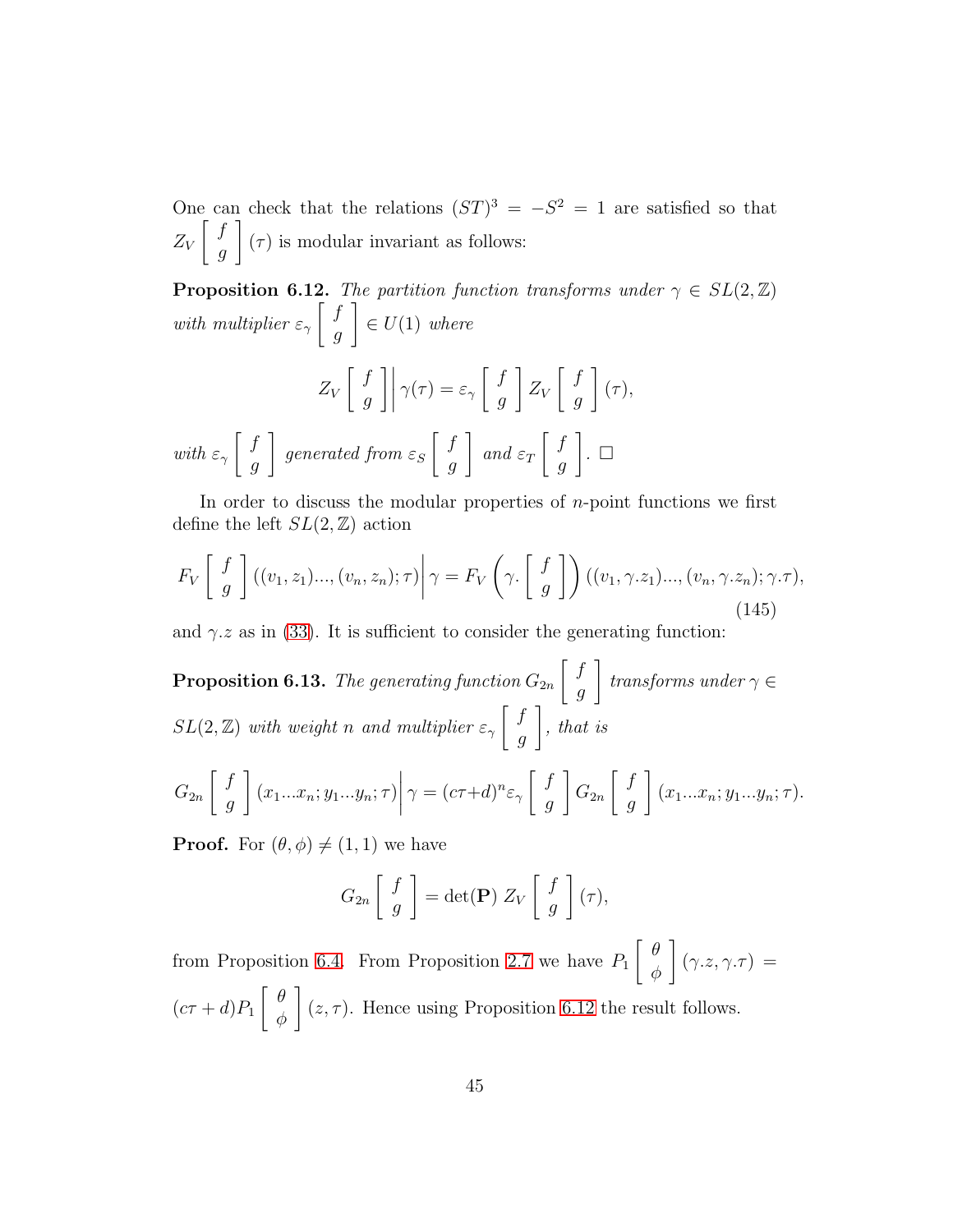For  $(\theta, \phi) = (1, 1)$  we have

$$
G_{2n}\left[\begin{array}{c}f\\g\end{array}\right]=\det\mathbf{Q}.\eta(\tau)^2,
$$

from Proposition [6.6](#page-38-1) with  $Q$  as in [\(134\)](#page-38-2). From [\(4\)](#page-4-2) and [\(6\)](#page-4-3) it follows that  $P_1(z,\tau)$  is quasi-modular:

$$
P_1(\gamma.z, \gamma.\tau) = (c\tau + d)P_1(z, \tau) + \frac{c}{2\pi i}z.
$$

However, det Q is modular of weight  $n-1$  as follows. Subtract row 1 from rows 2... *n* and then subtract col 1 from cols 2... *n* to find det  $Q = det R$ where for  $2 \leq i, j \leq n$ 

$$
R(i,j) = P_1(x_i - y_j, \tau) + P_1(x_1 - y_1, \tau) - P_1(x_i - y_1, \tau) - P_1(x_1 - y_j, \tau),
$$

which is modular of weight 1. Hence the result follows.  $\Box$ 

The modular transformation properties for an arbitrary  $n$ -point function follows by appropriately expanding the generating function as before to find  $n$ -point functions for the Fock basis described in Proposition [6.5.](#page-36-0) We thus find

**Proposition 6.14.** For n vectors  $v_a$  of  $wt[v_a]$ ,  $a = 1, \ldots, n$ , the n-point function transforms under  $\gamma \in SL(2, \mathbb{Z})$  with weight  $K = \sum_{a} wt[v_a]$  and multiplier  $\varepsilon_{\gamma}$  $\int f$ g 1 :

$$
F_V\left[\begin{array}{c} f \\ g \end{array}\right]((v_1, z_1), \dots, (v_n, z_n); \tau)\bigg|\gamma =
$$
  

$$
(c\tau + d)^K \varepsilon_{\gamma}\left[\begin{array}{c} f \\ g \end{array}\right] F_V\left[\begin{array}{c} f \\ g \end{array}\right]((v_1, z_1), \dots, (v_n, z_n); \tau).
$$

This result is a natural generalization for continuous orbifolds of the rank two fermion VOSA of Zhu's Theorem 5.3.2 for  $C_2$ -cofinite VOAs [\[Z\]](#page-49-1).

### 7 Appendix A: Parity and Supertraces

A vertex operator  $Y(a, z)$  has parity  $p(a) \in \{0, 1\}$  if all its modes  $a(n)$  have parity  $p(a)$ . Two operators A, B on V of parity  $p(A), p(B)$  have commutator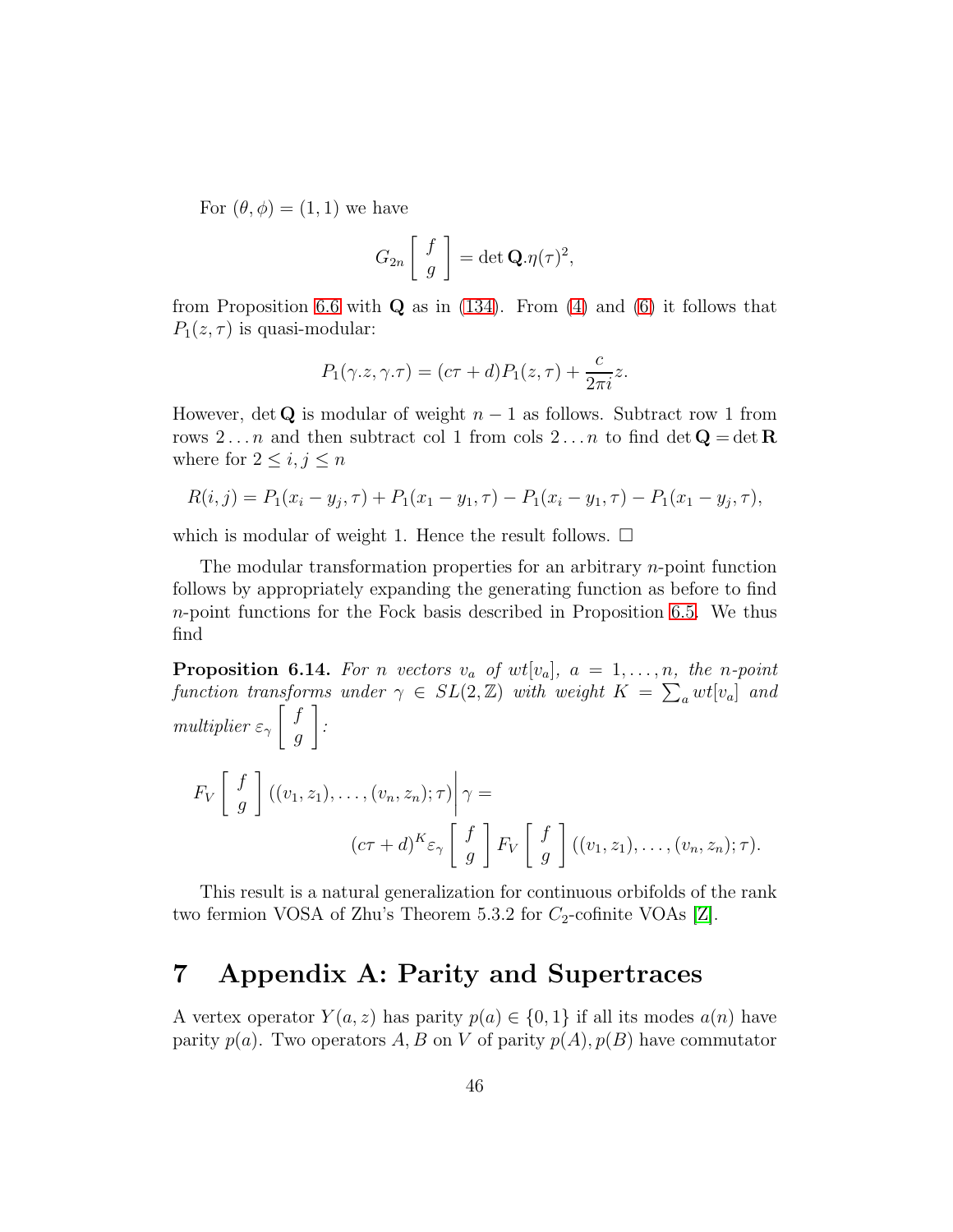defined by

$$
[A, B] = AB - p(A, B)BA,p(A, B) = (-1)^{p(A)p(B)}.
$$

The commutator clearly obeys:

$$
[A, B] = -p(A, B)[B, A],
$$

and for  $B_1 \ldots B_n$  of parity  $p(B_1), \ldots p(B_n)$  respectively we have

<span id="page-46-1"></span>
$$
[A, B_1 ... B_n]
$$
  
= 
$$
\sum_{r=1}^n p(A, B_1 ... B_{r-1}) B_1 ... B_{r-1} [A, B_r] B_{r+1} ... B_n,
$$
 (146)

where

<span id="page-46-0"></span>
$$
p(A, B_1 \dots B_{r-1}) = \begin{cases} 1 & \text{for } r = 1 \\ (-1)^{p(A)[p(B_1) + \dots + p(B_{r-1})]} & \text{for } r > 1 \end{cases} (147)
$$

Let  $V_{\alpha} = \bigoplus$  $r \geq r_0$  $V_{\alpha,r}$  denoted the decomposition of  $V_{\alpha}$  into  $L(0)$  homogeneous spaces where  $r_0$  is the lowest  $L(0)$  degree. We assume that dim  $V_{\alpha,r}$  is

finite for each  $r, \alpha$ . We define the Supertrace of an operator A by:

$$
\begin{array}{rcl}\n\text{STr}(Aq^{L(0)}) & = & Tr(\sigma Aq^{L(0)}) \\
& = & Tr_{V_0}(Aq^{L(0)}) - Tr_{V_{\bar{1}}}(Aq^{L(0)}) \\
& = & \sum_{r \ge r_0} q^r [Tr_{V_{0,r}}(A) - Tr_{V_{\bar{1},r}}(A)].\n\end{array}
$$

Clearly the supertrace is zero if  $A$  has odd parity. We then note the following:

<span id="page-46-2"></span>**Lemma 7.1.** Suppose that A is an operator on V of parity  $p(A)$  such that  $A: V_{\alpha,r} \to V_{\alpha+p(A),r+s}$  for some real s. Then for any operator B we have:

$$
\mathrm{STr}(ABq^{L(0)}) = q^s p(A, B) \mathrm{STr}(BAq^{L(0)}). \square
$$

Using [\(60\)](#page-16-5) we find

**Corollary 7.2.** For v homogeneous of weight  $wt(v)$  then

$$
STr(v(k) B q^{L(0)}) = p(v, B)q^{wt(v)-k-1} STr(Bv(k)q^{L(0)}) \quad \Box \tag{148}
$$

We also have

Corollary 7.3. If  $A: V_{\alpha,r} \to V_{\alpha+p(A),r}$  then for any operator B we have

$$
\operatorname{STr}([A,B]q^{L(0)}) = 0. \quad \Box \tag{149}
$$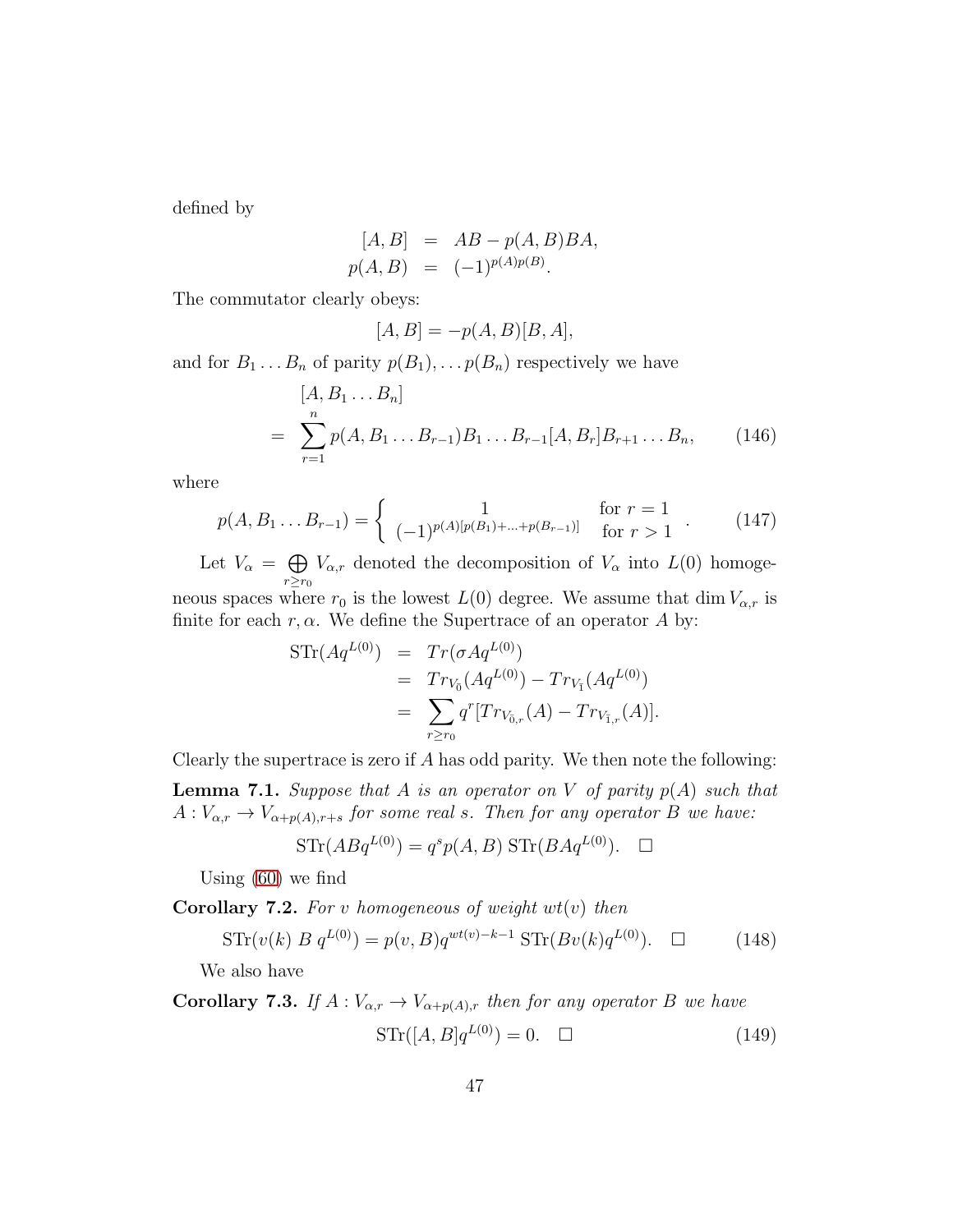### References

- <span id="page-47-6"></span>[B] Borcherds, R.:Vertex algebras, Kac-Moody algebras and the Monster, Proc.Natl.Acad.Sci.U.S.A. 83, 3068-3071 (1986).
- <span id="page-47-0"></span>[DLM1] Dong, C., Li, H. and Mason, G.: Modular-invariance of trace functions in orbifold theory and generalized moonshine. Comm. Math. Phys. 214, 1-56 (2000).
- <span id="page-47-8"></span>[DLM2] Dong, C., Lin, Z. and Mason, G.: On Vertex operator algebras as  $sl_2$ -modules.Arasu, K. T. (ed.) et al., *Groups, difference sets, and* the Monster. Proceedings of a special research quarter, Columbus, OH, USA, Spring 1993. Berlin: Walter de Gruyter. Ohio State Univ. Math. Res. Inst. Publ. 4, 349-362 (1996).
- <span id="page-47-3"></span>[DM] Dong, C. and Mason, G.: Shifted Vertex Operator Algebras. Math. Proc. Cambridge Philos. Soc. 141, 67–80 (2006), [math.QA/0411526.](http://arxiv.org/abs/math/0411526)
- <span id="page-47-1"></span>[DZ1] Dong, C. and Zhao, Z.: Modularity in orbifold theory for vertex operator superalgebras. Comm. Math. Phys. 260, 227–256 (2005).
- <span id="page-47-2"></span>[DZ2] Dong, C. and Zhao, Z.: Modularity of trace functions in orbifold theory for Z-graded vertex operator superalgebras. Preprint [math.QA/0601571.](http://arxiv.org/abs/math/0601571)
- <span id="page-47-4"></span>[EO] Eguchi, T.; Ooguri, H. Chiral bosonization on a Riemann surface. Phys. Lett. B187, 127–134 (1987).
- <span id="page-47-10"></span>[Fa] Fay, J.D.: Theta functions on Riemann surfaces. Lecture Notes on Mathematics 352, New York:Springer-Verlag, 1973.
- <span id="page-47-9"></span>[FFR] Feingold, A.J., Frenkel, I.B. and Reis, J.F.X: Spinor construction of vertex operator algebras and  $E_8^{(1)}$  $_{8}^{(1)}$ , Contemp. Math. **121** (1991).
- <span id="page-47-7"></span>[FHL] Frenkel, I., Huang, Y-Z. and Lepowsky, J.: On axiomatic approaches to vertex operator algebras and modules, Mem. Amer. Math. Soc. 104 no. 494, (1993).
- <span id="page-47-5"></span>[FK] Farkas, H. and Kra, I.M.: Theta constants, Riemann surfaces and the modular group. Graduate Studies in Mathematics, 37. American Mathematical Society, Providence, 2001.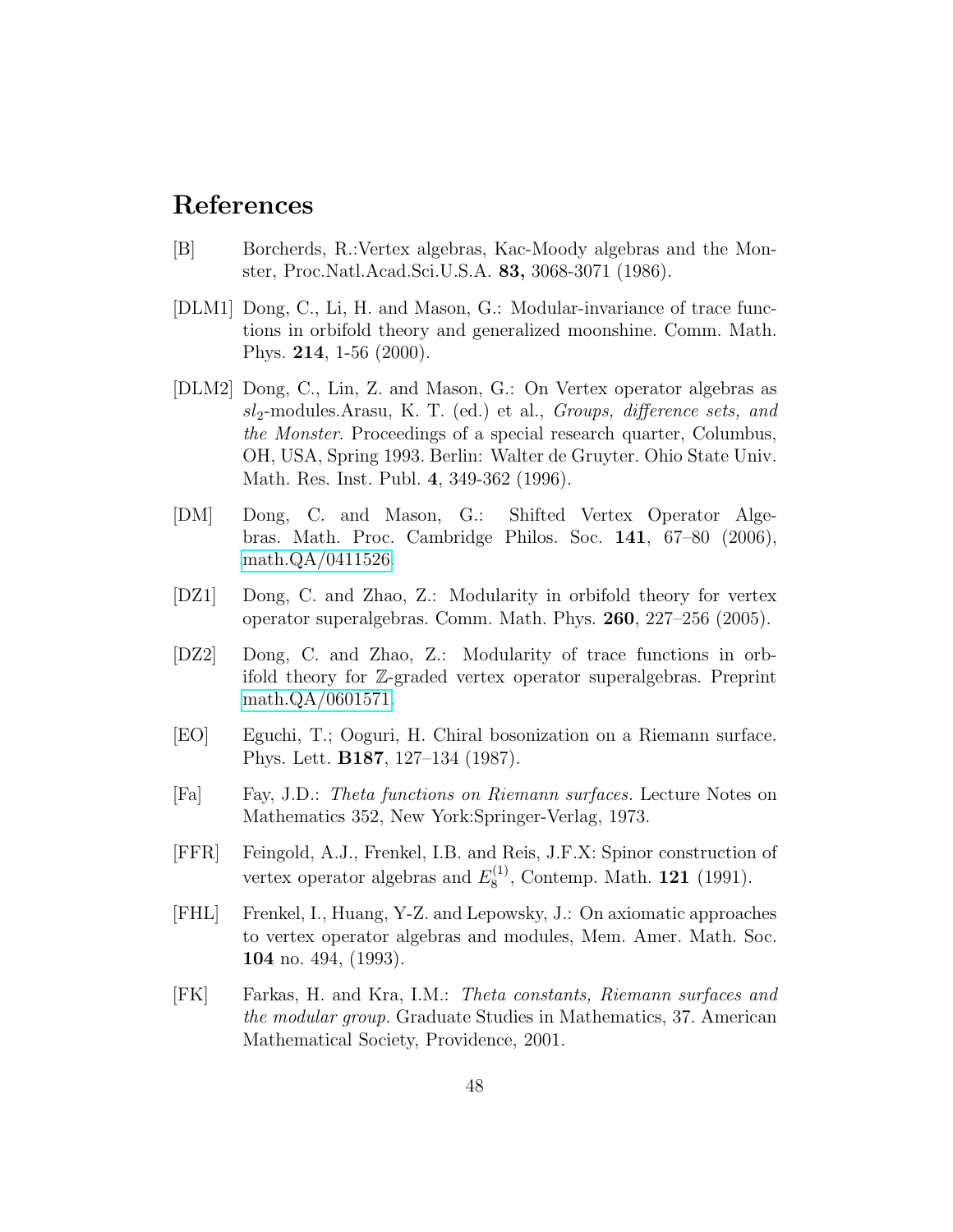- <span id="page-48-10"></span>[FLM] Frenkel, I., Lepowsky, J. and Meurman, A.: Vertex operator algebras and the Monster. New York: Academic Press, 1988.
- <span id="page-48-5"></span>[FMS] Di Francesco, Ph., Mathieu, P. and Sénéchal, D.: *Conformal* field theory. Graduate Texts in Contemporary Physics. New York: Springer-Verlag, 1997.
- <span id="page-48-11"></span>[Ka] Kac, V.: Vertex Operator Algebras for Beginners. University Lecture Series, Vol. 10, Boston:AMS, 1998.
- <span id="page-48-8"></span>[KZ] Kaneko, M. and Zagier, D.: A generalized Jacobi theta function and quasimodular forms, The Moduli Space of Curves (Texel Island, 1994), Progr. in Math. 129, Birkhauser, (Boston, 1995).
- <span id="page-48-7"></span>[La] Lang S.: *Elliptic functions*. With an appendix by J. Tate. Second edition. Graduate Texts in Mathematics, 112. Springer-Verlag, New York, 1987.
- <span id="page-48-3"></span>[Li] Li, H.: Local systems of twisted vertex operators, vertex operator superalgebras and twisted modules, Contemp. Math. AMS. 193 (1996), 203-236.
- <span id="page-48-12"></span>[MN1] Matsuo, A. and Nagatomo, K.: Axioms for a Vertex Algebra and the locality of quantum fields. Math. Soc. Japan Memoirs 4, (1999).
- <span id="page-48-4"></span>[MN2] Matsuo, A. and Nagatomo, K.: A note on free bosonic vertex algebras and its conformal vector, J.Alg. 212 395-418 (1999).
- <span id="page-48-0"></span>[MT1] Mason, G. and Tuite, M.P.: Torus chiral n-point functions for free boson and lattice vertex operator algebras. Comm. Math. Phys. 235, 47–68 (2003).
- <span id="page-48-1"></span>[MT2] Mason, G. and Tuite, M.P.: On genus two Riemann surfaces formed from sewn tori. Commun.Math.Phys. 270 587-648 (2007).
- <span id="page-48-2"></span>[MT3] Mason, G. and Tuite, M.P.: The genus two partition function for free bosonic and lattice vertex operator algebras, to appear.
- <span id="page-48-9"></span>[Mu] Mumford, D.: Tata lectures on Theta I., Boston:Birkhäuser, 1983.
- <span id="page-48-6"></span>[P] Polchinski, J: String Theory, Volumes I and II. Cambridge:Cambridge University Press, 1998.